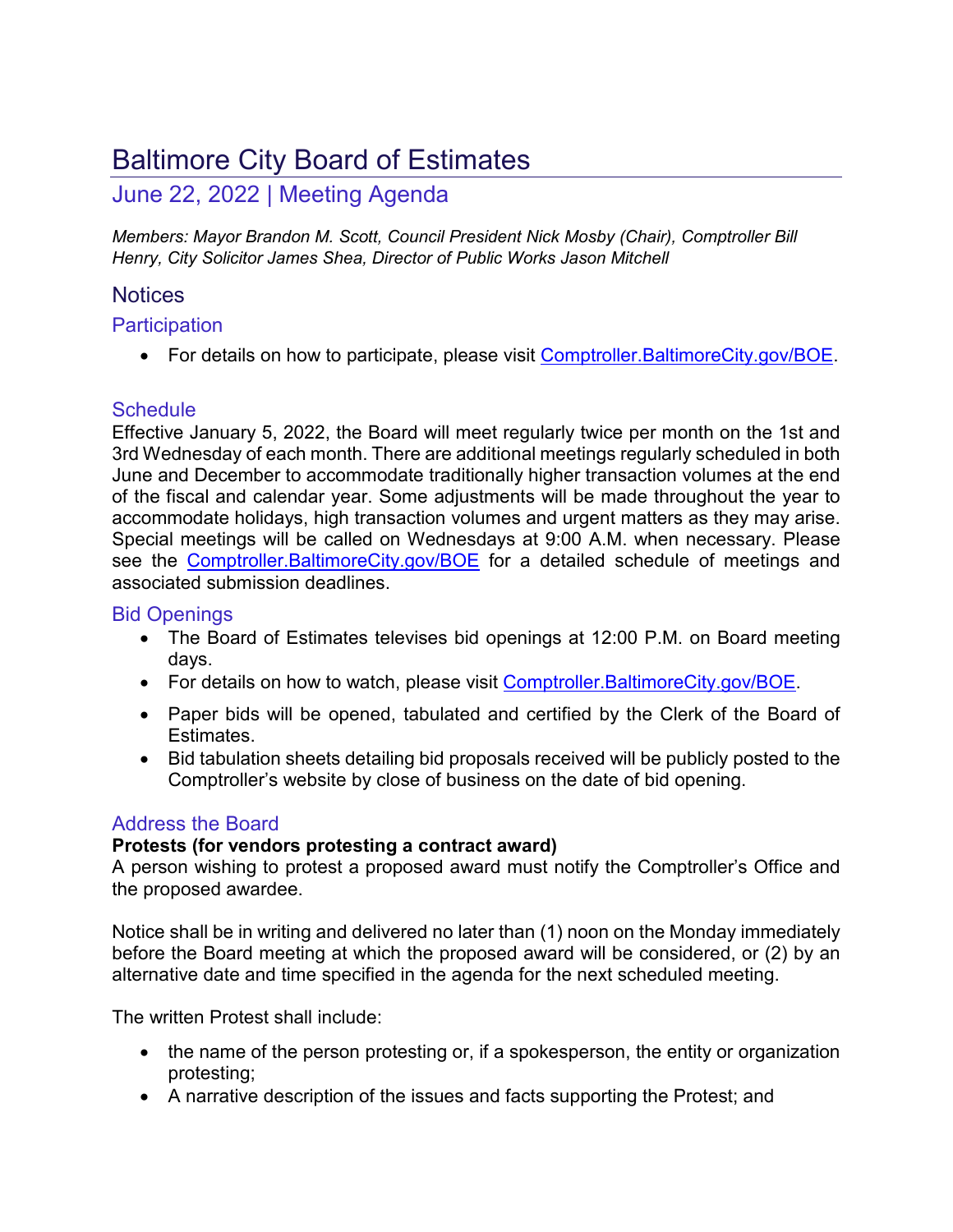A description as to how the protestant will be harmed by the proposed Board action.

# **Statements of Opposition (for members of the public)**

Pursuant to Code of Baltimore City Regulations 27.01.01.03.B(14), "Statement of Opposition" means a written statement by a member of the public (a) expressing opposition to an item presented on a Board of Estimates agenda for a vote; (b) by a City resident or taxpayer or a recognized spokesperson for a City resident or taxpayer; or (c) a person who is directly and specifically affected by a pending matter or decision of the Board, and (d) is distinct from a protest of a recommendation for award of a contract.

A person wishing to submit a Statement of Opposition to a proposed action of the Board at any Regular or Special meeting shall notify the Comptroller's Office in writing.

Notice of the Statement of Opposition shall be given (1) no later than noon on the Tuesday immediately before the Board meeting during which the item will be considered or (2) by an alternative date and time specified in the agenda for the next scheduled meeting.

The written Statement of Opposition shall include:

- The name of the person submitting the Statement of Opposition or, if a spokesperson, the entity or organization submitting the Statement of Opposition;
- A narrative description of the issues and facts supporting the Statement of Opposition; and
- A description as to how the person, entity, or organization submitting the Statement of Opposition will be harmed by the proposed Board action.

To submit Protests and/or a Statement of Opposition:

- **E-mail: BOE.Clerk@baltimorecity.gov, cc: james.knighton@baltimorecity.gov**
- US Mail or hand delivery: Attn: Clerk, Board of Estimates Room 204, City Hall 100 N. Holliday Street Baltimore, Maryland 21202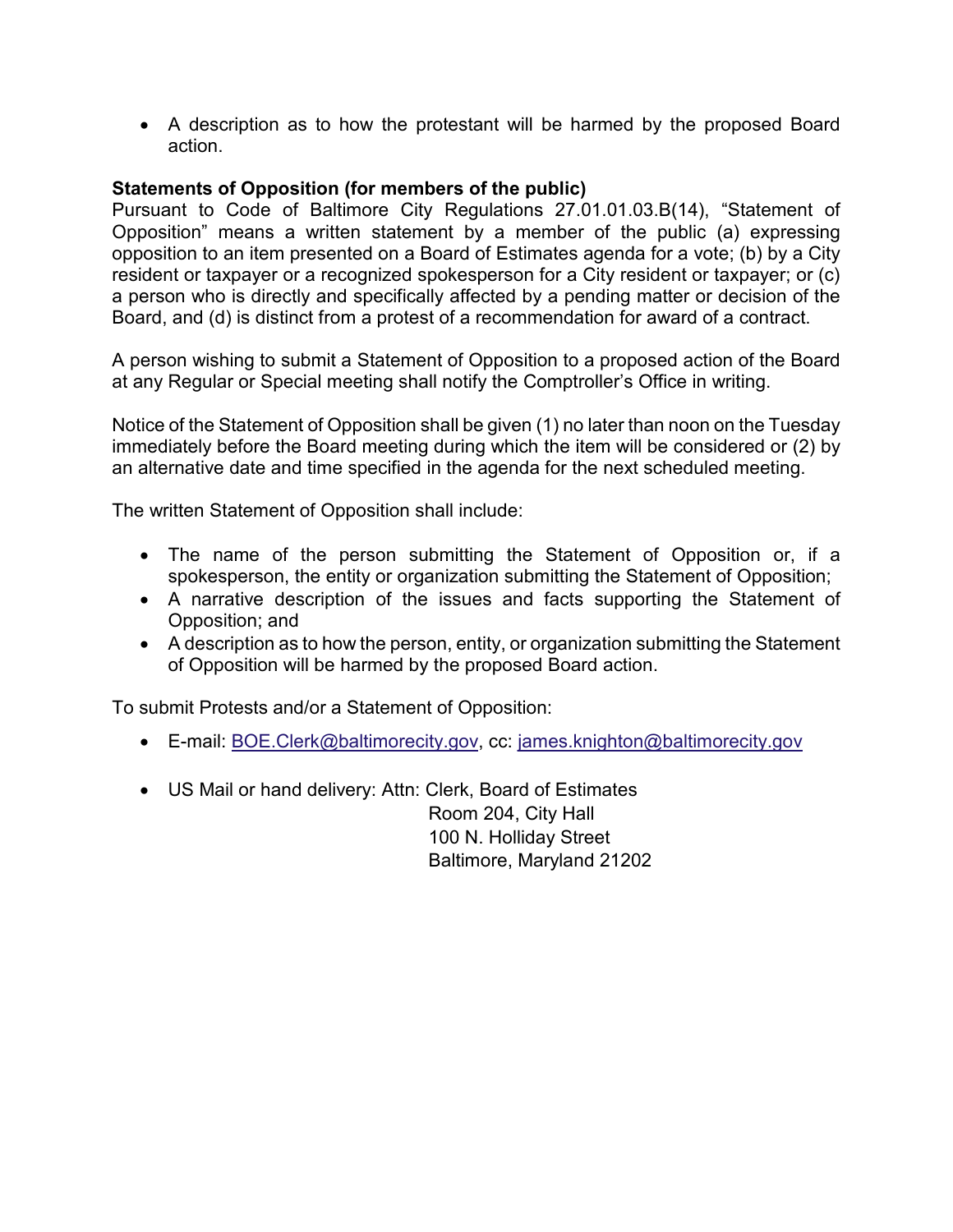# **BOARD OF ESTIMATES' AGENDA – JUNE 22, 2022**

Baltimore Development Corporation – Resolution, Funding and Repayment Agreement – Alertus Technologies

# **ACTION REQUESTED OF B/E:**

The Board is requested to approve: a) City funding of a \$200,000.00 convertible loan to Alertus Technologies, LLC (Alertus) for its initiative to relocate its headquarters from Prince George's County to Baltimore City (the "Project"); (b) a rRsolution in support of the Maryland Economic Development Assistance Authority Fund (MEDAAF) loan from the Maryland Department of Commerce to Alertus; and (c) the execution by the Mayor or Director of Finance of a Funding and Repayment Agreement with Alertus, and the authority to execute any ancillary documents, letters, or certificates that do not change the substance of the terms of the documents. The period of the agreement is 10 years.

# **AMOUNT AND SOURCE OF FUNDS:**

\$200,000.00 - 9910-923100-9601-900000-709099

# **BACKGROUND/EXPLANATION:**

Founded in 2002, Alertus Technologies ("Alertus" or "the Company") has engineered advanced technologies that deliver unified mass notification and communications that enable users to keep their teams informed and connected during emergencies and other critical events. The Company's advanced technologies serve educational, industrial, commercial, healthcare, governmental, and military customers.

Alertus is bringing 110 existing jobs from Prince George's County to Baltimore City and expects to hire at least 110 new employees by June 30, 2024, which will result in 220 fulltime positions headquartered in Baltimore City at 10 N. Charles Street ("Project Site").

# *Proposed City Assistance:*

The Baltimore Development Corporation recommends that the City provide financial assistance in the form of a \$200,000.00 convertible loan to assist the Company with the building purchase at 10 N. Charles St.

In coordination with the Maryland State Department of Commerce's \$450,000 MEDAAF loan, the term of the loan will be 10 years fixed at 3% interest per annum. All principal and accrued interest will be deferred over the term of the Loan.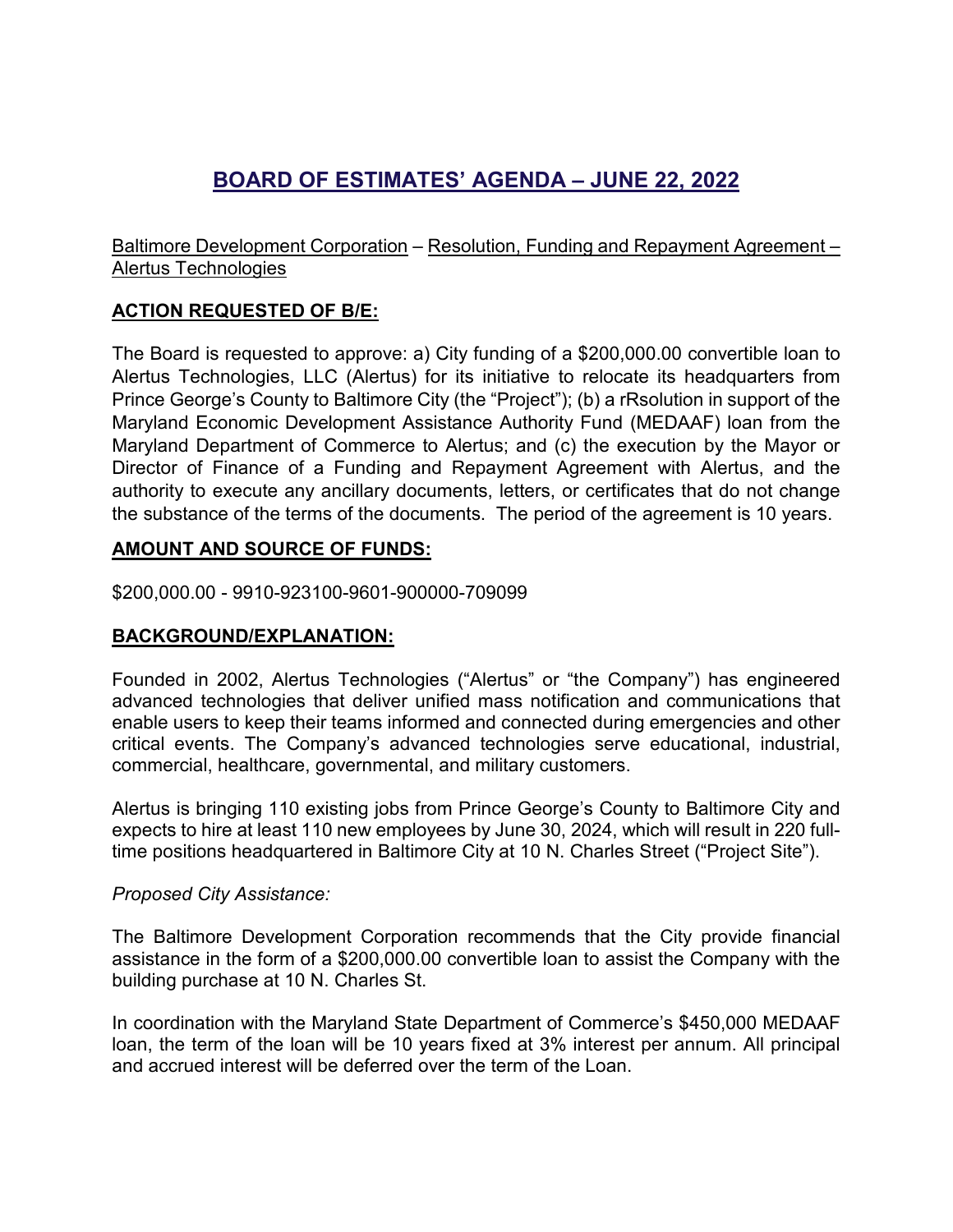# **BOARD OF ESTIMATES** 6/22/2022

# Baltimore Development Corporation – cont'd

If all of the Performance Criteria are met over the term, all outstanding deferred principal and accrued interest will be forgiven at the end of the Loan term. If any of the Performance Criteria are not met, the Loan would be repayable.

The Company must meet the following Performance Criteria over the term of the Loan: the Company will employ at least 25 full-time permanent employees at the Project Site at all times during the term of the Loan;aAdditionally, the Borrower will employ at least 175 full-time permanent employees at the Project Site by December 31, 2024 through the remaining term of the Loan.

Full-time permanent employment will be measured annually as of December 31<sup>st</sup> of each calendar year, with employment reports due to BDC by January 31<sup>st</sup> of the following year (31 days). The Company will also maintain its headquarters at the Project Site for the term of the Loan. If the Company does not achieve its Employment Requirement, the Company will pay a penalty of \$1,818.00 per job, plus the associated portion of accrued interest for each position less than 220 full-time permanent employees.

If the Company does not maintain its headquarters at 10 N. Charles Street for the term of the loan, all principal and accrued interest under the Loan would be repaid.

# **MBE/WBE PARTICIPATION:** N/A – Building purchase

# **COUNCIL DISTRICT:** 11

# **EMPLOY BALTIMORE:** Yes

# **LIVING WAGE**: Yes

# **1% FOR PUBLIC ART:** Yes

# **APPROVED FOR FUNDS BY FINANCE**

# **MWBOO HAS REVIEWED: N/A Building purchase**

(The Resolution, Funding and Repayment Agreement have been approved by the Law Department as to form and legal sufficiency.)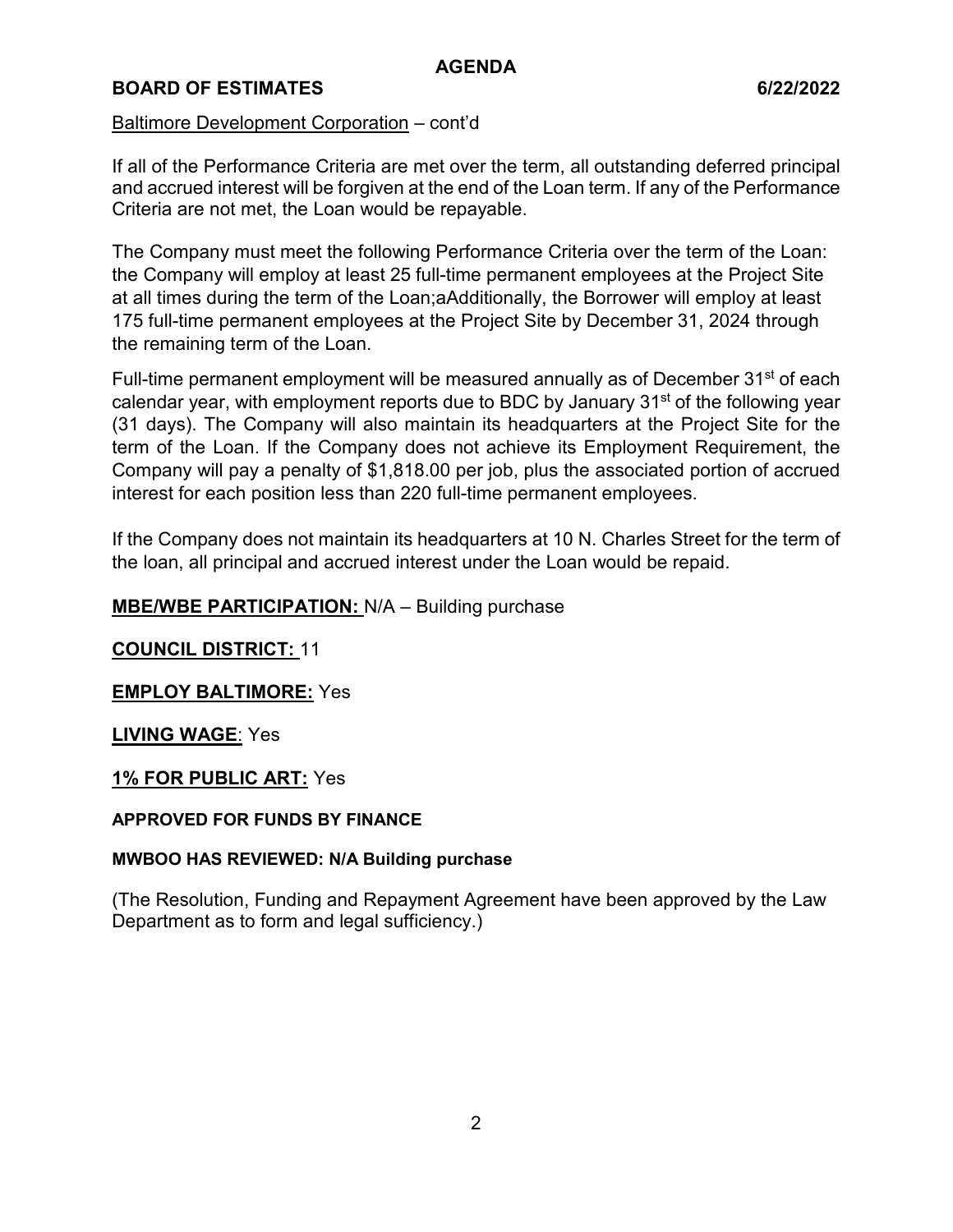# **BOARD OF ESTIMATES 6/22/2022**

Baltimore Development Corporation – Transfer of Funds

# **ACTION REQUESTED OF B/E:**

The Board is requested to approve a Capital Budget Appropriations Transfer.

# **AMOUNT AND SOURCE OF FUNDS:**

\$200,000.00 – 1<sup>st</sup> Community & Economic Development Fund

| FROM: 9910-901860-9600 | <b>Construction Reserve</b>         |  |  |
|------------------------|-------------------------------------|--|--|
|                        | (Industrial & Commercial Financing) |  |  |

TO: 9910-923100-9601 Industrial & Commercial Financing

#### **BACKGROUND/EXPLANATION:**

This transfer provides funding for an agreement for a conditional loan of \$200,000.00 to support building acquisition and improvements and job creation for Alertus Technologies, LLC, using Industrial and Commercial Financing in conjunction with MD Department of Commerce through the MEDAAF program.

(In accordance with Charter requirements, a report has been requested from the Planning Commission, the Director of Finance having reported favorably thereon.)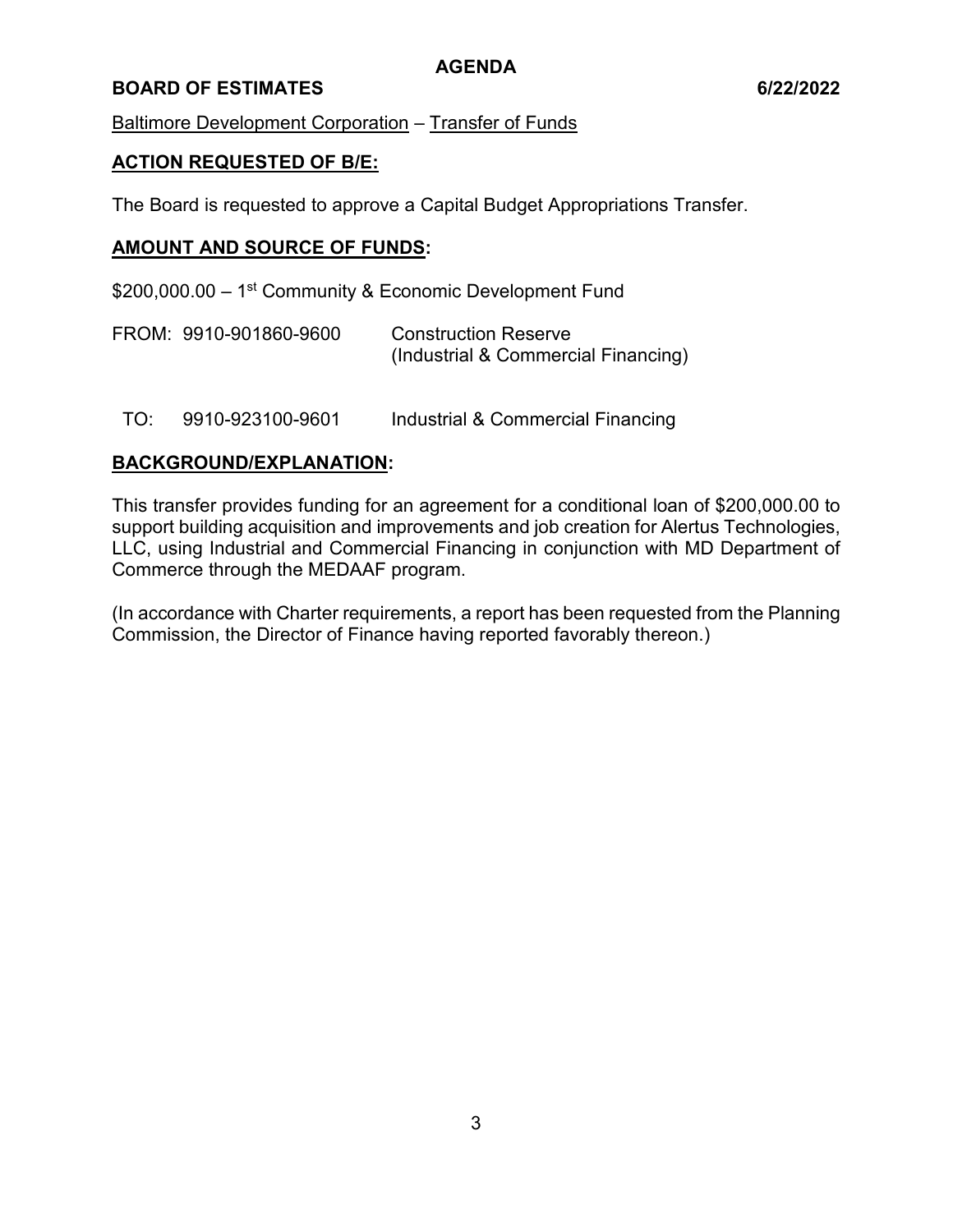#### **BOARD OF ESTIMATES** 6/22/2022

#### Mayor's Office of Children and Family Success – Agreement – US Dept of Justice

#### **ACTION REQUESTED OF B/E:**

The Board is requested to approve and authorize execution of an Agreement with the United States Department of Justice, titled the OJJDP FY 2021 Comprehensive Youth Violence Prevention and Reduction Program. The period of the agreement is October 1, 2021 through September 30, 2024.

#### **AMOUNT AND SOURCE OF FUNDS:**

\$997,351.00 - 1001-000000-1090-771800-607001

#### **BACKGROUND/EXPLANATION**:

This award is made as part of the OJJDP FY 2021 Comprehensive Youth Violence Prevention and Reduction Program. Awards under this program provide funding to communities to support intervention or suppression strategies to work with those youth who are most likely to be involved in violent activities in the immediate future. Evidencebased interventions developed for this target population include improved coordination of existing resources and activities that support multiple, complementary antiviolence strategies that are community-based. The overall goal of the program is to build the capacity of communities to prevent and reduce youth violence, including youth gang violence.

The Baltimore City Mayor's Office of Neighborhood Safety and Engagement (MONSE) proposes to collaborate directly with two Baltimore-based organizations; We Our Us and Project Pneuma, to carry out community-based efforts to identify those hurt people most likely to engage in or become victims of violence and to provide them with hope and healing. Of particular interest are children and adolescents who have lost hope and who have few positive role models, supports, or access to resources and positive connections. This initiative, Reimaging Youth Violence: Prioritizing Prevention and Intervention, will serve children and youth between the ages of 10 and 17 years, who are at high risk of being involved in gang and gun violence in Baltimore City.

# **MBE/WBE PARTICIPATION:**

MBE/WBE participation is waived.

#### **APPROVED FOR FUNDS BY FINANCE**

# **AUDITS HAS REVIEWED THE SUBMITTED DOCUMENTATION AND FOUND THAT IT CONFIRMED THE GRANT AWARDS.**

(The Agreement has been approved by the Law Department as to form and legal sufficiency.)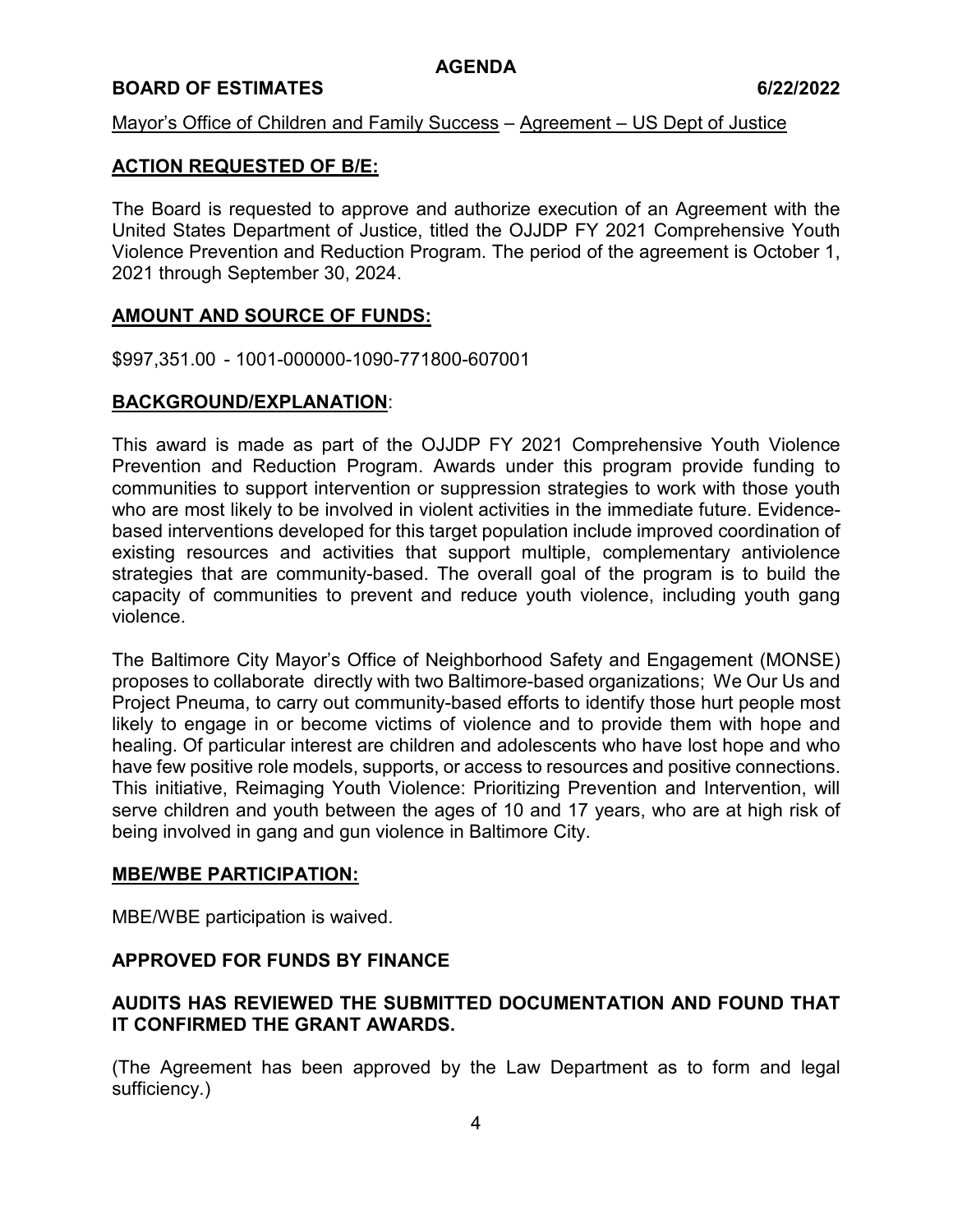# **BOARD OF ESTIMATES** 6/22/2022

### Department of General Services – Capital Fund Transfer

# **ACTION REQUESTED OF B/E:**

The Board is requested to approve this transfer which will provide funds to DGS for the electrical distribution system upgrades at Engine 33 and all associated in-house costs.

### **AMOUNT OF MONEY AND SOURCE:**

# **FROM ACCOUNT:**

\$ 275,000.00 9916-910070-9194 2<sup>nd</sup> Parks & Public Facilities Loan Reserve

Engine 55 Electrical Upgrades—

# **TO ACCOUNT:**

\$275,000.00 9916-904373-9197 Engine 33 Electrical Upgrades— Active

#### **BACKGROUND/EXPLANATION:**

The current electrical system at the Engine 33 Fire Station is old, outdated and could pose a life/safety threat to the Fire Department members who occupy the building 24 hours a day, 7 days a week.

#### **MBE/WBE PARTICIPATION:**

N/A - This is a transfer of funds from a Capital Projects reserve account to an active account. This contract still has to go out for bid and this is when MBE/WBE percentages would be handled.

#### **COUNCIL DISTRICT AFFECTED:** District 12

**1% FOR ART:** Yes. \$ 275,000.00 Estimated Cost, \$ 2,750.00 Estimated for Art.

(In accordance with Charter requirements, a report has been requested from the Planning Commission, the Director of Finance having reported favorably thereon.)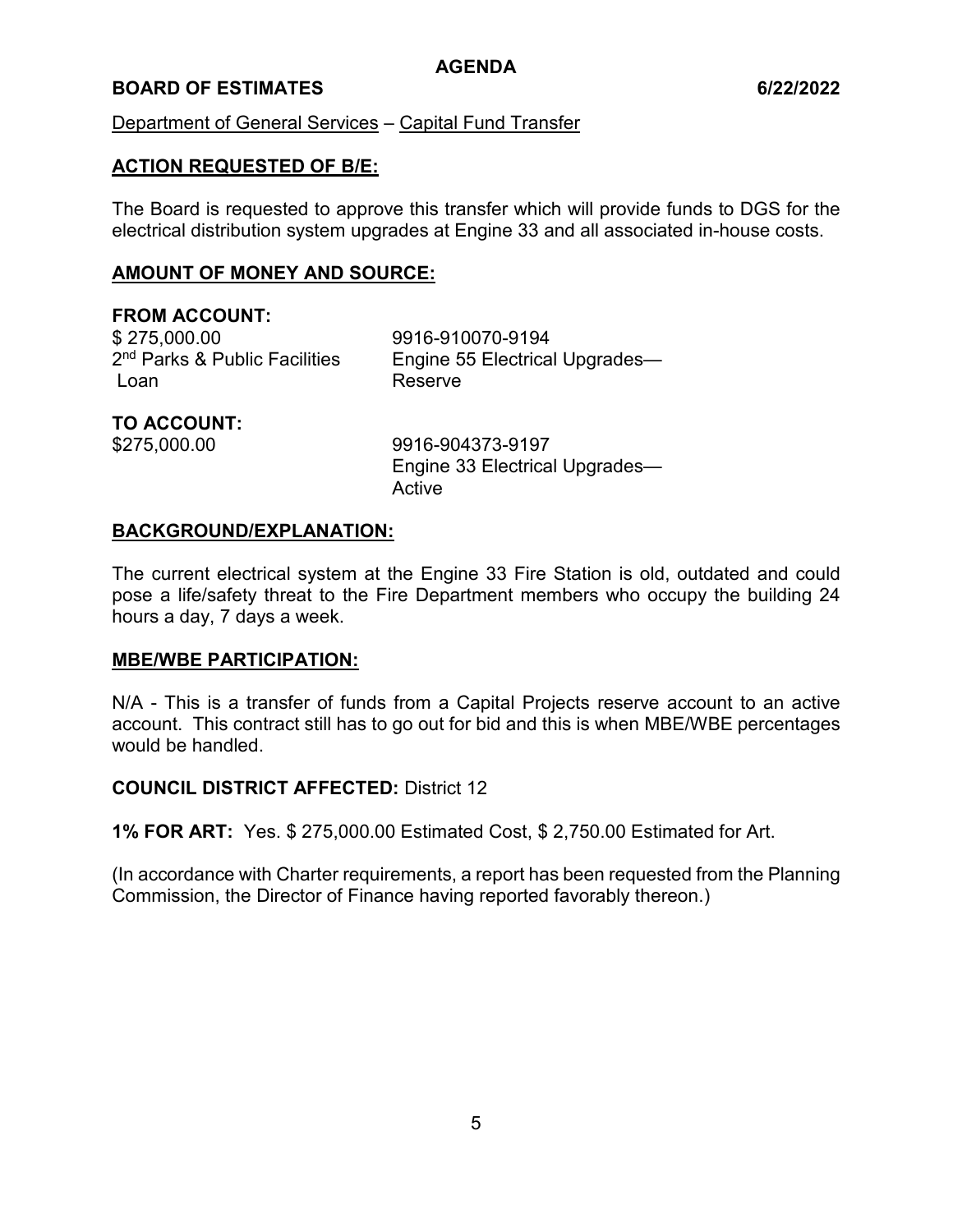# **BOARD OF ESTIMATES 6/22/2022**

Health Department – Agreement – Edward L Ansel

### **ACTION REQUESTED OF B/E:**

The Board is requested to approve and authorize execution of a Consultant Agreement with Edward L. Ansel, Ph.D. The period of the agreement is July 1, 2022 through June 30, 2023.

# **AMOUNT AND SOURCE OF FUNDS:**

\$20,000.00 - 6000-607623-3110-306700-603018

#### **BACKGROUND/EXPLANATION:**

The Consultant will perform on-site psychological evaluations of clients referred for nursing home placement and on-site psychological evaluations of clients in nursing homes. Mr. Ansel will also review psychological reports for patients in nursing homes and submit a written psychological report to the Department's Adult Evaluation and Review Services Program (AERS), delineating treatment plan for each client/patient.

#### **MBE/WBE PARTICIPATION:**

N/A

#### **APPROVED FOR FUNDS BY FINANCE**

#### **AUDITS REVIEWED AND HAD NO OBJECTION.**

(The Agreement has been approved by the Law Department as to form and legal sufficiency.)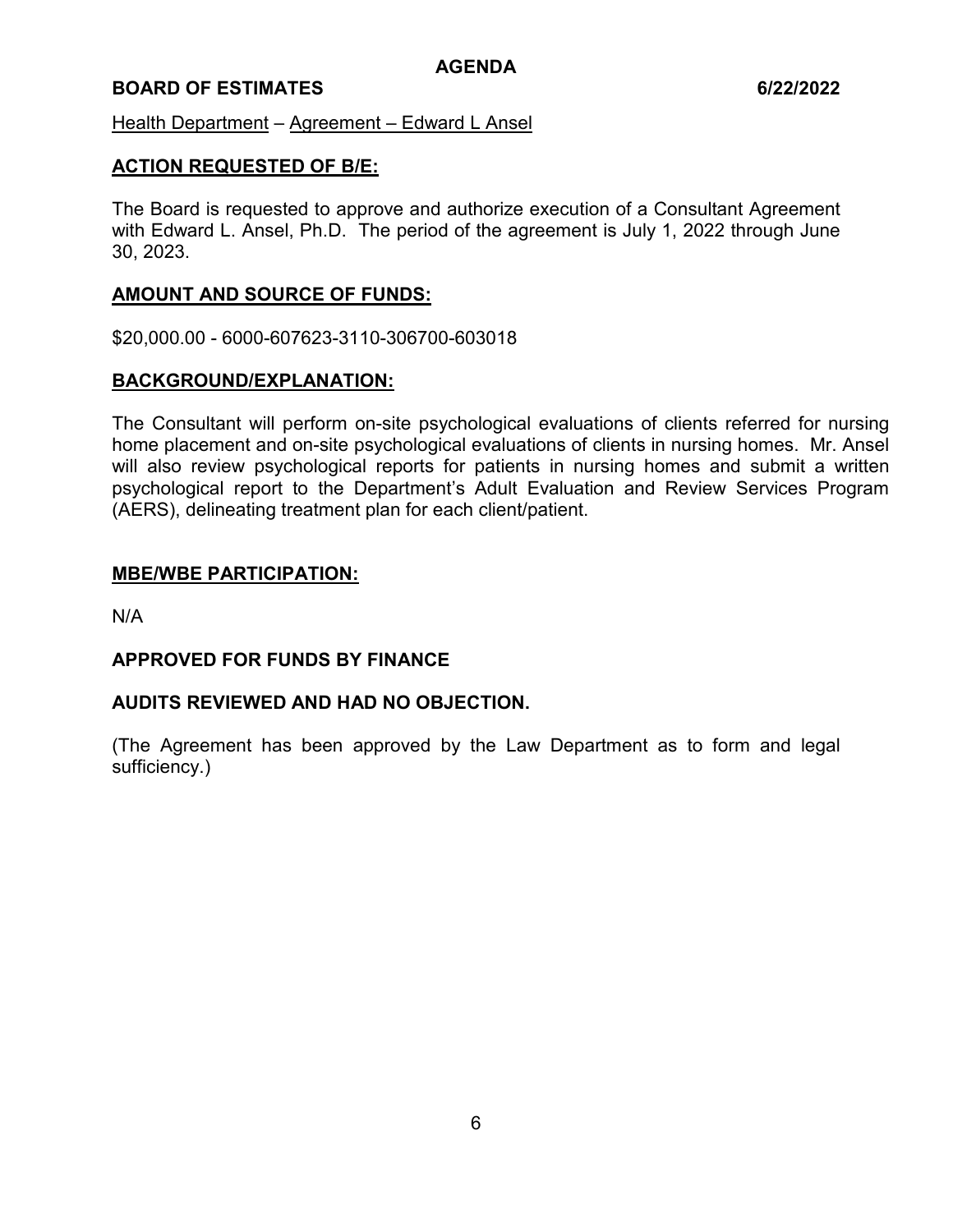# **BOARD OF ESTIMATES 6/22/2022**

# Health Department – Provider Agreement – Johns Hopkins University

# **ACTION REQUESTED OF B/E:**

The Board is requested to approve and authorize execution of a Provider Agreement with Johns Hopkins University. The period of the agreement is October 1, 2021 through June 30, 2022.

# **AMOUNT AND SOURCE OF FUNDS:**

\$40,904.00 - 5000-514122-3070-286400-603051

# **BACKGROUND/EXPLANATION:**

Johns Hopkins University will improve reach and breadth of B'more for Healthy Babies' Prenatal/Postpartum Behavioral Health (PPBH) Network, particularly regarding efforts to support Baltimore City residents impacted by perinatal substance use disorders and/or fetal substance exposure. The PPBH Network brings together all invested in the intersections of mental health, substance use, reproductive/sexual health, and child and family health among Baltimore City residents.

The agreement is late due to administrative delays.

### **MBE/WBE PARTICIPATION:**

N/A

#### **APPROVED FOR FUNDS BY FINANCE**

#### **AUDITS REVIEWED AND HAD NO OBJECTION.**

(The Provider Agreement has been approved by the Law Department as to form and legal sufficiency.)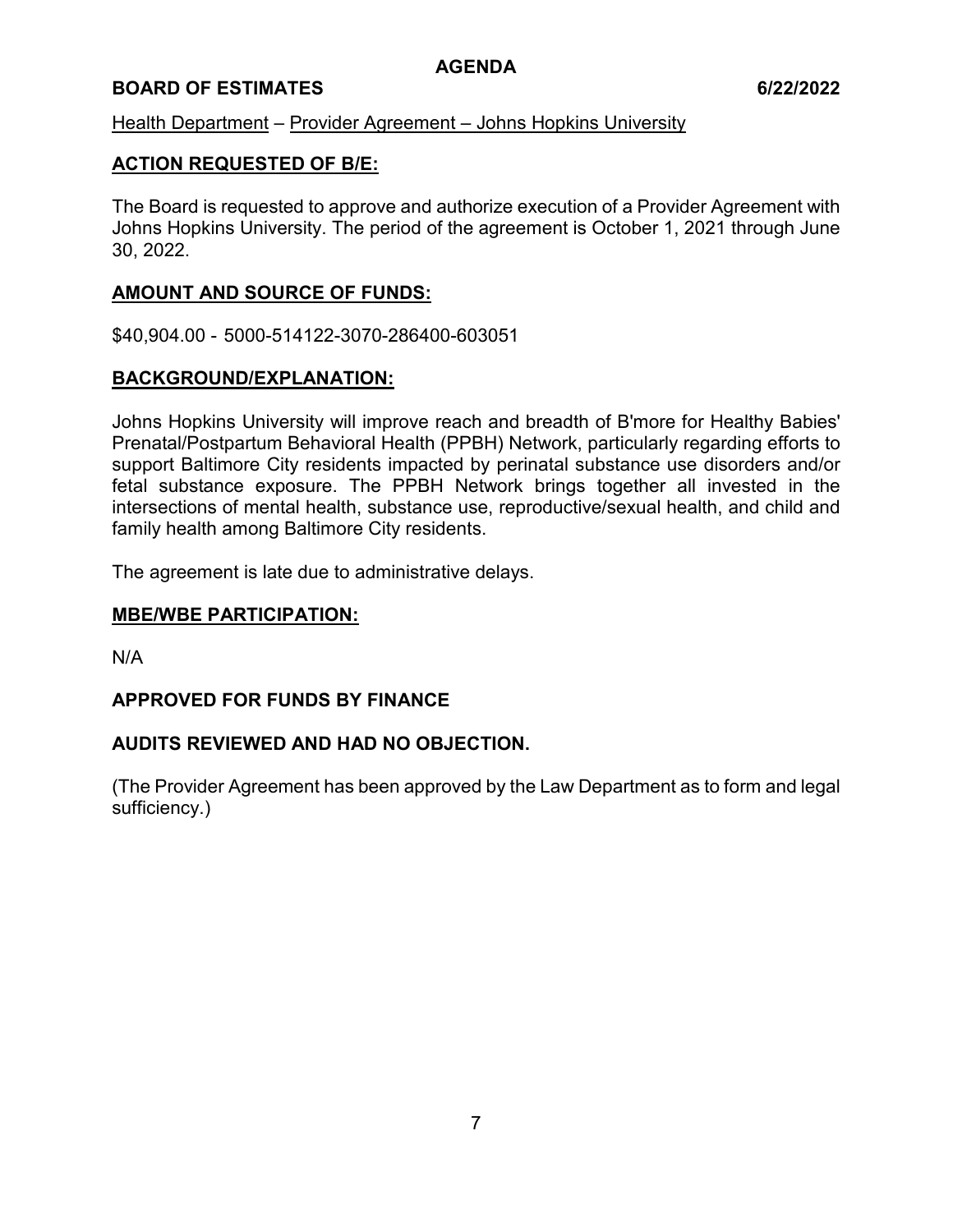# **BOARD OF ESTIMATES 6/22/2022**

#### Health Department – Reimbursement – Senior Care Service Program Providers

# **ACTION REQUESTED OF B/E:**

The Board is requested to approve and authorize Reimbursement to the Senior Care Services Program providers. Upon receipt of monthly invoices, reimbursement payments will be made on an ongoing basis, provided funds are available. The period of reimbursement is July 1, 2021 through June 30, 2022.

# **AMOUNT AND SOURCE OF FUNDS:**

\$300,000.00 - 5000-535422-3254-767700-607001

# **BACKGROUND/EXPLANATION:**

The Adult Day Care providers provide medical day care services to ill, frail or disabled elderly persons age 65 and older. The City will pay the provider a per diem rate of \$93.58 for care delivered in-person and a per diem rate of \$23.39 for services provided telephonically or remotely for approved recipients based on the number of days of service.

The Board is requested to authorize payment to providers by Expenditure Authorization (EA) to the below listed medical adult day care centers:

- 1. LuAnn Adult Daycare (formerly A. Providence)
- 2. Active Day
- 3. Adult Medical Daycare of Overlea
- 4. Alice Manor Adult Medical Daycare
- 5. Associated Catholic Charities Inc, / St. Ann's Adult Daycare
- 6. Easter Seal Society for Disabled Children & Adults
- 7. Extended Family Adult Daycare
- 8. Golden Pond Adult Daycare
- 9. Harbor Hospital Adult Daycare
- 10. Heritage Adult Daycare
- 11. Keswick Multi-care Center
- 12. Lifebridge Health Adult Daycare (Formerly Levindale)
- 13. Paradise Adult Medical Daycare
- 14. The League for People with Disabilities
- 15. Today's Care & Family

The City will pay all providers under the Adult Medical Day Care Program a collective amount not to exceed **\$300,000.00** based upon the set rate and the approved number of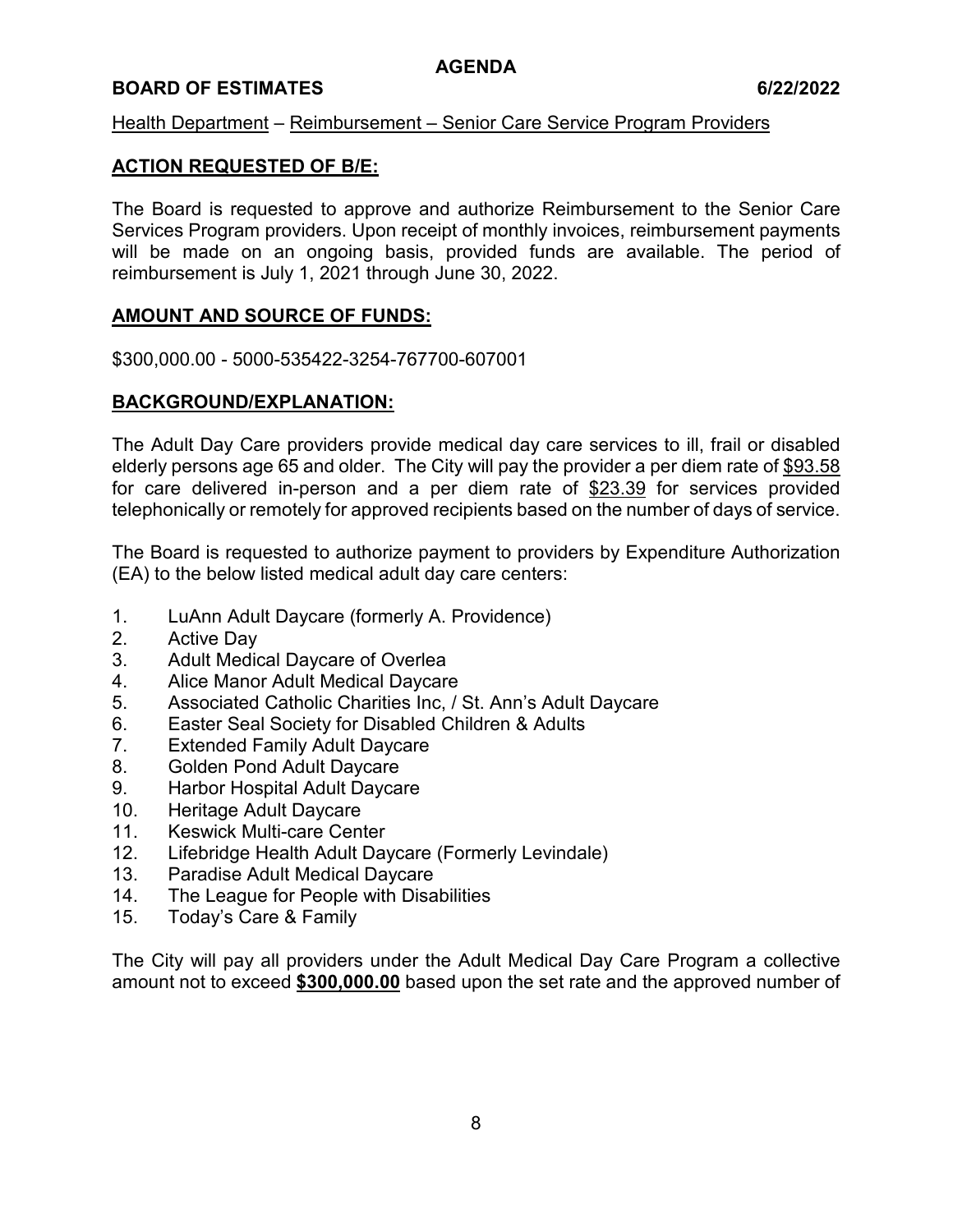# **BOARD OF ESTIMATES** 6/22/2022

#### Health Department – cont'd

days. The approved number of recipients and days may fluctuate based upon recipient preference and City approval, and payments will only be made upon approved invoices for approved recipients. Regardless of the amount of funding available for the program, the provider will not receive payment in excess of the number of participants allowed by the provider's license and days approved by the City.

Each Adult Day Care provider will develop an appropriate care plan to each recipient in accordance with policies as specified in COMAR 10.12.04, Day Care for the Elderly and Medically Handicapped Adults, and COMAR 10.09.07, Medical Care Program.

The agreement is late due to administrative delays.

#### **MBE/WBE PARTICIPATION:**

#### **MWBOO GRANTED A WAIVER ON MAY 28, 2022.**

The Minority and Women's Business Opportunity Office (MWBOO) confirms the funding sources associated with the Baltimore City Health Department (BCHD) grant programs, technical agreements, and community health services are obtained through the Federal Government and State of Maryland. Through this fiduciary alliance, BCHD serves as a liaison and oversight agency to ensure funding is appropriated to the designated Citywide public health programs and services. Due to the restricted allocation of Federal and State funds, the Baltimore City MBE/WBE goals and MWBOO compliance monitoring are not applicable. For this reason, waivers are granted to warrant the appropriate approval for all Federal and State funded resources.

#### **APPROVED FOR FUNDS BY FINANCE**

# **AUDITS HAD REVIEWED AND HAD NO OBJECTION.**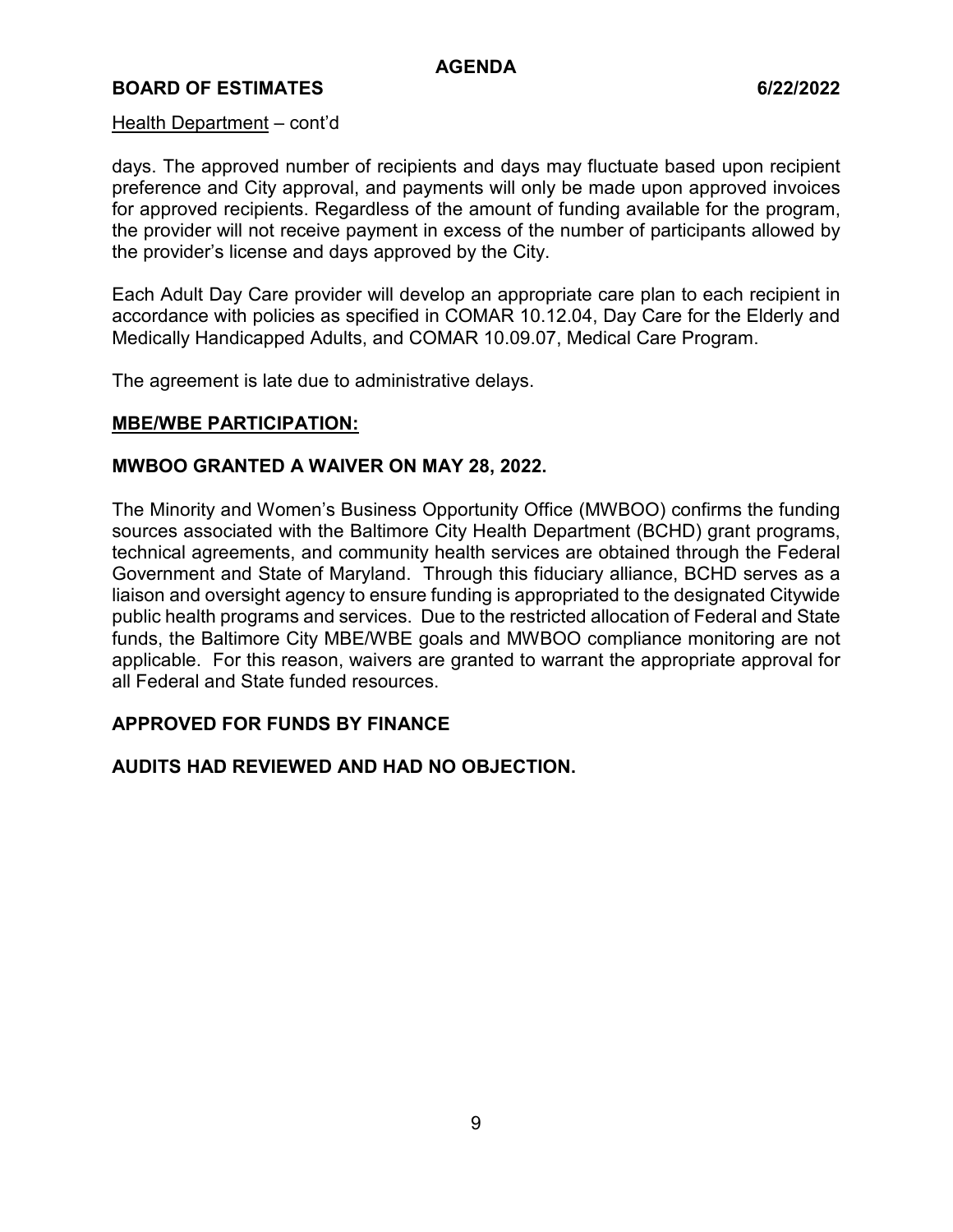# **BOARD OF ESTIMATES** 6/22/2022

#### Health Department – Notification of Grant Award – MD Dept of Aging

### **ACTION REQUESTED OF B/E:**

The Board is requested to approve and authorize execution of the 2<sup>nd</sup> Notice of Grant Award from the Maryland Department of Aging (MDoA) for State Allocations for Senior Care Program. The grant period is July 1, 2021 through June 30, 2022.

### **AMOUNT AND SOURCE OF FUNDS:**

\$702,163.00 - 5000-535422-3254-767700-405001

#### **BACKGROUND/EXPLANATION:**

On April 20, 2022 the original NGA was approved for the amount of \$709,008.00 for the period of July 1, 2021 through June 30, 2022.

The Department is requesting approval of this second NGA in the amount of \$702,163.00 making the new total amount \$1,411,171.00 for the period of July 1, 2021 through June 30, 2022.

This award will provide funds to support public education about health insurance plan options to Baltimore City senior residents and their families.

By accepting this grant, the grantee agrees to abide by the terms of the following documents, including amendments thereto: its approved Area Plan; grant applications(s); grant agreements(s); Aging Program Directives; and all applicable federal and state laws, regulations, policies, and procedures.

The Notification of Grant Award is late due to administrative delays.

#### **MBE/WBE PARTICIPATION:**

N/A

#### **APPROVED FOR FUNDS BY FINANCE**

#### **AUDITS REVIEWED AND HAD NO OBJECTION.**

(The Notice of Grant Award has been approved by the Law Department as to form and legal sufficiency.)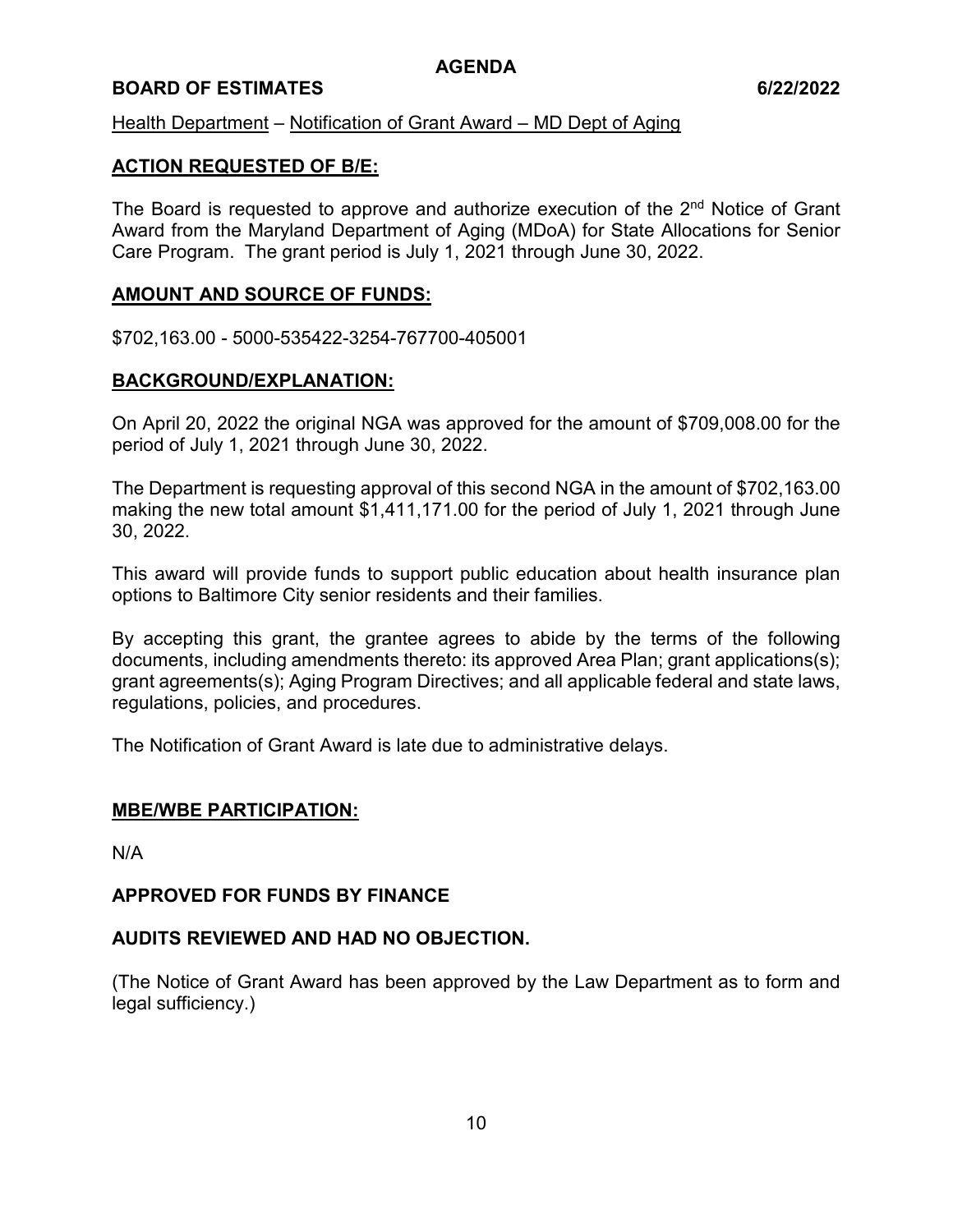# **BOARD OF ESTIMATES** 6/22/2022

Health Department – First Amendment to Agreement – Associated Black Charities

### **ACTION REQUESTED OF B/E:**

The Board is requested to ratify and authorize execution of a First Amendment with Associated Black Charities, Inc. (ABC), for Fiscal Agent - Ryan White Part-A (increase). The period of the agreement was March 1, 2021 through February 28, 2022.

### **AMOUNT AND SOURCE OF FUNDS:**

\$11,441,892.00 - 4000-427721-3023-273303-603051 \$ 535,875.00 - 4000-427721-3023-273302-603051 **\$11,977,767.00**

# **BACKGROUND/EXPLANATION:**

On October 20, 2021, the Board approved the original agreement in the Amount of \$11,937,986.00 for the period of March 1, 2021 through February 28, 2022. Of this amount \$11,402,111.00 was allocated for the provision of direct services by contracted providers.

The Department is amending the agreement for an increased amount of funds to Associated Black Charities in the amount of \$39,781.00, due to the increase of services. This makes the total agreement amount \$11,977.767.00.

The Agreement is late because of administrative delays.

#### **MBE/WBE PARTICIPATION:**

The Minority and Women's Business Opportunity Office (MWBOO) confirms the funding sources associated with the Baltimore City Health Department (BCHD) grant programs, technical agreements, and community health services are obtained through the Federal Government and State of Maryland. Through this fiduciary alliance, BCHD serves as a liaison and oversight agency to ensure funding is appropriated to the designated Citywide public health programs and services. Due to the restricted allocation of Federal and State funds, the Baltimore City MBE/WBE goals and MWBOO compliance monitoring are not applicable. For this reason, waivers are granted to warrant the appropriate approval for all Federal and State funded resources.

# **APPROVED FOR FUNDS BY FINANCE**

# **AUDITS REVIEWED AND HAD NO OBJECTION**

(The First Amendment to Agreement had been approved by the Law Department as to form and legal sufficiency.)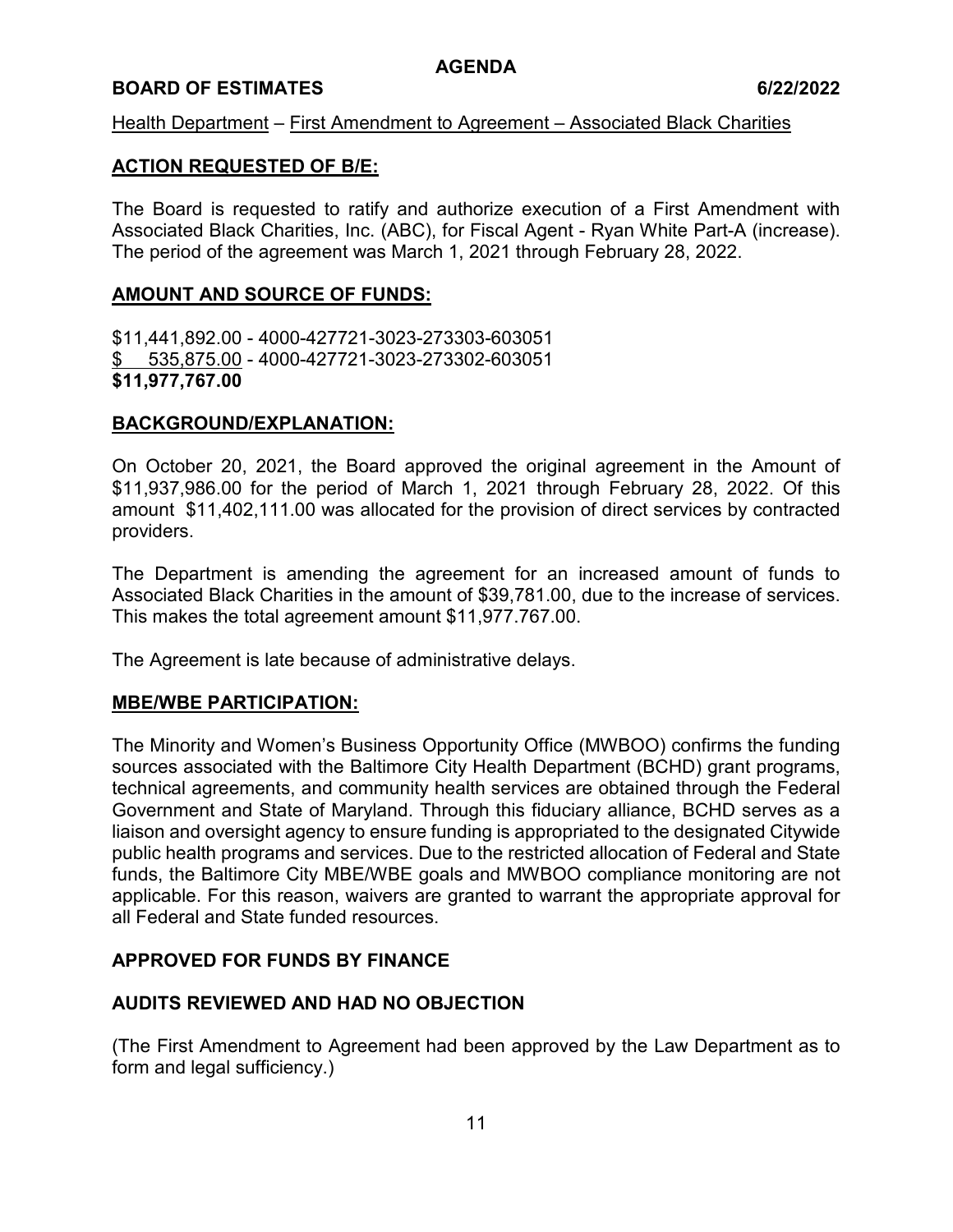# **BOARD OF ESTIMATES 6/22/2022**

Department of Housing and Community Development – First Amendment to Non-Construction Consultant - Grounded Solutions Network

# **ACTION REQUESTED OF B/E:**

The Board is requested to approve and authorize execution of the First Amendment to the Non-Construction Consultant Agreement with Grounded Solutions Network. The amendment extends the period of the original agreement from May 25, 2022 through May 25, 2023.

# **AMOUNT AND SOURCE OF FUNDS:**

N/A

# **BACKGROUND/EXPLANATION:**

The Affordable Housing Trust Fund Commission has identified Community Land Trusts (CLT) as a spending priority. CLT are a highly specialized form of affordable housing and a new initiative for the Department.

The Department of Housing and Community Development (DHCD) issued a request for proposals for a Community Land Trust consultant on April 3, 2020 to provide professional services and technical assistance to the Department to develop, fund, monitor and support community land trusts. On October 14, 2020, DHCD made a commitment to Grounded Solutions Network in the amount of \$125,000.00 for Consulting Services for the Community Land Trust program under the Affordable Housing Trust Fund.

On November 25, 2020, the Board approved a consultant agreement with Grounded Solutions Network for the term of 12 months with an option to renew for six months in the amount of \$125,000.00. On November 25, 2021, DHCD elected to use the optional sixmonth extension to continue consultant services with Grounded Solutions Network. The six-month extension was approved by the Housing Commissioner and Grounded Solutions Network. The Department is now asking for ratification of the current contract; approval to exercise the automatic six-month extension; and, approval of an additional extension for 12 months. Under the terms of the contract, Grounded Solutions Network will continue to provide training and technical assistance to DHCD staff to understand community land trusts, assist with managing funding applications and agreements, and provide recommendations to assist the Department in developing an effective administrative structure.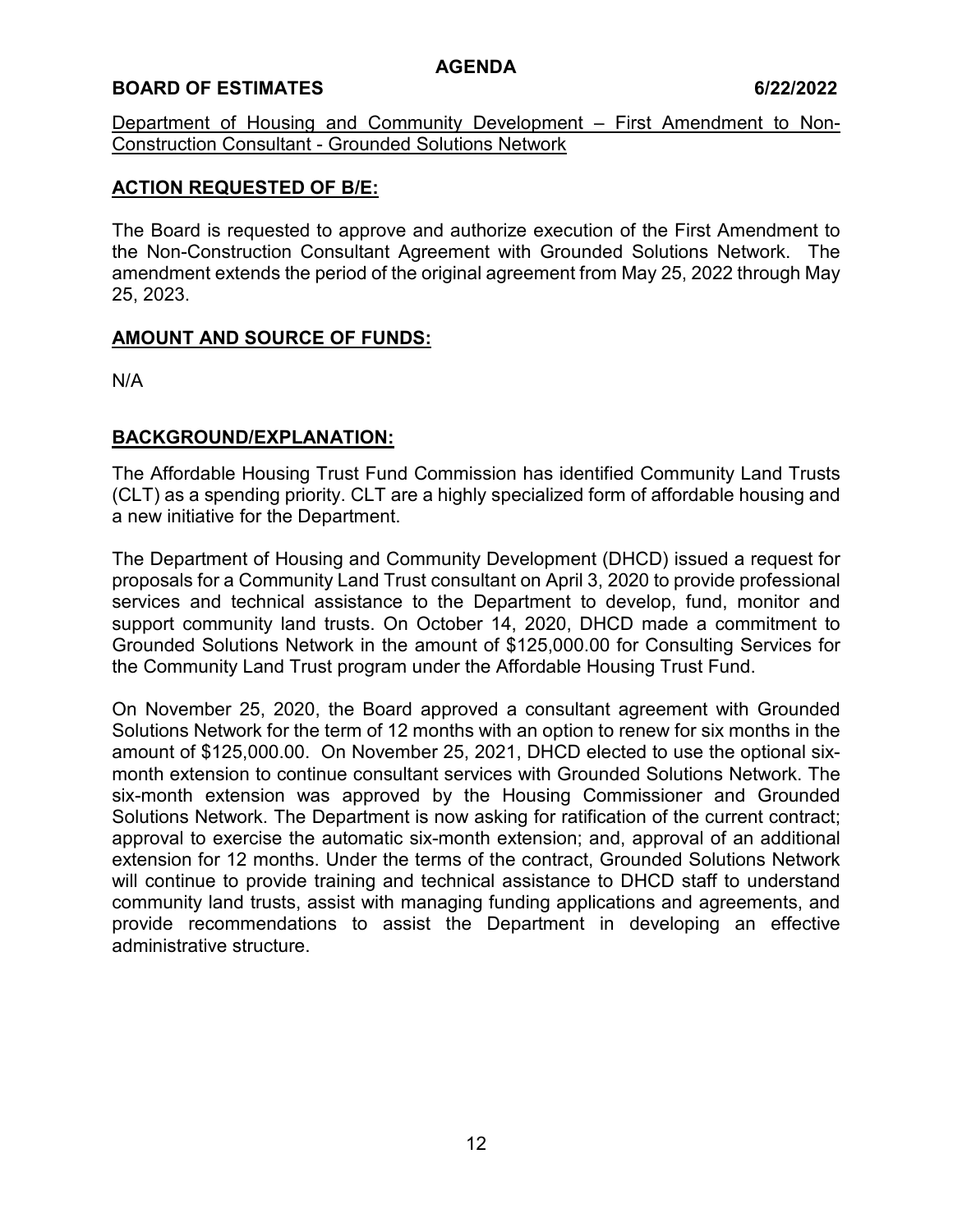# **BOARD OF ESTIMATES 6/22/2022**

#### DHCD - cont'd

The revised fee schedule of hourly rates has been submitted to show the increase in hourly cost and the revised estimated project budget has been updated.

#### **MBE/WBE PARTICIPATION:**

Waived

**EMPLOY BALTIMORE:** N/A- Professional services contract

(The First Amendment to Agreement has been approved by the Law Department as to form and legal sufficiency.)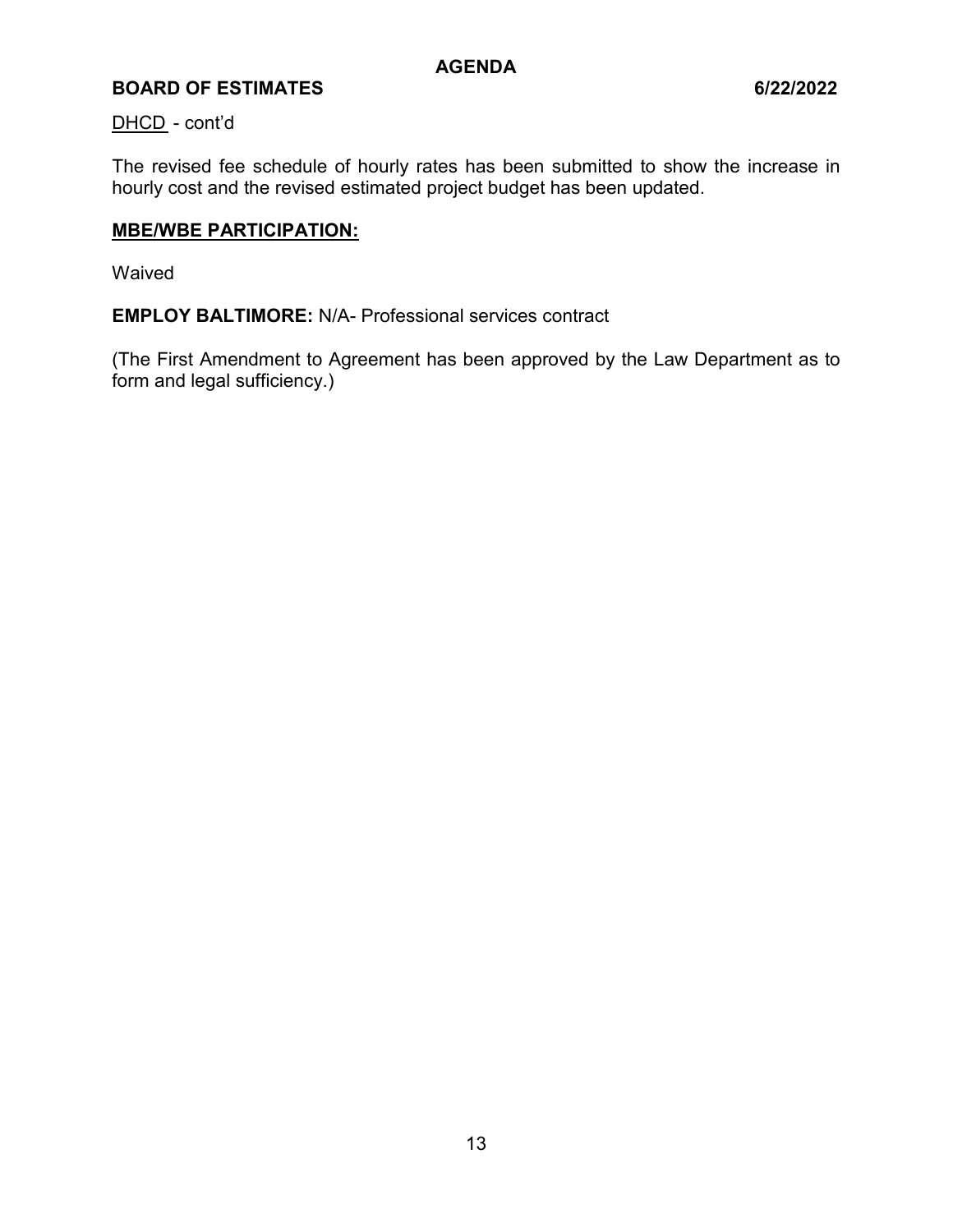# **BOARD OF ESTIMATES 6/22/2022**

Department of Housing and Community Development – Land Disposition Agreement – 2364 & 2366 McCulloh

# **ACTION REQUESTED OF B/E:**

The Board is requested to approve and authorize execution of a Land Disposition Agreement for the sale of 2364 McCulloh Street and 2366 McCulloh Street to Firm Foundation MD, LLC.

# **AMOUNT AND SOURCE OF FUNDS:**

The City will convey all its rights, title, and interest in all properties as described in Schedule A of the Land Disposition Agreement for a total sales price of \$9,000.00 which will be paid to the City of Baltimore at the time of settlement.

#### **BACKGROUND/EXPLANATION:**

Firm Foundation MD, LLC proposes to purchase, rehabilitate, sell and rent the properties. The rehab will consist of both interior and exterior improvements. The purchase price and improvements to the site will be funded through private sources.

The City is authorized to dispose of the Property by virtue of Article II, Section 15 of the Baltimore City Charter. Authority specific to the properties subject to this Land Disposition Agreement is provided in the agreement.

# **STATEMENT OF PURPOSE AND RATIONALE FOR SALE BELOW THE WAIVER VALUATION VALUE:**

In accordance with the City's Appraisal Policy, a Waiver Valuation was prepared and determined the value to be \$9,500.00 for each property. The properties will be sold for a total price of \$9,000.00.

The sale of the properties at a price below the Waiver Valuation price will serve a specific benefit to the immediate community, help to eliminate blight, and return the property to the City's tax rolls.

#### **MBE/WBE PARTICIPATION:**

The Developer will purchase the properties for a price that is less than \$50,000.00 and will receive no City funds or incentives for the purchase or rehabilitation; therefore, MBE/WBE participation is not applicable.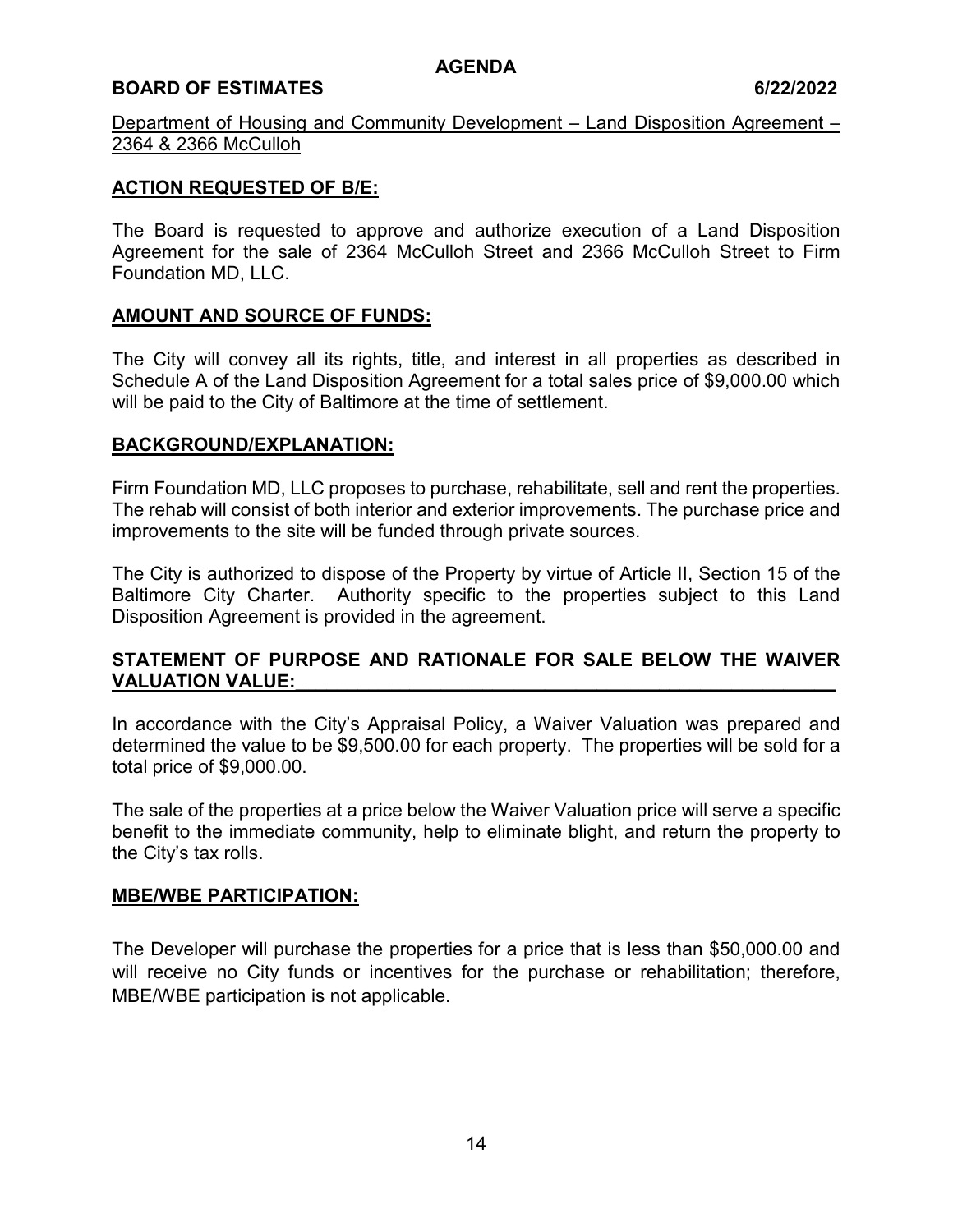# **BOARD OF ESTIMATES 6/22/2022**

DHCD – cont'd

# **COUNCIL DISTRICT:** 7

(The Land Disposition Agreement has been approved by the Law Department as to form and legal sufficiency.)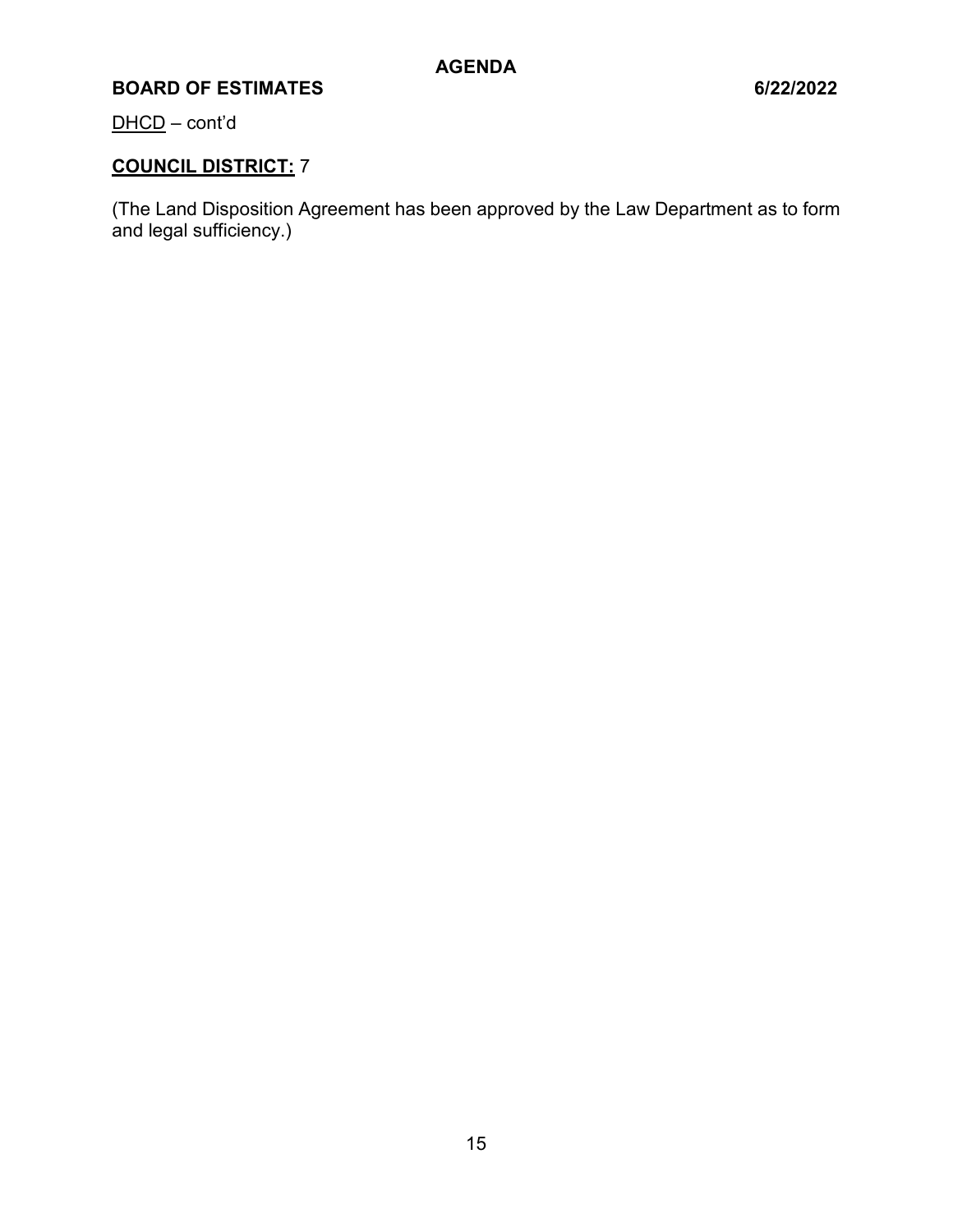# **BOARD OF ESTIMATES 6/22/2022**

Department of Housing and Community Development – Land Disposition Agreement – 2559 Garrett Avenue

# **ACTION REQUESTED OF B/E:**

The Board is requested to approve and authorize execution of a Land Disposition Agreement for the sale of 2559 Garrett Avenue to Chesapeake Construction, LLC.

### **AMOUNT AND SOURCE OF FUNDS:**

The City will convey all its rights, title, and interest in 2559 Garrett Avenue for a total sales price of \$20,000.00 which will be paid to the City of Baltimore at the time of settlement.

# **BACKGROUND/EXPLANATION:**

Chesapeake Construction, LLC proposes to purchase and rehab and sell 2559 Garrett Avenue to a homeowner. The rehab will consist of both interior and exterior improvements. The purchase price and improvements to the site will be funded through private sources.

The City is authorized to dispose of the Property by virtue of Article II, Section 15 of the Baltimore City Charter and Article 13, Section 2-7(h)(2)(ii)(C) of the Baltimore City Code.

# **STATEMENT OF PURPOSE AND RATIONALE FOR SALE:**

In accordance with the City's Appraisal Policy, a waiver valuation was prepared which determined the property value to be \$16,400.00. The property will be sold for \$20,000.00.

#### **MBE/WBE PARTICIPATION:**

The Developer will purchase the properties for a price that is less than \$50,000.00 and will receive no City funds or incentives for the purchase or rehabilitation; therefore, MBE/WBE participation is not applicable.

#### **AFFECTED COUNCIL DISTRICT:** 14

(The Land Disposition Agreement has been approved by the Law Department as to form and legal sufficiency.)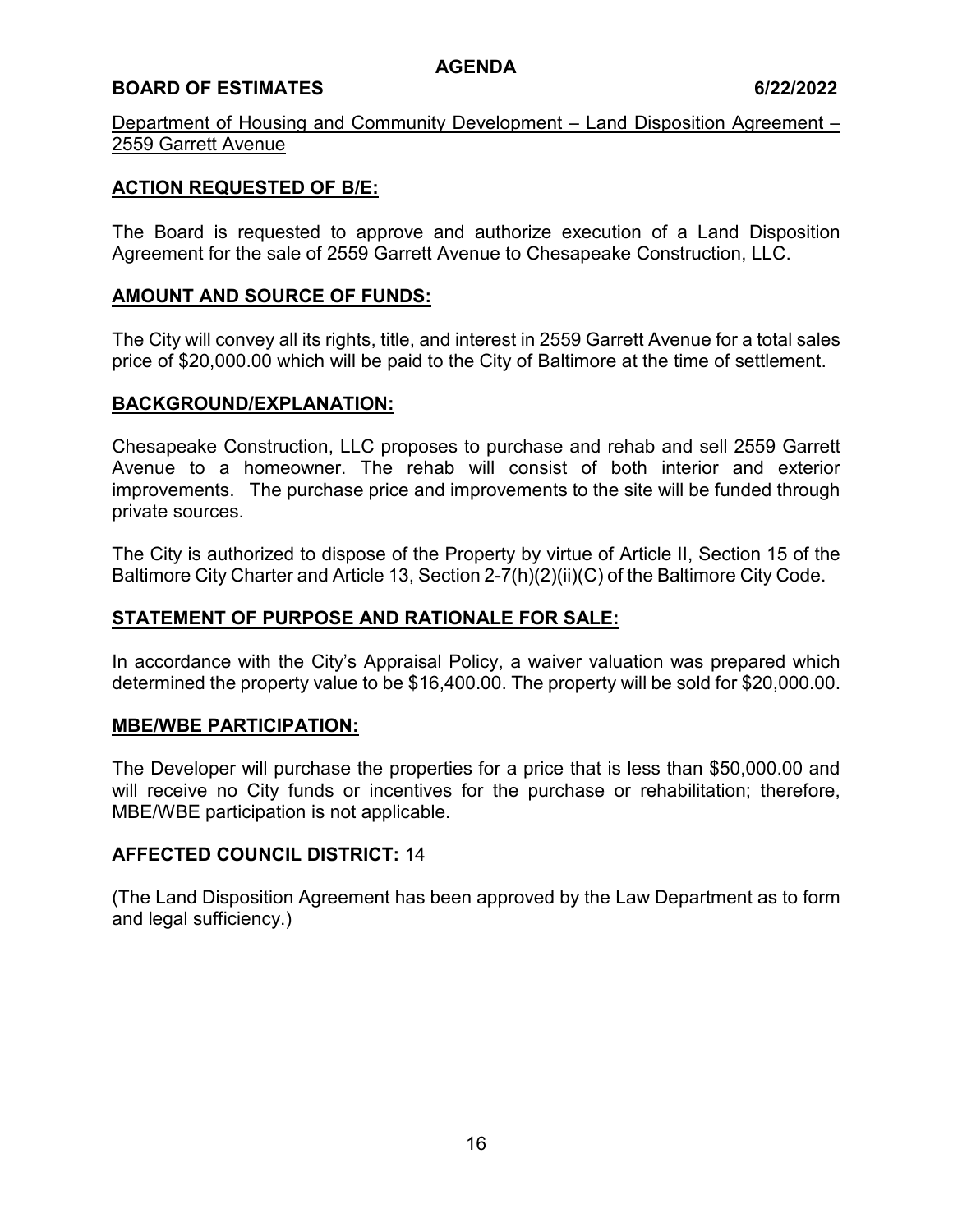# **BOARD OF ESTIMATES 6/22/2022**

Mayor's Office of Neighborhood Safety and Engagement – Agreement – Social Solutions **Global** 

# **ACTION REQUESTED OF B/E:**

The Board is requested to approve and authorize execution of an Agreement and Order Form and authorize payment of an Invoice with Social Solutions Global, Inc (SSG). The period of the agreement is effective upon execution of an Order Form referencing this agreement and will continue in full force and effect until the expiration of all such order forms, unless otherwise terminated earlier as provided in the agreement.

# **AMOUNT AND SOURCE OF FUNDS:**

\$20,000.00 - 5000-522021-2255-702300-604002 \$40,000.00 - Baltimore Civic Account Number & Contribution #28800 \$ 4,670.00 - 1001-000000-2255-702300-604026 **\$64,670.00** 

#### **BACKGROUND/EXPLANATION:**

This Agreement establishes the general terms and conditions to which the parties have agreed with respect to the provisions of the Services by SSG to client.

#### **MBE/WBE PARTICIPATION:** N/A

**COUNCIL DISTRICT:** Citywide

#### **APPROVED FOR FUNDS BY FINANCE**

#### **AUDITS REVIEWED AND HAD NO OBJECTION.**

(The Agreement and Order Form have been approved by the Law Department at to form and legal sufficiency.)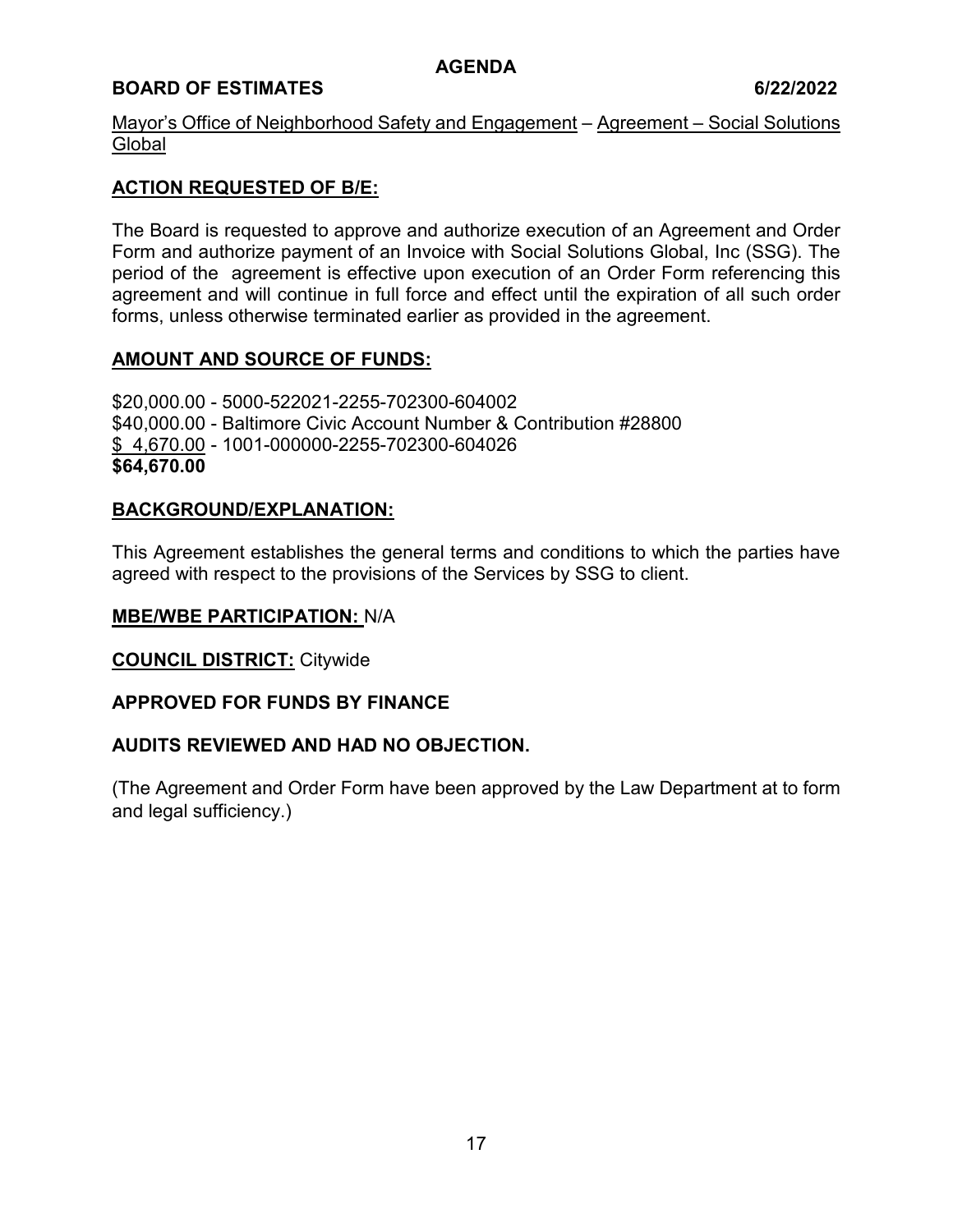# **BOARD OF ESTIMATES 6/22/2022**

Mayor's Office of Neighborhood Safety and Engagement – First Amendment to Agreement – Associated Catholic Charities

# **ACTION REQUESTED OF B/E:**

The Board is requested to approve and authorize execution of a First Amendment to Agreement with Associated Catholic Charities. The period of the agreement is July 1, 2021, through June 30, 2022.

# **AMOUNT AND SOURCE OF FUNDS:**

\$39,804.96 - 5000-511019-2255-702300-603051

# **BACKGROUND/EXPLANATION:**

On September 22, 2021, the Board approved and authorized acceptance of a grant award from the Governor's Office of Crime Prevention, Youth and Victim Services, formerly known as GOCCP, to fund one year of the Safe Streets Baltimore Program expansion from servicing four communities to ten. Approved by the grantor, Associated Catholic Charities was selected as a vendor to operate one of the Safe Streets sites. This Agreement is to award a one-year contract with Associated Catholic Charities to render violence reduction services in Baltimore City. The provider agrees to use the techniques set forth in the Agreement as the "Cure Violence/Safe Streets Model," which is a public health strategy aimed at reducing gun violence in Baltimore.

On March 16, 2022, the Board approved the original agreement with Associated Catholic Charities for the period July 1, 2021 through June 30, 2022. The initial award amount was \$500,000.00. This First Amendment to Agreement increases the funding by \$39,804.96, making the total award amount \$539,804.96.

The Agreement is late due to the administrative process.

#### **MBE/WBE PARTICIPATION:**

#### **MWBOO GRANTED A WAIVER ON FEBRUARY 8, 2022.**

#### **APPROVED FOR FUNDS BY FINANCE**

#### **AUDITS REVIEWED AND HAD NO OBJECTION.**

(The First Amendment to Agreement has been approved by the Law Department a to form and legal sufficiency.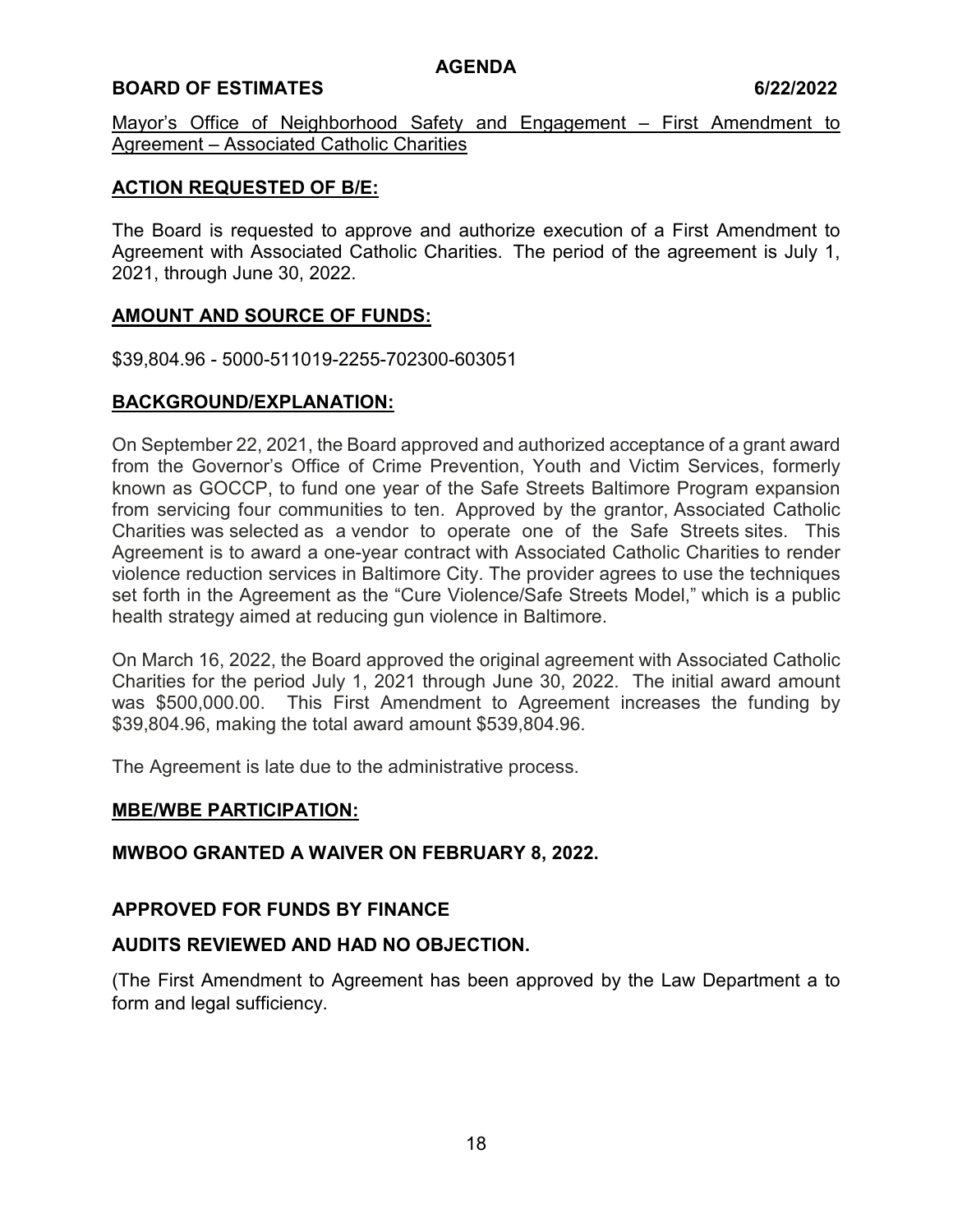# **BOARD OF ESTIMATES 6/22/2022**

#### Mayor's Office of Neighborhood Safety and Engagement – Provider Agreement - Medstar

# **ACTION REQUESTED OF B/E:**

The Board is requested to approve and authorize execution of a Provider Agreement with Medstar. The period of the agreement is retroactive from July 1, 2021 through June 30, 2022.

# **AMOUNT AND SOURCE OF FUNDS:**

\$107,704.00 - 5000-511019-2255-702300-603051

#### **BACKGROUND/EXPLANATION:**

The purpose of this agreement is for the provider to plan and launch a comprehensive hospital-based violence intervention program that complements existing violence prevention efforts of the Safe Streets Program

#### **APPROVED FOR FUNDS BY FINANCE**

#### **AUDITS REVIEWED AND HAD NO OBJECTION.**

(The Provider Agreement has been approved by the Law Department as to form and legal sufficiency.)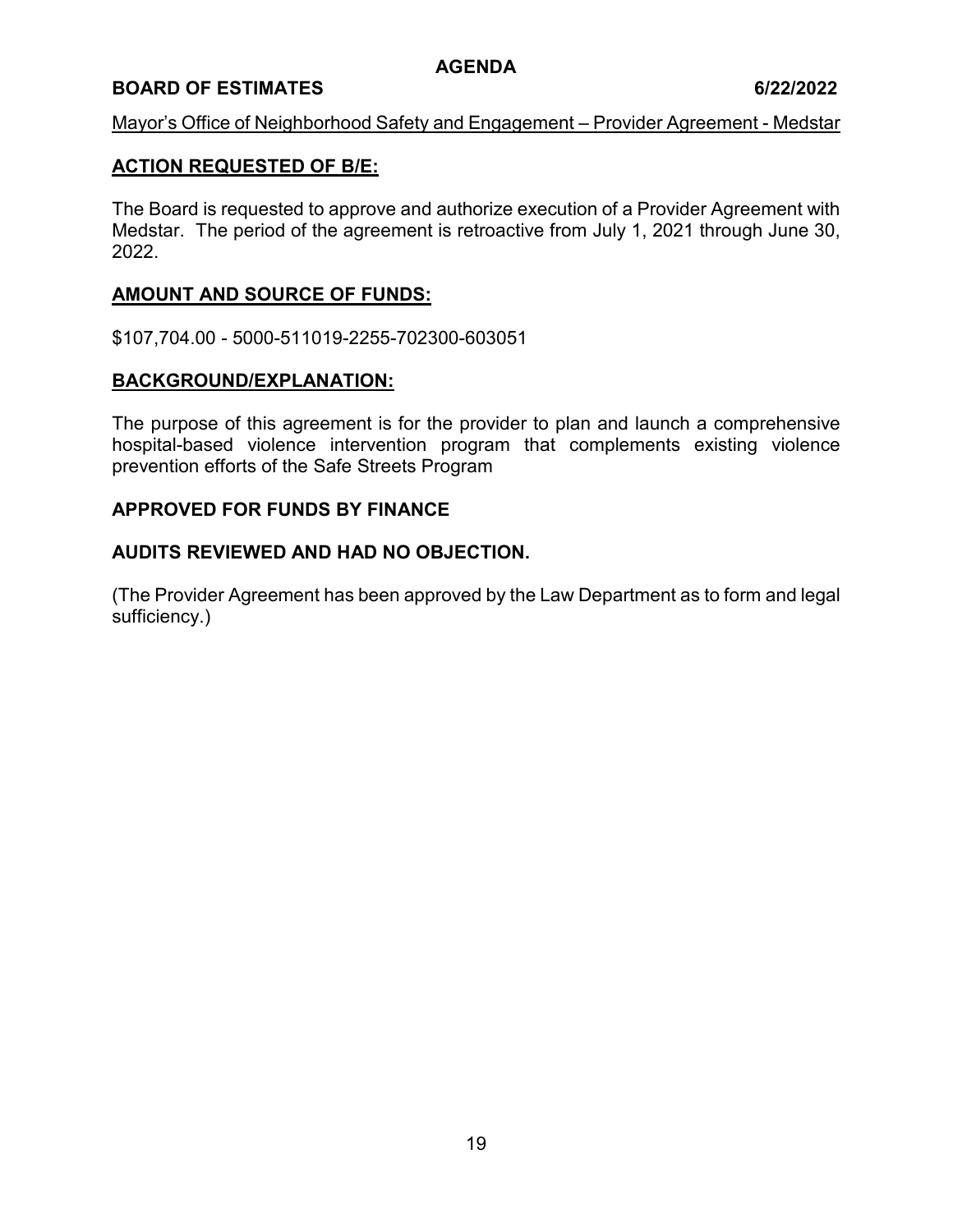# **BOARD OF ESTIMATES 6/22/2022**

Mayor's Office of Neighborhood Safety and Engagement – Provider Agreement – Community Mediation Program

# **ACTION REQUESTED OF B/E:**

The Board is requested to ratify and authorize execution of an Agreement with Community Mediation Program, Inc. d/b/a Baltimore Community Mediation Center. The period of the Agreement was January 1, 2022, through January 31, 2022.

# **AMOUNT AND SOURCE OF FUNDS:**

\$30,313.59 - 5000-511019-2255-702300-603051

# **BACKGROUND/EXPLANATION:**

On September 22, 2021, the Board approved and authorized acceptance of a grant award from the Governor's Office of Crime Prevention, Youth and Victim Services, formerly known as GOCCP, to fund one year of the Safe Streets Baltimore Program expansion from servicing four communities to ten. Approved by the grantor, Baltimore Community Mediation Center (BCMC) was selected as a vendor to operate one of the Safe Streets sites. This Agreement is to award a partial year contract with BCMC to render violence reduction services in the Woodbourne neighborhood of Baltimore City. The provider agrees to use the techniques set forth in the Agreement as the "Cure Violence/Safe Streets Model," which is a public health strategy aimed at reducing gun violence in Baltimore

The Agreement is late due to the administrative process.

#### **MBE/WBE PARTICIPATION:**

N/A

#### **APPROVED FOR FUNDS BY FINANCE**

# **AUDITS REVIEWED AND HAD NO OBJECTION.**

(The Provider Agreement has been approved by the Law Department as to form and legal sufficiency.)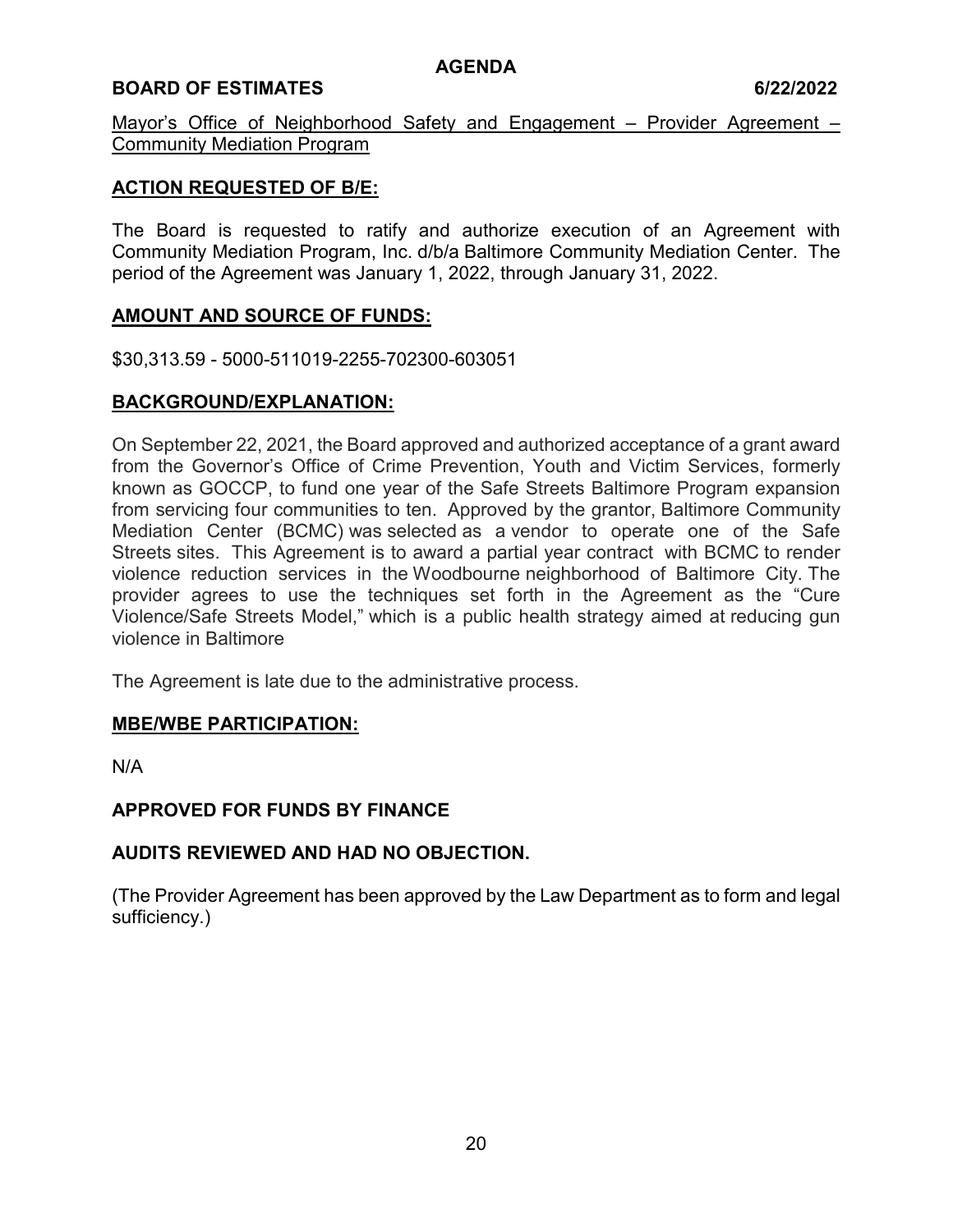# **BOARD OF ESTIMATES 6/22/2022**

Baltimore City Fire Department - Grant Modification – MD Community Health Resources **Commission** 

# **ACTION REQUESTED OF B/E:**

The Board is requested to approve and authorize execution of the No Cost Grant Modification from the Maryland Community Health Resources Commission (CHRC). The modification extends the period of the grant by six months to October 31, 2022.

#### **AMOUNT AND SOURCE OF FUNDS:**

N/A

# **BACKGROUND/EXPLANATION:**

This no cost grant extension is with CHRC for the award previously approved by the Board on July 10, 2019 in the amount of \$600,000.00. The original performance period was from May 1, 2019 to April 30, 2021. On May 12, 2021 the Board approved a no cost grant extension with CHRC from April 30, 2021 to April 30, 2022.

The request is late due to administrative delays.

#### **MBE/WBE PARTICIPATION:** N/A

**COUNCIL DISTRICT:** Citywide

#### **AUDITS NOTES THE NO COST TIME EXTENSION.**

(The No Cost Grant Modification has been approved by the Law Department as to form and legal sufficiency.)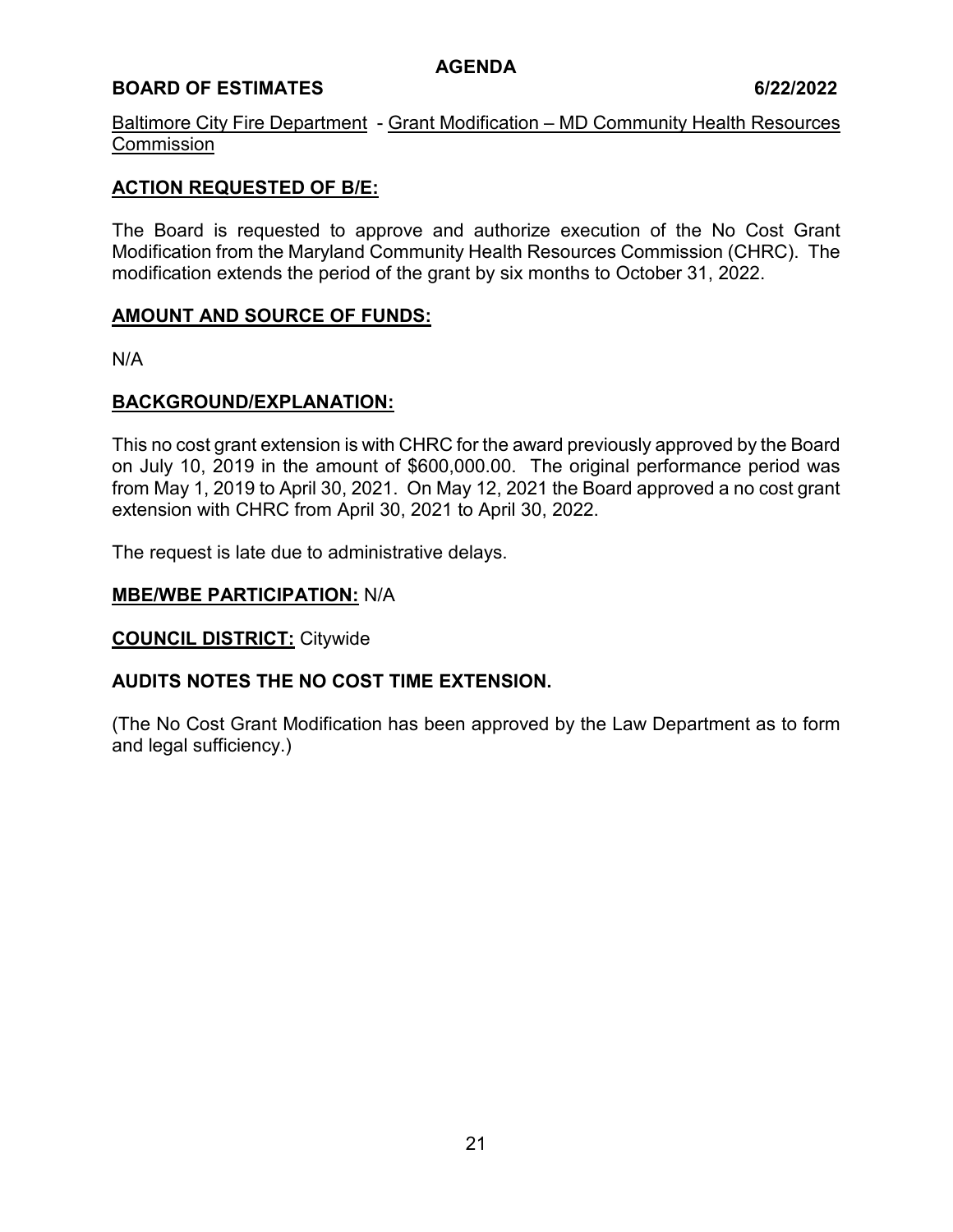# **BOARD OF ESTIMATES 6/22/2022**

Department of Planning – Modification No. 1 to Memorandum of Understanding – MD Dept of Natural Resources

# **ACTION REQUESTED OF B/E:**

The Board is requested to approve and authorize execution of Modification No. 1 to the Memorandum of Understanding (MOU) with the Maryland Department of Natural Resources (MD-DNR). The period of the original agreement was June 1, 2021 through June 30, 2022. The modification provides a 1-year no-cost extension of the MOU through June 30, 2023.

# **AMOUNT AND SOURCE OF FUNDS:**

No additional funds are being provided.

# **BACKGROUND/EXPLANATION:**

The Department requests approval of the modification to help continue funding the community outreach and engagement component of Baltimore's Climate Action Plan Update ("the Plan"), which will be Baltimore's roadmap to achieving the goals set forth by Mayor Scott to achieve carbon neutrality by 2045.

The original MOU was approved by the Board on June 16, 2021 and the State has approved a modification to revise the budget, scope of work, timeline, and performance period without any additional funding so the City has additional time to spend down the money over the next year. Many project delays occurred that were out of the control of the Department, including staffing shortages. The MD-DNR requested the MOU modification to receive full approval by the City of Baltimore before executing the document.

Original award to be extended: \$100,000.00 - 5000-521621-1875-187400-405001 Federal Funds (Source: EPA via Maryland Department of Natural Resources) \$70,000.00 - Non-Federal State Matching \$30,000.00 - 1001-000000-1875-187400-603026 Non-Federal City Matching **\$200,000.00** Total

The \$100,000.00 non-federal match requirement is being satisfied by \$30,000.00 of City funds and \$70,000.00 of State funds. The \$70,000.00 from the State is being retained by the State and the City is only expected to provide \$30,000.00 toward the match as stated in the submitted documentation.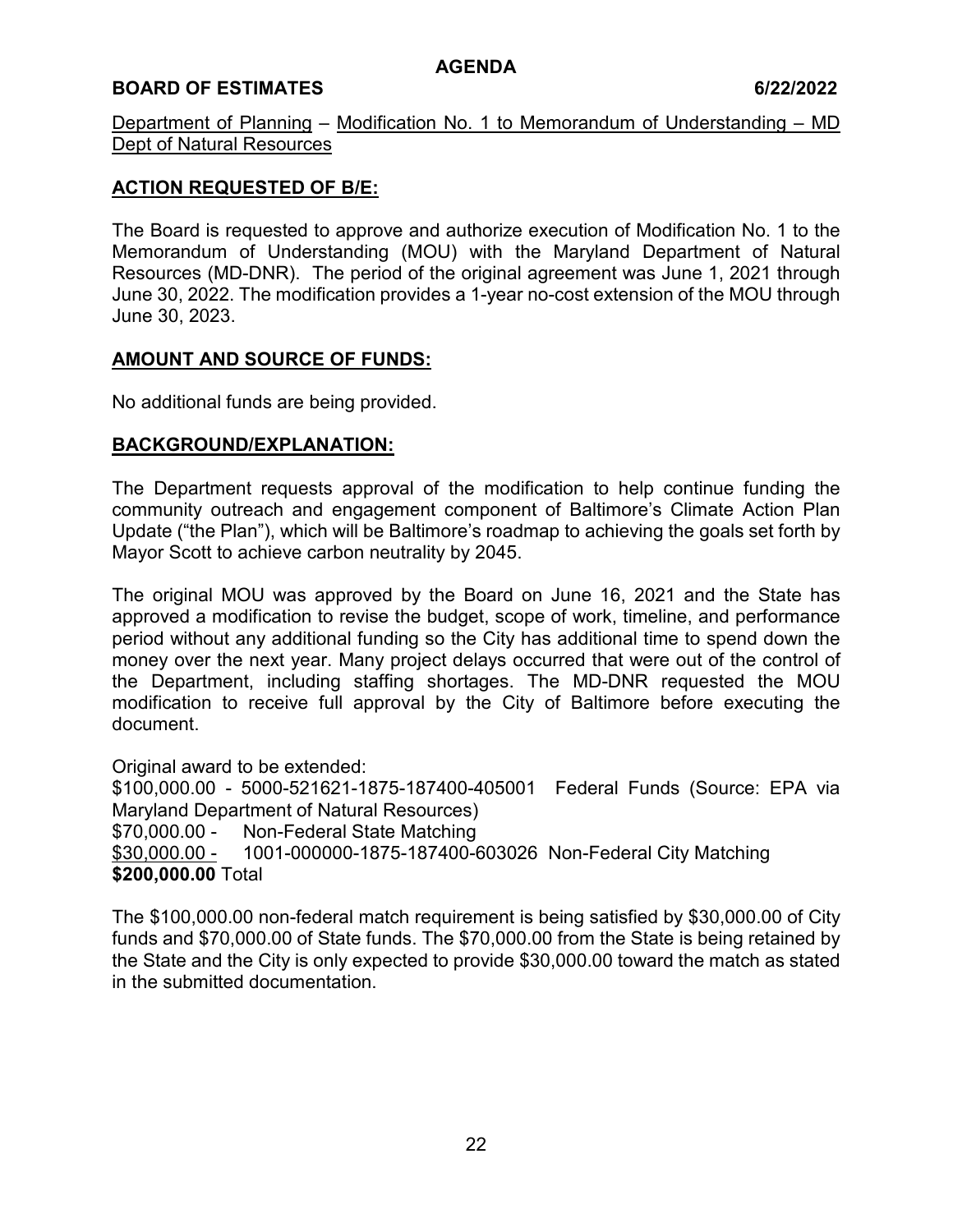# **BOARD OF ESTIMATES 6/22/2022**

Department of Planning – cont'd

# **MBE/WBE PARTICIPATION:** NA

# **COUNCIL DISTRICT:** NA

# **APPROVED FOR FUNDS BY FINANCE**

# **AUDITS NOTES THE NO COST TIME EXTENSION.**

(The Modification No. 1 to Memorandum of Understanding has been approved by the Law Department as to form and legal sufficiency.)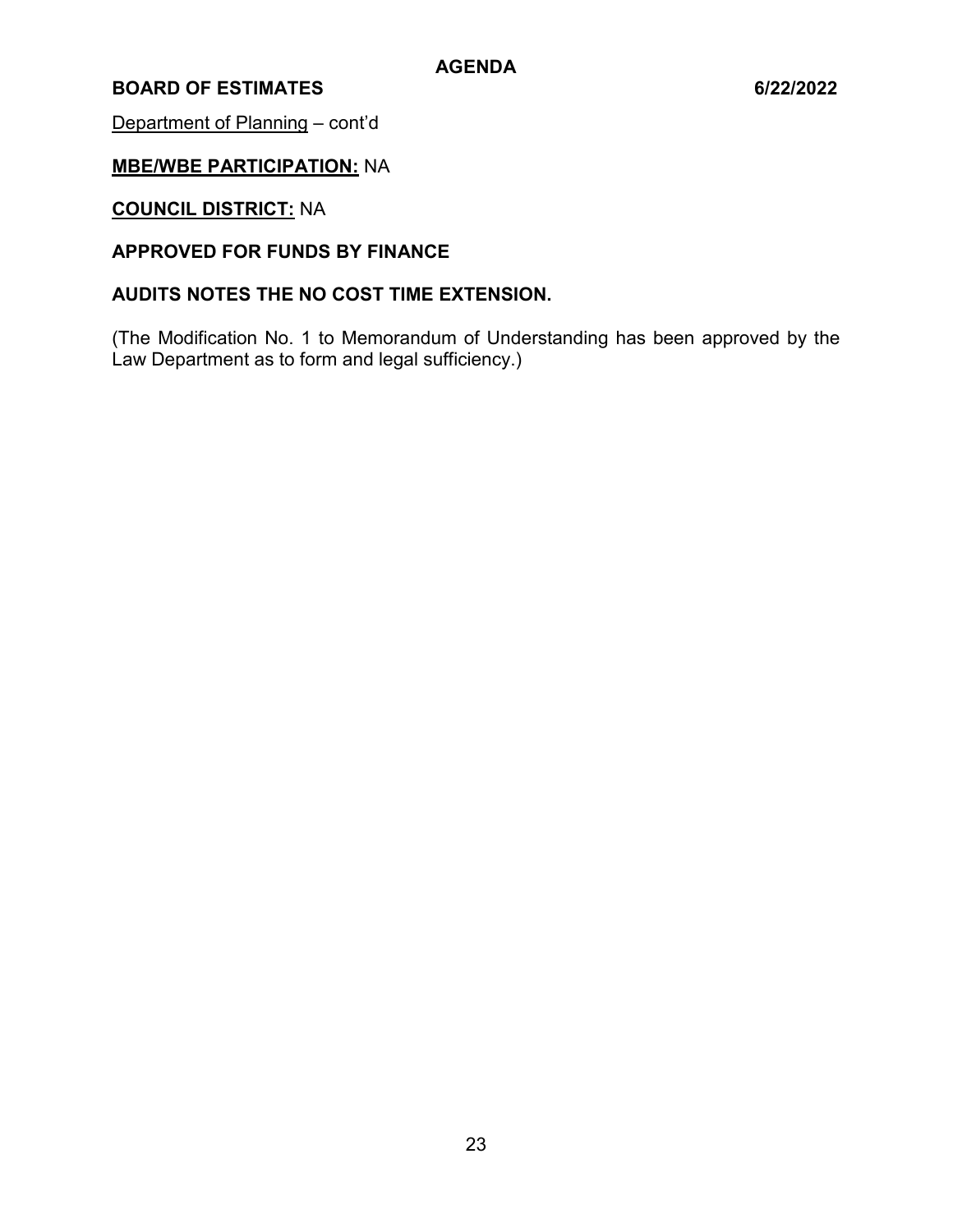# **BOARD OF ESTIMATES 6/22/2022**

Parking Authority – Amendment to Agreement – Inet Inc

### **ACTION REQUESTED OF B/E:**

The Board is requested to approve and authorize execution of an Amendment to Agreement with Inet, Inc. (Iparq). The Board is also requested to ratify the exercise of two one-year extensions to the agreement. The period of the agreement is May 10, 2022 to May 10, 2024

#### **AMOUNT AND SOURCE OF FUNDS:**

\$120,000.00 - 2076-000000-2321-253300-607001 (2-year total)

# **BACKGROUND/EXPLANATION:**

This is an Amendment (the "Amendment") to an Agreement for Software (the "Agreement") between the Parking Authority and Inet, Inc. (hereinafter "Iparq"). The Agreement was originally approved by the Board of Estimates on March 7, 2012. The Agreement has provided a customized software system and database to the Parking Authority for management of permits for the City's Residential Permit Parking (RPP) program.

When the Agreement was approved in 2012, it required system customization, implementation, and data migration from the system that Iparq was replacing. The original expense for system implementation was \$239,530.00, with annual service and license fees of \$54,000.00. The term of the agreement began once the system was fully functional, on May 10, 2015, and continued for five years through May 10, 2020. The Agreement provided two one-year extensions that were exercised by the Parking Authority, through May 10, 2022. The two one-year extensions were not presented to the Board for approval because the Parking Authority understood that additional approval was not required and was able to pay Iparq during the extended terms. To affirm the two extensions and satisfy concerned agencies, the Department is requesting the Board retroactively approve/recognize the two one-year extensions, along with this first Amendment.

This Amendment is coming late to the Board because of delays due to COVID-19, our RPP Manager's recent resignation, and an improperly inserted date in PABC's contract tracking system. This first Amendment to the Agreement will continue to provide a RPP permit management system for the Parking Authority, while new methods of RPP permitting are examined.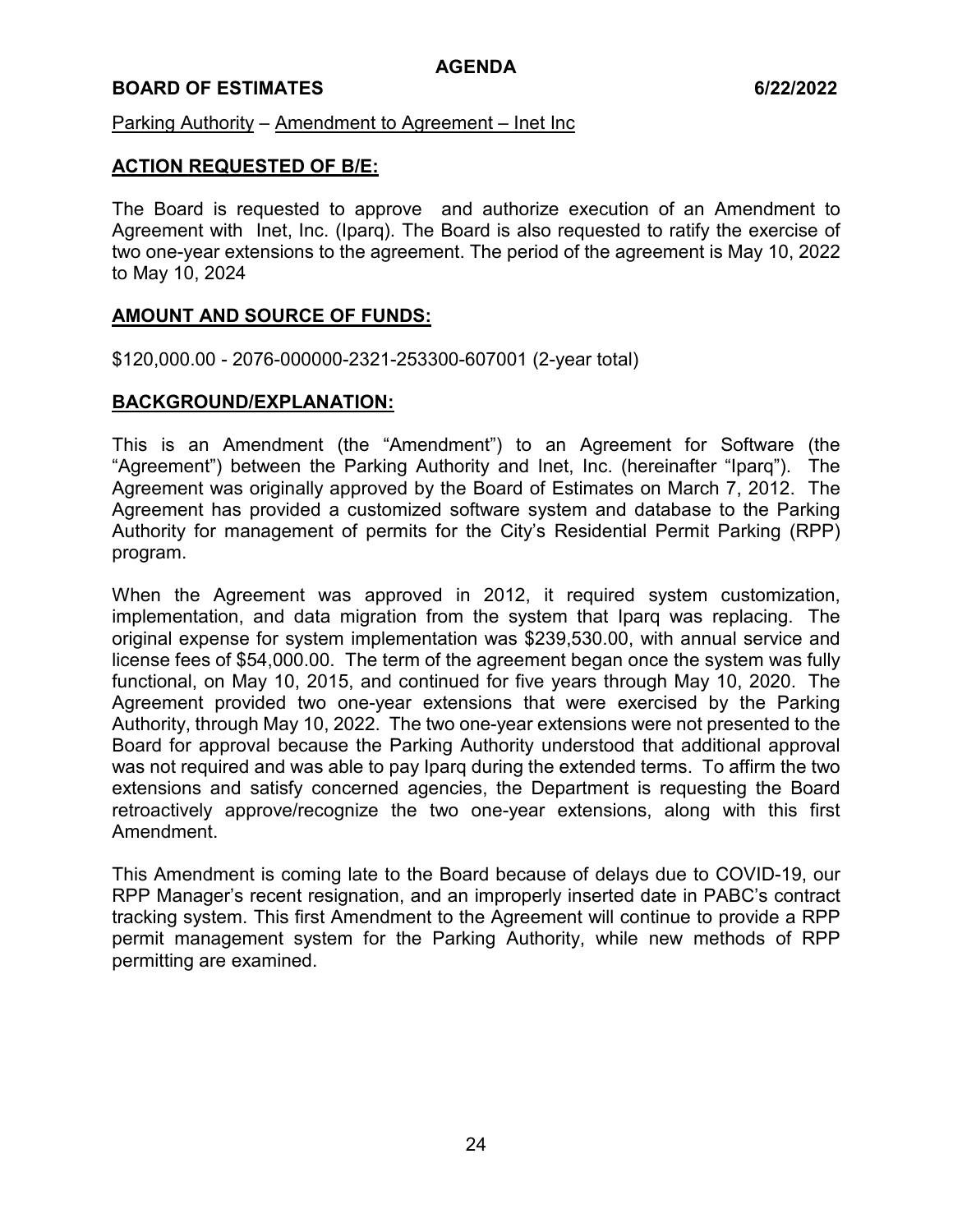# **BOARD OF ESTIMATES 6/22/2022**

#### Parking Authority – cont'd

The Parking Authority respectfully requests approval of this Amendment to extend the term of the Agreement for two years and increase the monthly fee provided to Iparq, from \$4,500.00 to \$5,000.00.

# **MBE/WBE PARTICIPATION:** Waived

**COUNCIL DISTRICT:** City-wide

# **APPROVED FOR FUNDS BY FINANCE**

#### **AUDITS REVIEWED AND HAD NO OBJECTION.**

(The Amendment to Agreement has been approved by the Law Department as to form and legal sufficiency.)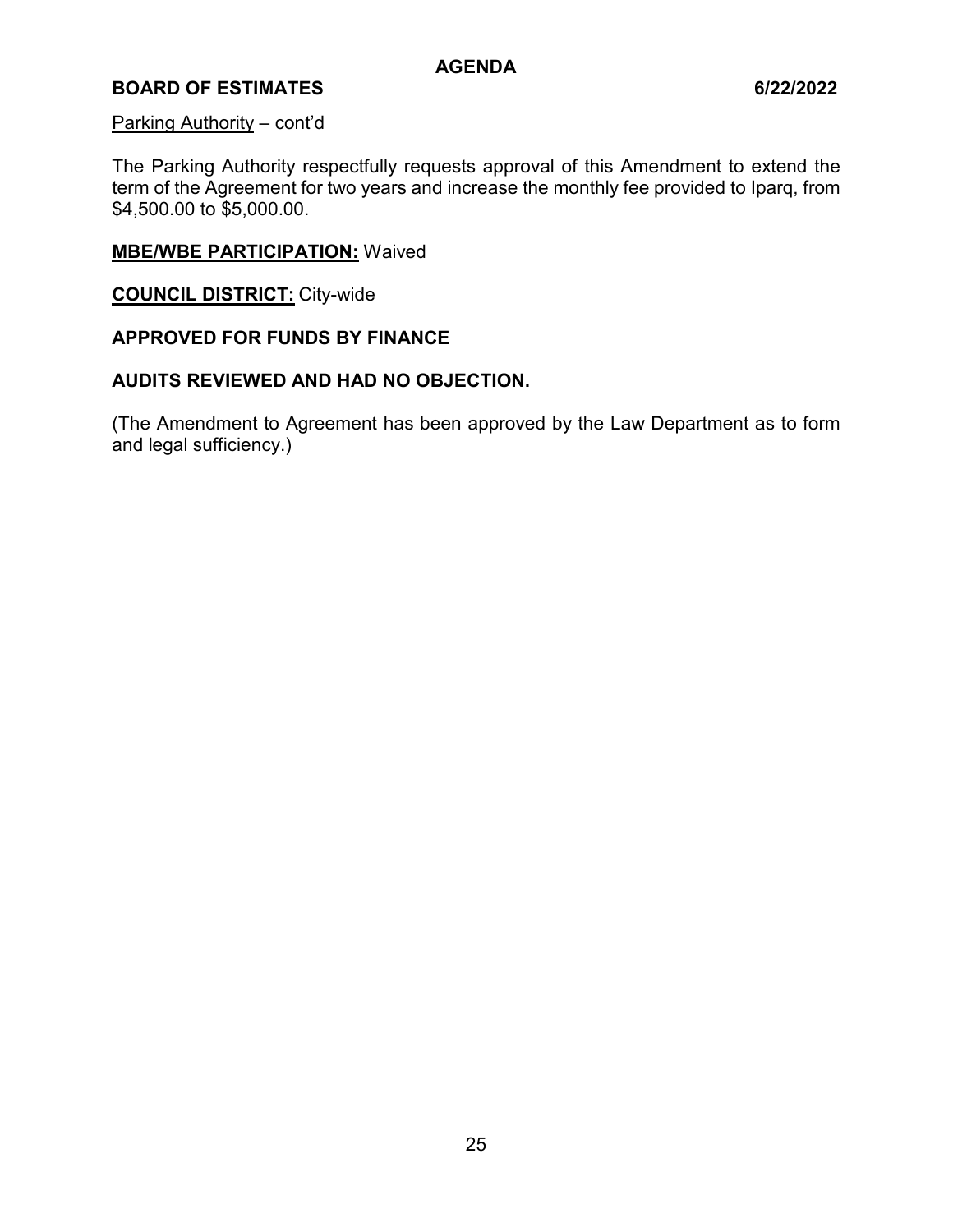# **BOARD OF ESTIMATES 6/22/2022**

Mayor's Office of Recovery Programs – Inter-Agency Agreement – Mayors Office of Performance Innovation

### **ACTION REQUESTED OF B/E:**

The Board is requested to approve and authorize execution of an Inter-Agency Agreement with the Mayor's Office of Performance and Innovation. The period of the agreement is effective upon Board approval through December 31, 2026, unless terminated earlier in accordance with this Agreement.

# **AMOUNT AND SORUCE OF FUNDS:**

\$1,140,000.00 - 4001-442215-1110-167004-601001

# **BACKGROUND/EXPLANATION:**

The Mayor's Office of Recovery Programs has awarded funding from the Coronavirus State and Local Fiscal Recovery Fund provided by the American Rescue Plan Act of 2021 in the amount of \$1,140,000.00 to support more robust agency performance measurement plans by hiring a three-person team, supported by a seasonal consultant, preparing Baltimore for strategic planning and supporting the effective management of resources as the city matures its post-COVID operations.

### **MBE/WBE PARTICIPATION:**

N/A

# **AUDITS HAS REVIEWED THE SUBMITTED DOCUMENTATION AND FOUND THAT IT CONFIRMED THE GRANT AWARDS.**

(The Inter-agency Agreement has been approved by the Law Department as to form and legal sufficiency.)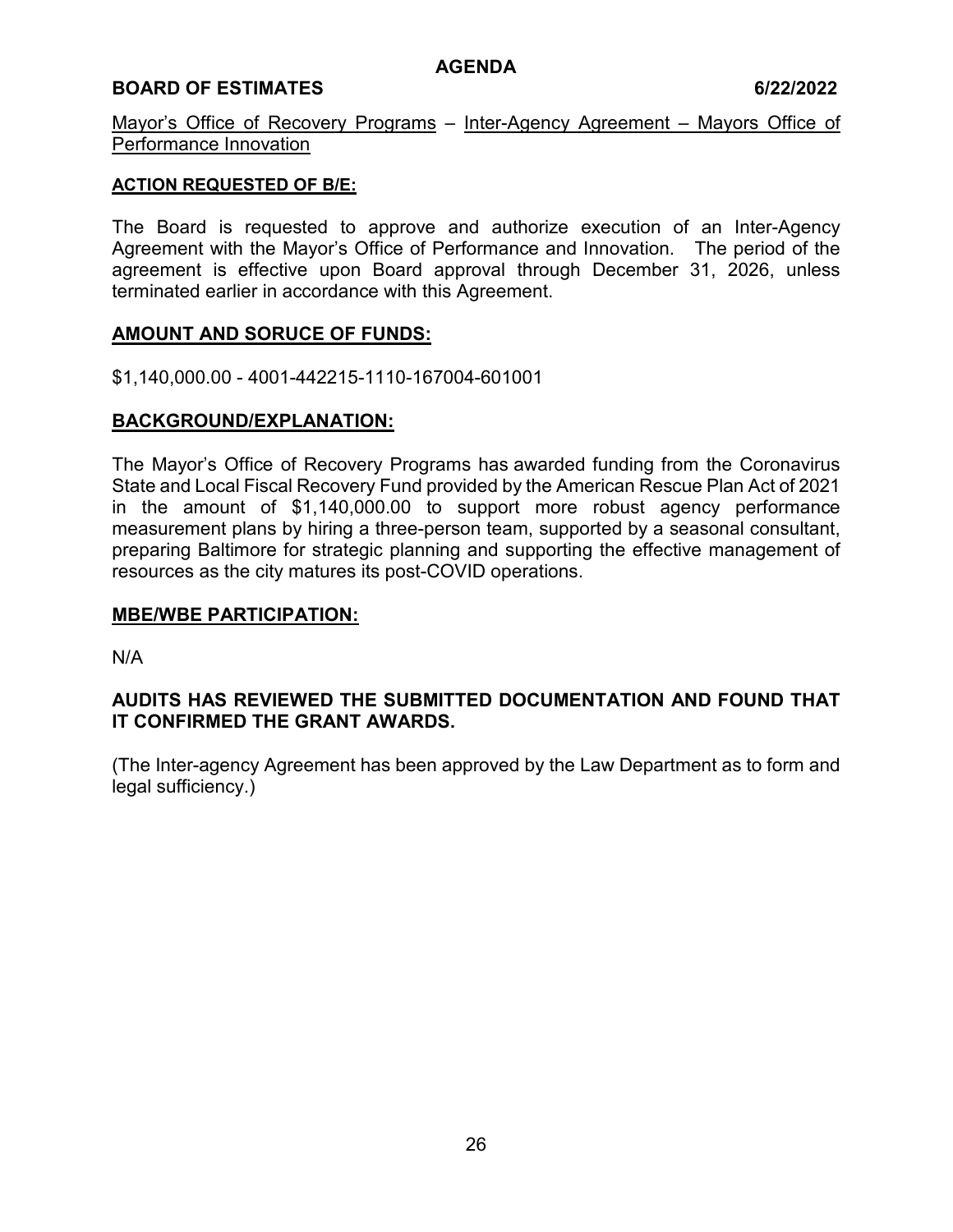# **BOARD OF ESTIMATES 6/22/2022**

Department of Audits - Expenditure of Funds - Goldberg Staffing Recruiting and Professional Development

# **ACTION REQUESTED OF B/E:**

The Board is requested to approve an Expenditure of Funds to pay Goldberg (GOLD SRD) Staffing Recruiting and Professional Development for Audit training for continued professional education. The training will be held virtually on June 23, 24, 27, and 28, 2022.

# **AMOUNT AND SOURCE OF FUNDS:**

\$6,400.00 @ \$400.00 per person for Auditor 201Training for 16 Auditors \$1,620.00 @ \$180 per person for Auditor IT Auditing for 9 Auditors **\$8,020.00** - 1001-000000-1310-157800-603020

# **BACKGROUND/EXPLANATION:**

*Government Audit Standards* require that each auditor obtain 80 hours of continuing professional education every two years. The foregoing program is part of the Department of Audits' scheduled training for the Fiscal Year 2022. Goldberg (GOLD SRD) has provided the Department of Audits with a group discount (\$8,020.00 total) for the scheduled training (24 continuing professional education hours) for IT & Audit Senior/In-Charge Auditor Bootcamp.

# **APPROVED FOR FUNDS BY FINANCE**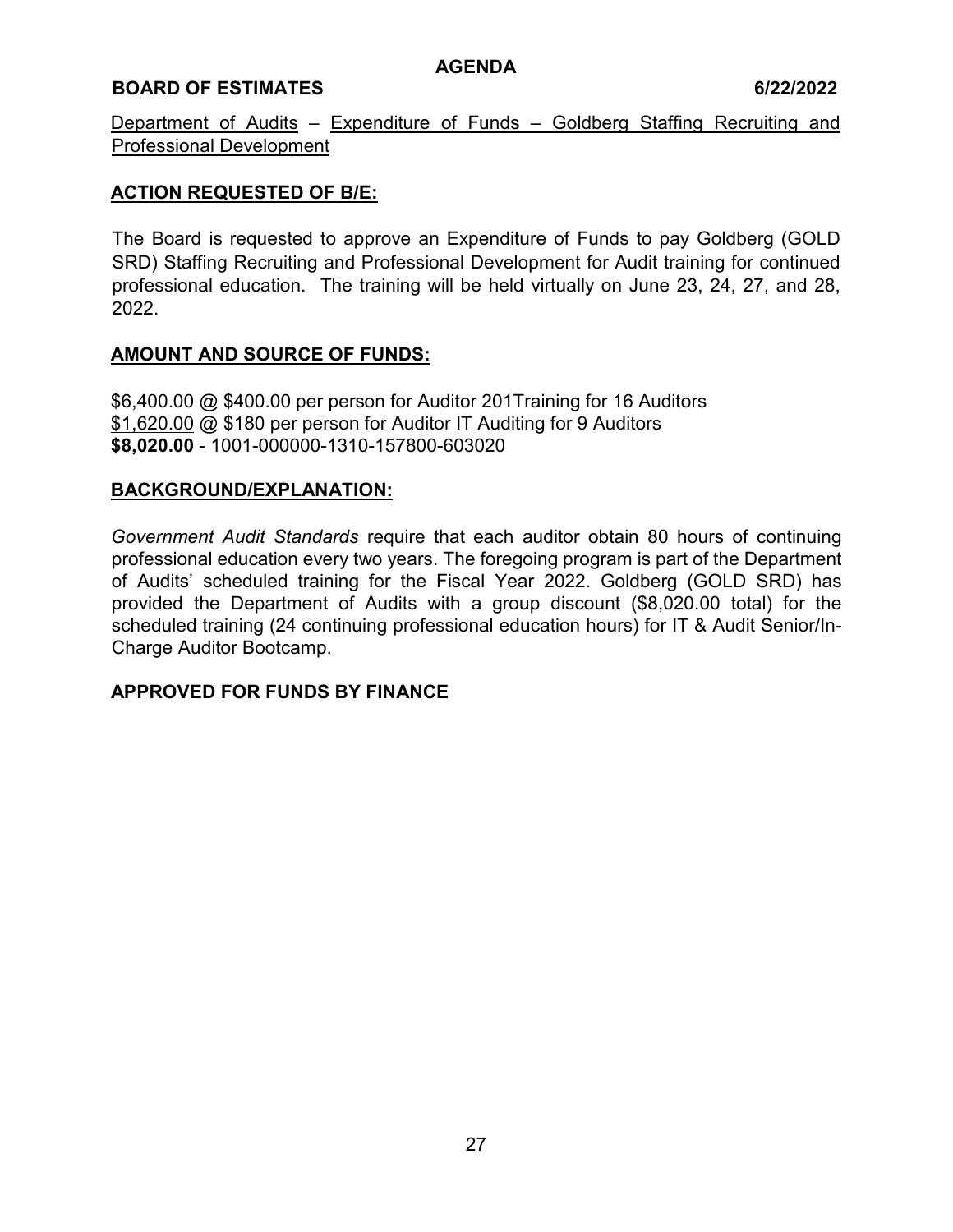# **BOARD OF ESTIMATES 6/22/2022**

# Department of Real Estate – Assignment of Tax Sale Certificate – 610 N Pulaski Street

# **ACTION REQUESTED OF B/E:**

The Board is requested to approve the assignment of a Tax Sale Certificate for an amount that is less than the lien amount for the property known as 610 N Pulaski Street (Block 0105, Lot 009) to Sharp Run Investments LLC.

### **AMOUNT AND SOURCE OF FUNDS:**

|                         | Assessed               | Flat Tax  | Recommended                |
|-------------------------|------------------------|-----------|----------------------------|
| <b>Property Address</b> | Value                  | and Water | Total Liens Purchase Price |
|                         |                        |           |                            |
| 610 N Pulaski Street    | \$15,000.00 \$8,159.97 |           | \$155,650.00 \$15,000.00   |

# **BACKGROUND/EXPLANATION:**

The City acquired the Tax Sale Certificate for 610 N Pulaski Street on July 20, 2020. Sharp Run Investments LLC has offered to purchase the Tax Sale Certificate for 610 N Pulaski Street, file a petition to foreclose, acquire title to the property, and return the property to productive use.

The purchase price of \$15,000.00 for 610 N Pulaski Street covers the total amount of the assessed value for the property. Other charges contributing to the total lien amount include interest and penalties of \$57,574.12, miscellaneous billing of \$2,570.52, and environmental citations of \$6,580.00.

#### **MBE/WBE PARTICIPATION:**

N/A

**COUNCIL DISTRICT:** 9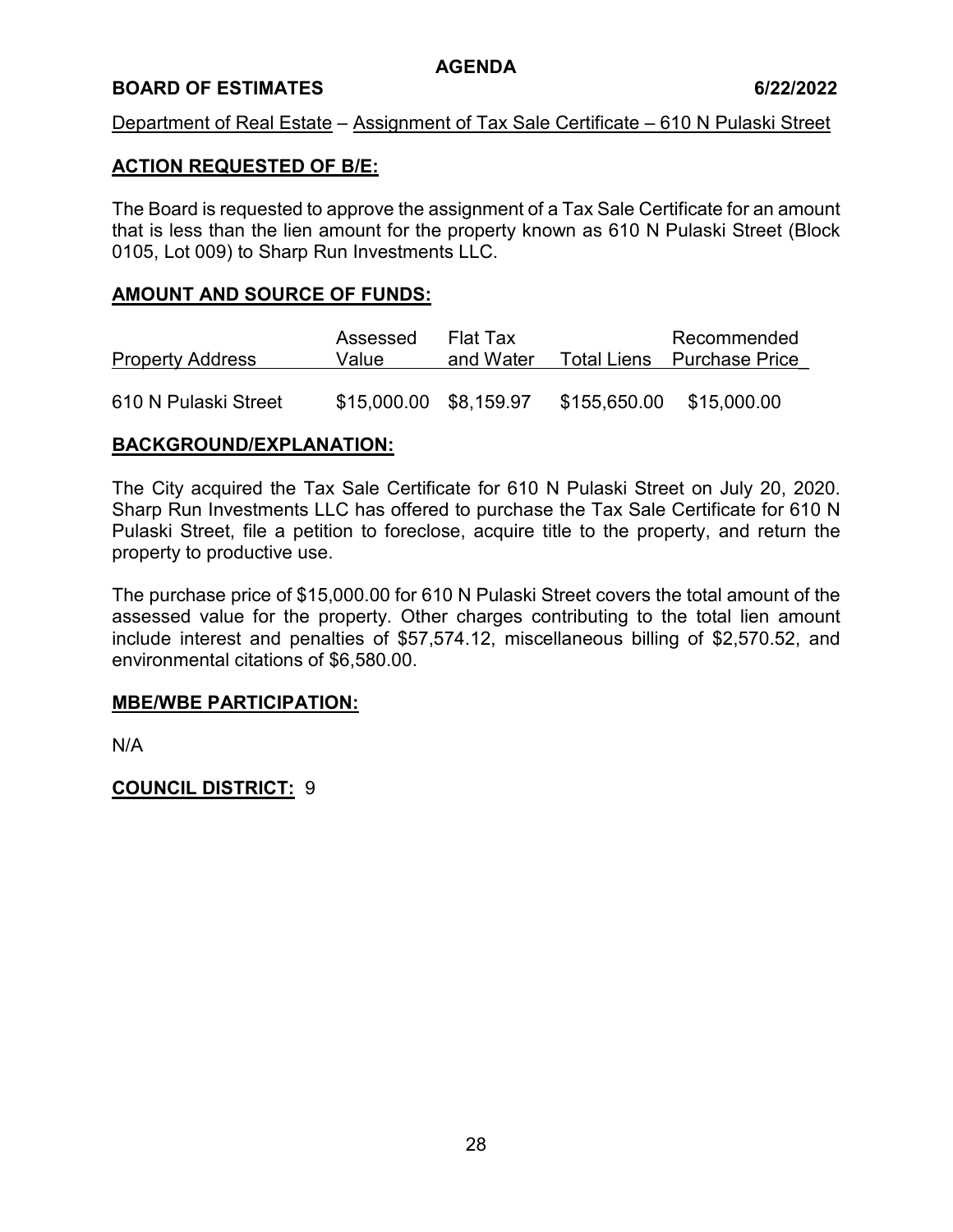# **BOARD OF ESTIMATES 6/22/2022**

# Department of Real Estate – Assignment of Tax Sale Certificate – 706 Debelius Avenue

# **ACTION REQUESTED OF B/E:**

The Board is requested to approve the assignment of a Tax Sale Certificate for an amount that is less than the lien amount for the property known as 706 Debelius Avenue (Block 6242D, Lot 017) to Debelius Corner, LLC.

# **AMOUNT AND SOURCE OF FUNDS:**

| <b>Property Address</b> | Assessed<br>Value      | Flat Tax<br>and Water |                         | Recommended<br>Total Liens Purchase Price |
|-------------------------|------------------------|-----------------------|-------------------------|-------------------------------------------|
| 706 Debelius Avenue     | \$20,300.00 \$9,697.24 |                       | \$24,952.63 \$20,300.00 |                                           |

# **BACKGROUND/EXPLANATION:**

The City acquired the Tax Sale Certificate for 706 Debelius Avenue on October 27, 2021. Debelius Corner, LLC has offered to purchase the Tax Sale Certificate for 706 Debelius Avenue, file a petition to foreclose, acquire title to the property, and return the property to productive use.

The purchase price of \$20,300.00 for 706 Debelius Avenue covers the total amount of the assessed value for the property. Other charges contributing to the total lien amount include interest and penalties of \$12,229.60, miscellaneous billing of \$2,694.67, environmental citations of \$465.00, and property registration of \$580.20.

#### **MBE/WBE PARTICIPATION:**

N/A

# **COUNCIL DISTRICT:** 2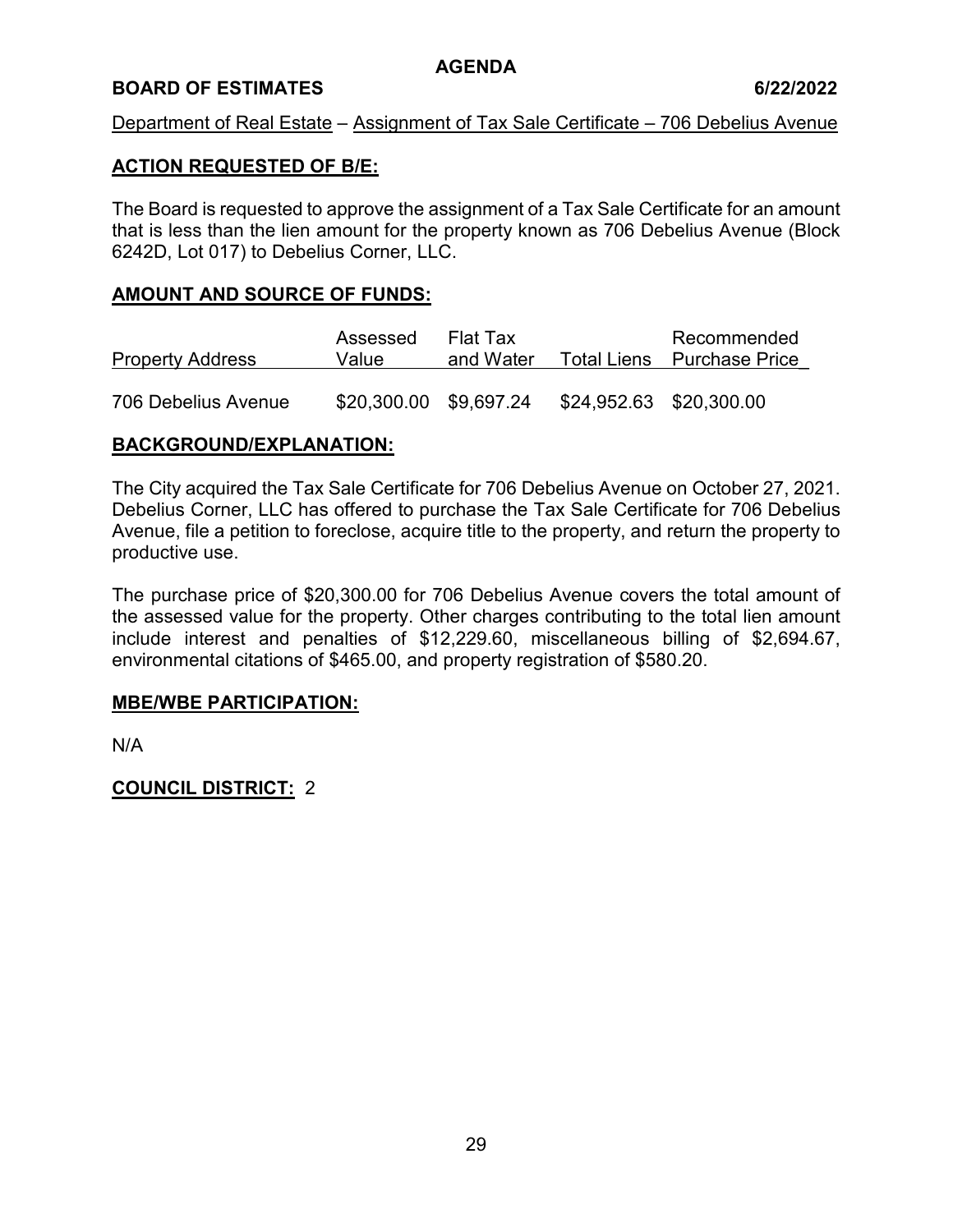# **BOARD OF ESTIMATES 6/22/2022**

Department of Real Estate – Assignment of Tax Sale Certificate – 2839 W Cold Spring Lane

# **ACTION REQUESTED OF B/E:**

The Board is requested to approve the assignment of a Tax Sale Certificate for an amount that is less than the lien amount for the property known as 2839 W. Cold Spring Lane (Block 3185, Lot 029).

# **AMOUNT AND SOURCE OF FUNDS:**

| <b>Property Address</b> | Assessed<br>Value | Flat<br>Tax<br>and Water | <b>Total Liens</b>     | Recommended<br><b>Purchase Price</b> |  |
|-------------------------|-------------------|--------------------------|------------------------|--------------------------------------|--|
| 2839 W. Cold Spring Ln  |                   | \$5,667.00 \$7,099.89    | \$58,616.68 \$7,099.89 |                                      |  |

# **BACKGROUND/EXPLANATION:**

The City acquired the Tax Sale Certificate for 2839 W. Cold Spring Lane on May 17, 2021. JMJ Residential Holdings, LLC has offered to purchase the Tax Sale Certificate for 2839 W. Cold Spring Lane, file a petition to foreclose, acquire title to the property, and return it to productive use.

The purchase price of \$7,099.89 for 2839 W. Cold Spring Lane covers the total amount of flat taxes and water for the property. Other charges contributing to the total lien amount include interest and penalties of \$26,675.42, miscellaneous citations of \$3,802.12, and environmental citations of \$1,680.00.

# **MBE/WBE PARTICIPATION:** N/A

**COUNCIL DISTRICT:** 6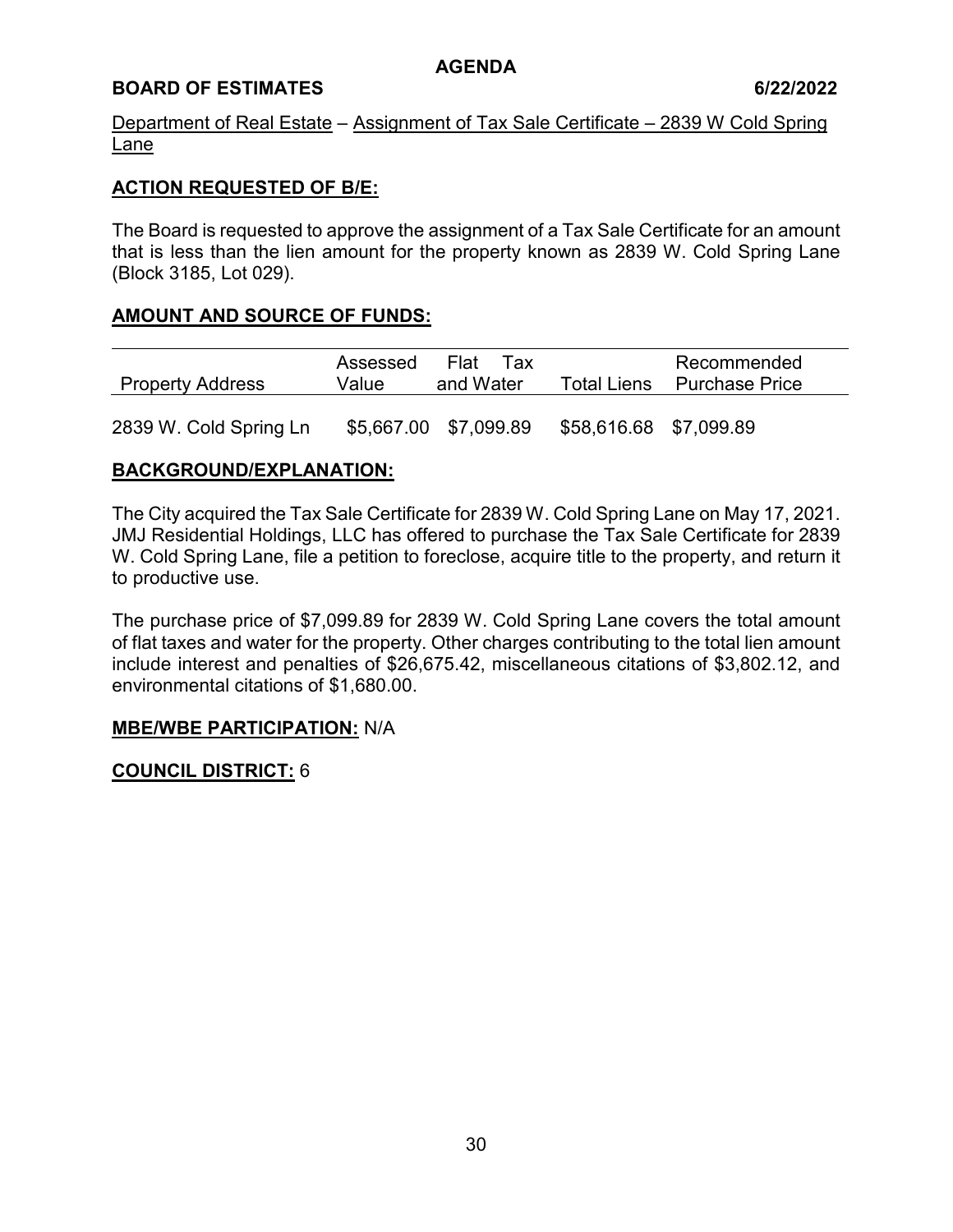# **BOARD OF ESTIMATES 6/22/2022**

#### Department of Real Estate – Renewal of Lease Agreement – 512 Seminary Avenue

# **ACTION REQUESTED OF B/E:**

The Board is requested to approve the 1<sup>st</sup> renewal option of a Lease Agreement with Carl T. Julio and Edward V. Julio, Lessee, for the rental of the property known as rear 512 Seminary Avenue, located in Baltimore County, consisting of approximately .515 acres. The period of the renewal is December 1, 2022 through November 30, 2027.

# **AMOUNT AND SOURCE OF FUNDS:**

Annual Rent Year 1 – \$3,689.61 Year 2 -- \$3,800.30 Year 3 - \$3,914.30 Year 4 - \$4,931.73 Year 5 - \$5,079.68

# **BACKGROUND/EXPLANATION:**

On January 24, 2018, the Board of Estimates approved the Lease Agreement for five years commencing December 1, 2017 and terminating November 30, 2022, with the right to renew for one 5-year term. The Tenant has exercised the  $1<sup>st</sup>$  renewal option for five years, commencing December 1, 2022 and terminating November 30, 2027, with no further renewal options.

All other rentals, conditions and provisions of the Lease Agreement dated January 24, 2018 will remain in full force and effect.

#### **MBE/WBE PARTICIPATION:** N/A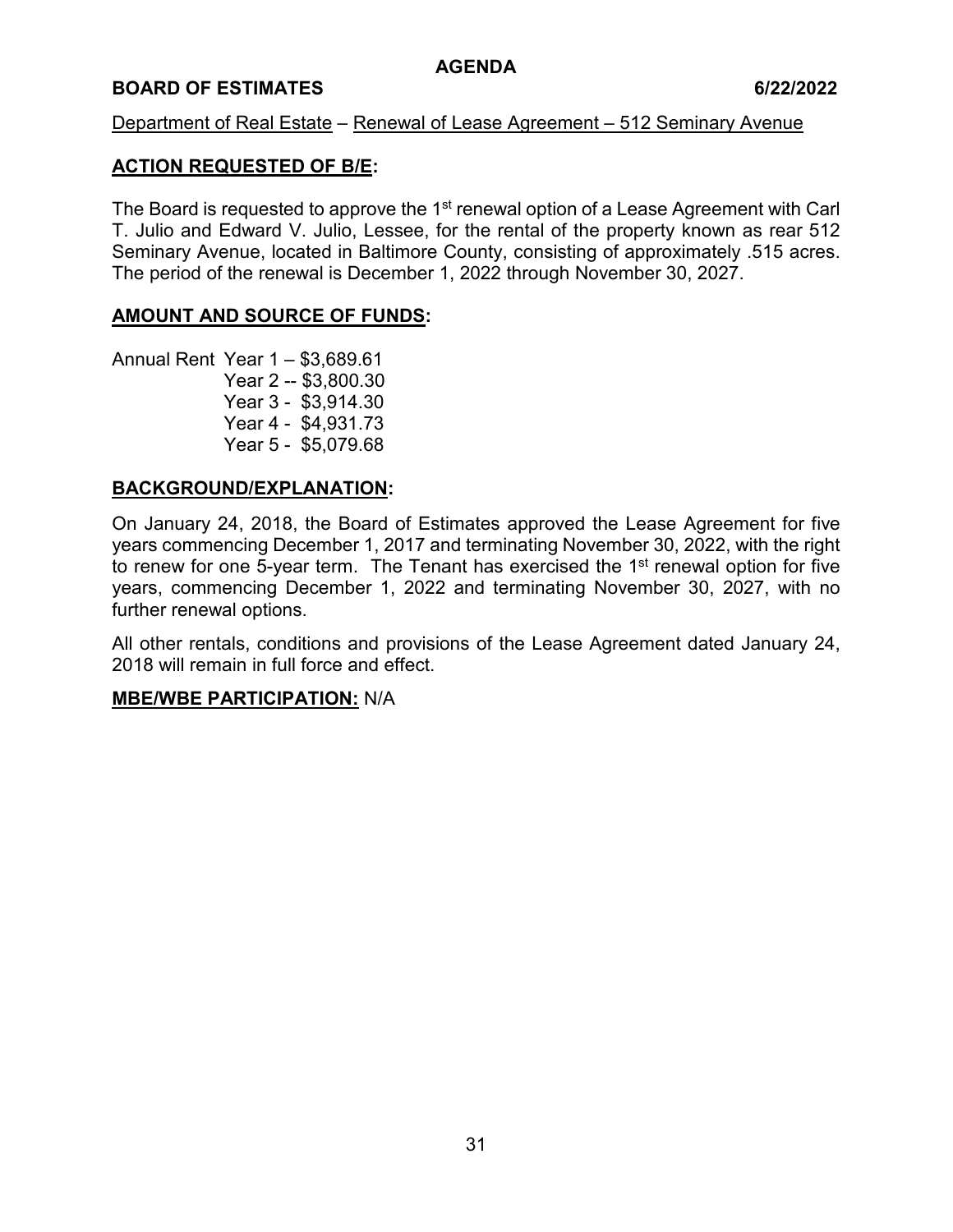# **BOARD OF ESTIMATES 6/22/2022**

#### Department of Real Estate – CORRECTION – 3307 Elmora Avenue

#### **ACTION REQUESTED OF B/E:**

The Board is requested to approve a Correction to the purchase of the 3307 Elmora Avenue Tax Sale Certificate (Block 4178F, Lot 004).

#### **AMOUNT AND SOURCE OF FUNDS:**

| <b>Property Address</b> | Assessed<br>Value | Flat Tax<br>and Water | Total Liens             | Recommended<br><b>Purchase Price</b> |  |
|-------------------------|-------------------|-----------------------|-------------------------|--------------------------------------|--|
| 3307 Elmora Ave         | \$11,000.00       | \$12,721.11           | \$28,746.66 \$12,721.11 |                                      |  |

# **BACKGROUND/EXPLANATION:**

On June 1, 2022, the Board approved the sale of the tax certificate for 3307 Elmora Avenue for \$12,271.11. The Board is requested to approve the correct amount of \$12,721.11, which covers the total amount of flat taxes and water for the property. Other charges contributing to the total lien amount, which are unchanged, include interest and penalties of \$8,731.18, miscellaneous billing of \$3,379.14, and environmental citations of \$1,560.00.

#### **MBE/WBE PARTICIPATION:** N/A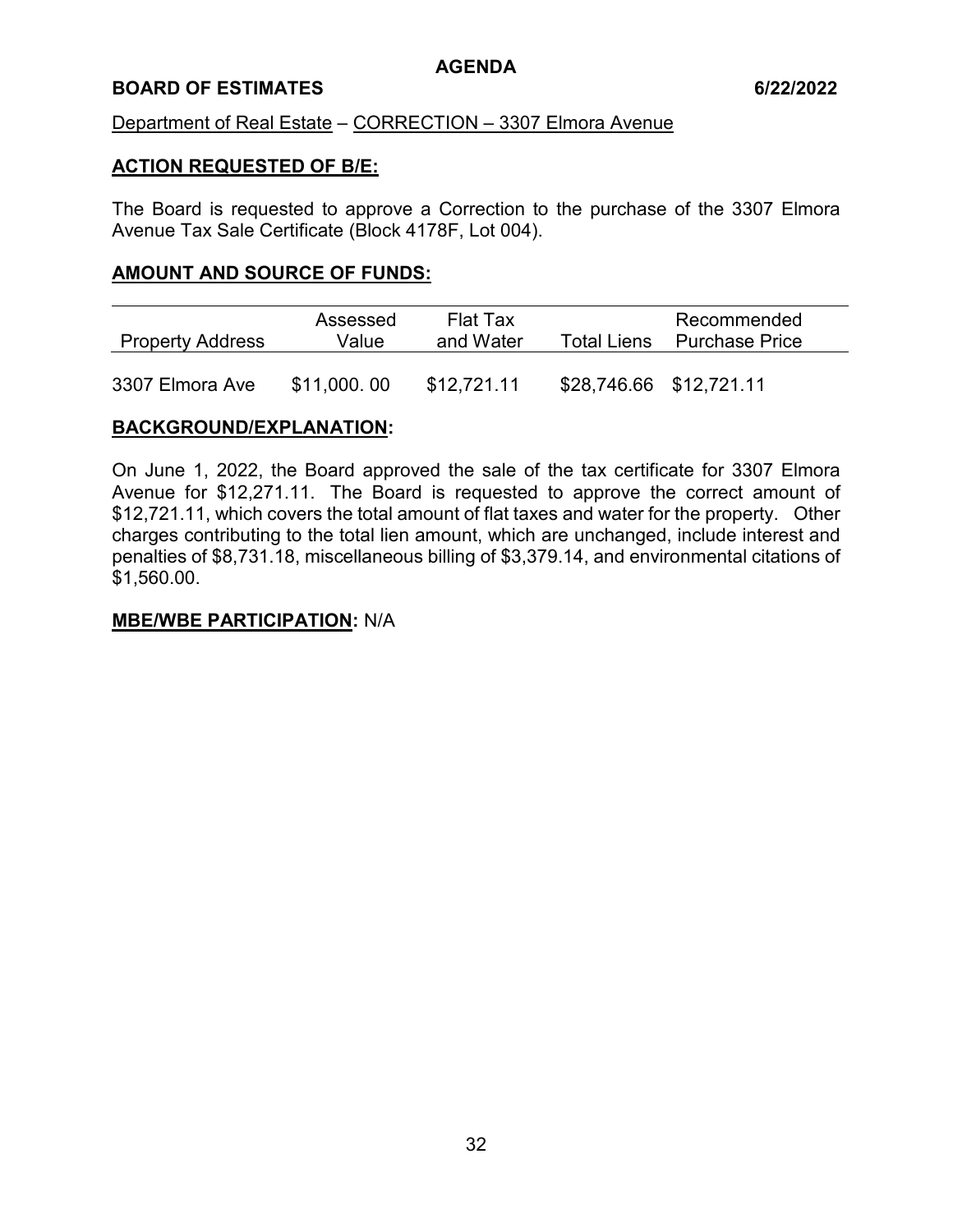# **BOARD OF ESTIMATES 6/22/2022**

Department of Recreation and Parks – Task Assignment – GWWO Inc

# **ACTION REQUESTED OF B/E:**

The Board is requested to approve the assignment of Task No. 15 under Project No. 1314, On-Call Architectural Design Services to GWWO, Inc. The period of the task is approximately 24 months.

# **AMOUNT AND SOURCE OF FUNDS:**

\$442,321.98 – 9938-908131-9474-900000-703032

#### **BACKGROUND/EXPLANATION:**

This task will include additional design services for Reedbird Park Improvements. The Consultant will provide design services in accordance with their proposal dated April 21, 2022.

#### **MBE/WBE PARTICIPATION:**

GWWO, Inc. will comply with Article 5, Subtitle 28 of the Baltimore City Code and the MBE and WBE goals established in the original agreement.

**MBE:** 28% **WBE:** 20%

The Consultant has achieved 19.43% of the MBE goal at this time. However, they have enough capacity to meet the remaining goals.

The Consultant has achieved 24.59% of the WBE goal at this time.

# **AUDITS REVIEWED AND FOUND THE BASIS FOR COMPENSATION CONSISTENT WITH CITY POLICY.**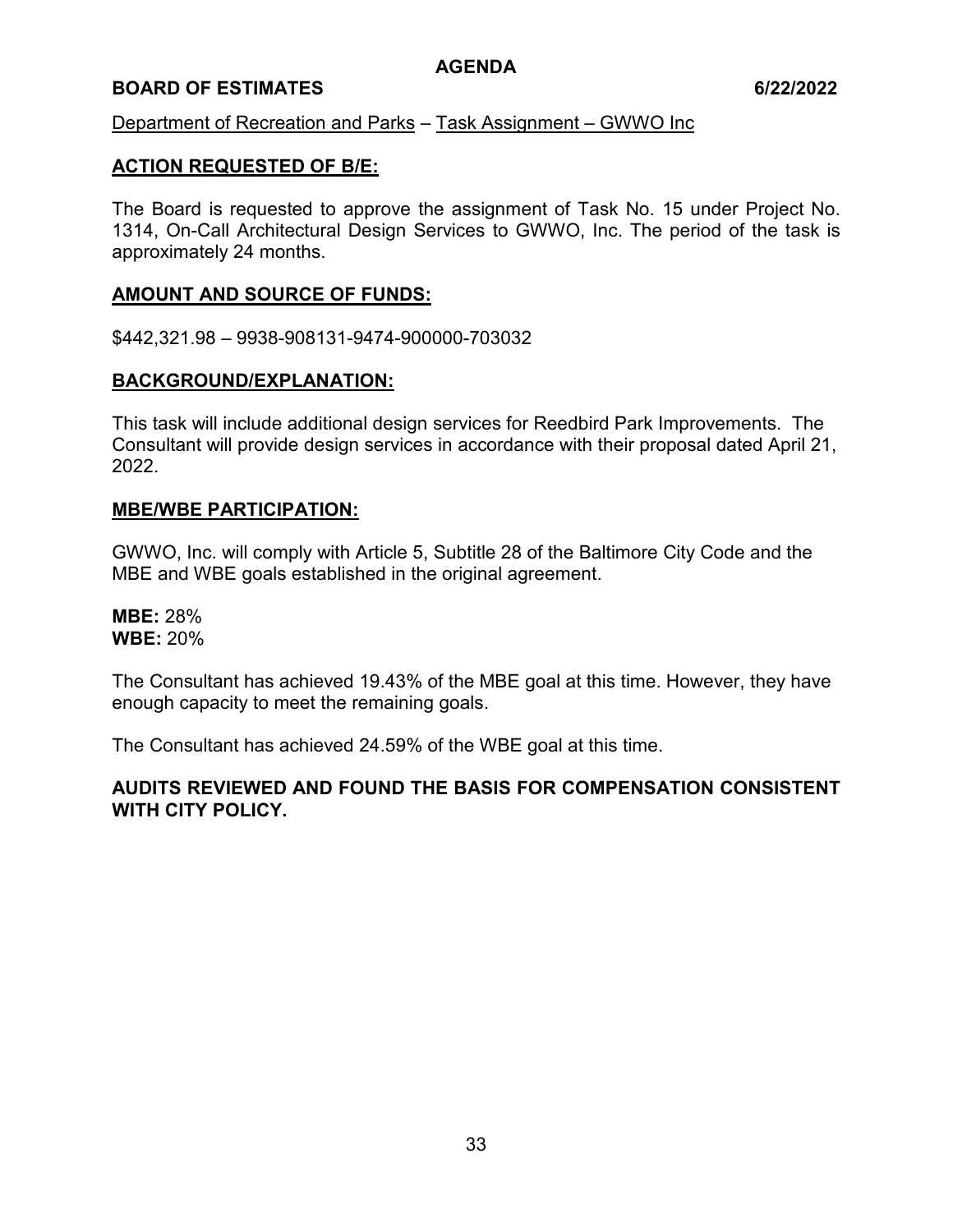# **BOARD OF ESTIMATES 6/22/2022**

Department of Recreation and Parks – Transfer of Funds

#### **ACTION REQUESTED OF B/E:**

The Board is requested to approve and authorize a Transfer of Funds in the amount of \$440,000.00.

### **AMOUNT OF MONEY AND SOURCE OF FUNDS:**

# **FROM ACCOUNT:**

9938-907121-9475 \$ 440,000.00 Reedbird Park Improvements--Reserve State (Local Park & Plgd)

# **TO ACCOUNT:**

9938-908131-9474 \$ 440,000.00 Reedbird Park Improvements--Active

# **BACKGROUND AND EXPLANATION:**

This transfer will provide funds to cover the costs associated with design services under On-Call Contract No.1314, Task #15 to GWWO, Inc. The period of the task is approximately 24 months.

(In accordance with Charter requirements, a report has been requested from the Planning Commission, the Director of Finance having reported favorably thereon.)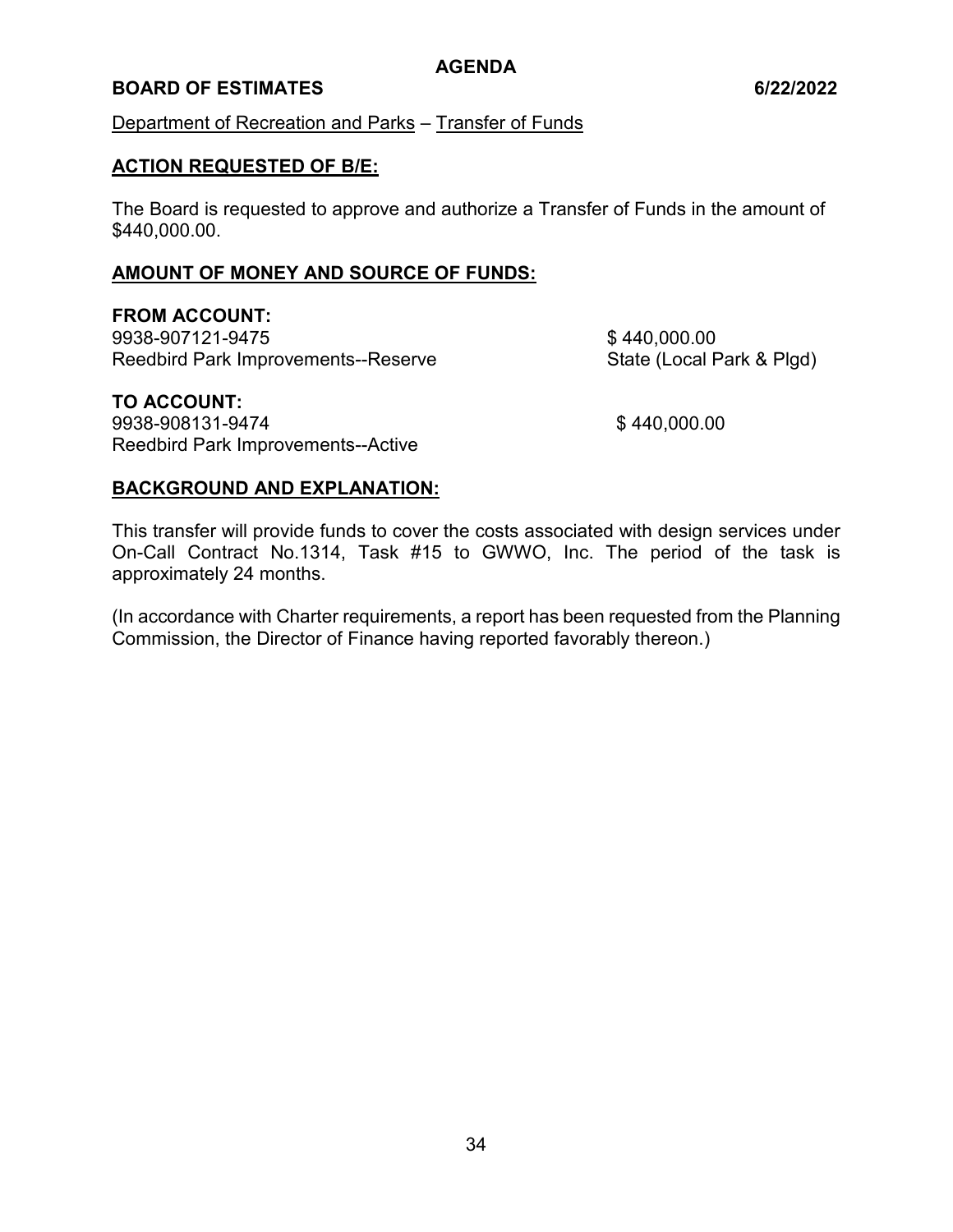### **BOARD OF ESTIMATES 6/22/2022**

Department of Recreation and Parks – Extra Work Order No. 002 – DSM Properties

### **ACTION REQUESTED OF B/E:**

The Board is requested to approve Extra Work Order (EWO) No. 002 to DSM Properties, LLC under Contract No. 002 RP17802R Dypski Park Improvements. There was no previous time extension. EWO No. 002 extends the contract period to December 31, 2022.

### **AMOUNT AND SOURCE OF FUNDS:**

\$0.00 - 9938-904772-9474-900000-706064

### **BACKGROUND/EXPLANATION:**

This Authorization Request is necessary to add a 173 non-compensable day time extension for the following reason. Subsequent to the award of this contract, the Electrician Sub-Contractor, Moore's Systems Maintenance, which was contracted to perform Electrical Services closed their business on October 17, 2021. This caused the Leakin Park portion of the project to fall into delay and altered the schedule of construction to Dypski Park. Through the administrative process, DSM Properties, LLC received approval to replace Moore's System Maintenance with MSP Superior Services, LLC. BCRP and the Construction Supervisor have reviewed the request and have found it acceptable. Notice to Proceed was effective July 12, 2021 with a completion date of July 11, 2022.

#### **MBE/WBE PARTICIPATION:**

DSM Properties, LLC will comply with Article 5, Subtitle 28 of the Baltimore City Code and the MBE and WBE goals established in the original agreement.

**MBE:** Goal 21% **WBE**: Goal 8%

Current MBE attainment is 11.65% of the 21% goal and WBE is 11.35% of the 8% goal.

## **THE EAR WAS APPROVED BY MWBOO ON JUNE 1, 2022.**

#### **AUDITS REVIEWED AND HAD NO OBJECTION.**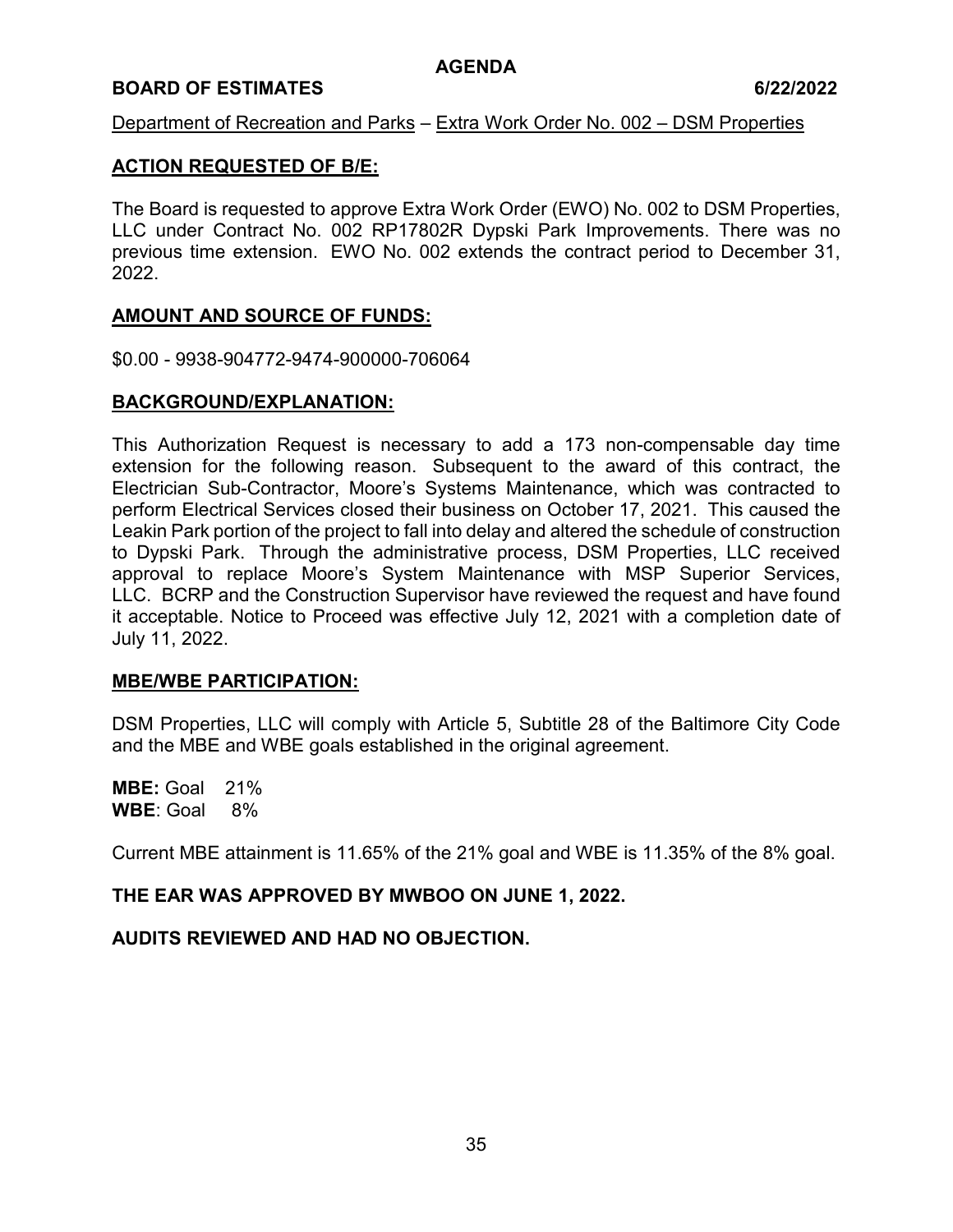## **BOARD OF ESTIMATES** 6/22/2022

Department of Transportation – Fiscal Year 2022 Operating Grant Agreement – MD Dept of Transportation

### **ACTION REQUESTED OF B/E**:

The Board is requested to approve and authorize execution of the Fiscal year 2022 Operating Grant Agreement with the Maryland Department of Transportation (MDOT) Maryland Transit Administration (MTA). The period of the agreement is retroactive to January 1, 2020 through June 30, 2024.

### **AMOUNT AND SOURCE OF FUNDS:**

\$1,124,303.00 - 5000-580823-2303-248700-405001

### **BACKGROUND/EXPLANATION:**

The Department of Transportation is a recipient of an American Rescue Plan Act (ARPA) Grant from the Federal Transit Administration to fund operating expenses associated with the provisions of transportation services for the Charm City Circulator and the Harbor Connector. This Federal money was allocated as funding to support the transit industry during the COVID-19 public health emergency. This grant will be used to supplement FY23 Operating Expenses for the Charm City Circulator and the Harbor Connector.

The purpose of this grant is to provide for the undertaking of a public transportation service with financial assistance under MDOT MTA's Locally Operated Transit program. The assistance provided by this Grant consists of Federal grant funds. The agreement's start date of January 20, 2020 goes back to the start of the COVID pandemic as specified by the Federal Transit Administration to relieve the financial impact of COVID on public transit.

## **MBE/WBE/DBE PARTICIPATION**:

This Operating Grant Agreement is to establish the framework for roles and responsibilities for the subject project and any future procurement as a result of the outline funding above will be considered for minority participation.

## **APPROVED FOR FUNDS BY FINANCE**

## **AUDITS REVIEWED THE SUBMITTED DOCUMENTATION AND FOUND THAT IT CONFIRMED THE GRANT AWARDS.**

(The Fiscal year 2022 Operating Grant Agreement has been approved by the Law Department as to form and legal sufficiency.)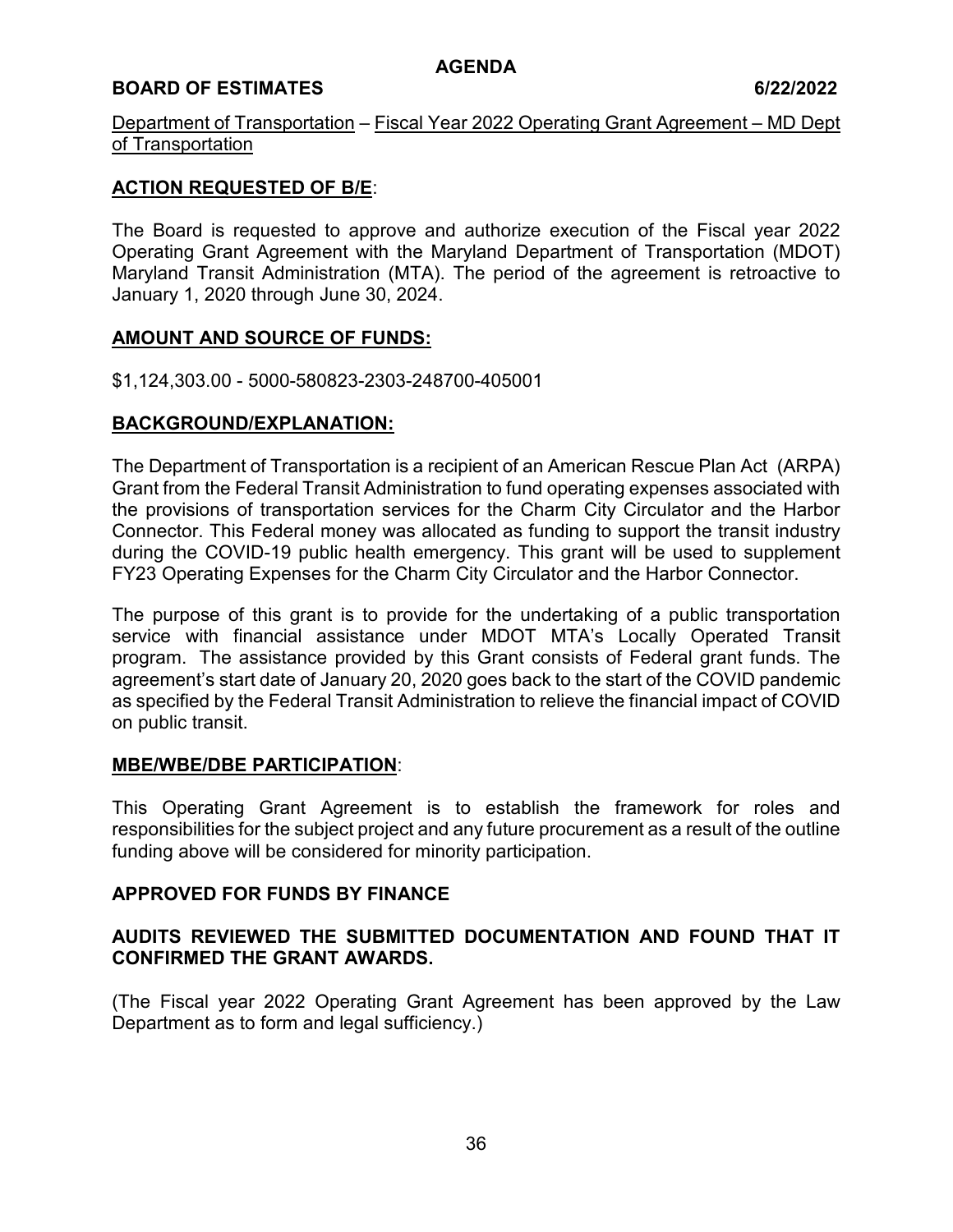### **BOARD OF ESTIMATES 6/22/2022**

### Department of Transportation – Grant Agreement – Baltimore Metropolitan Council

### **ACTION REQUESTED OF B/E:**

The Board is requested to approve and authorize execution of a Grant Agreement with the Baltimore Metropolitan Council, Inc. (BMC). The period of the agreement is July 1, 2022 through June 30, 2023 unless otherwise modified or extended by a written agreement executed by all parties, or unless otherwise terminated pursuant to the provisions of the agreement.

### **AMOUNT AND SOURCE OF FUNDS:**

\$48,000.00 - 6000-617023-2303-596000-406001- Others \$12,000.00 - 1001-000000-2301-249000-601001- In Kind Service **\$60,000.00**

#### **BACKGROUND/EXPLANATION**:

This grant will allow the City of Baltimore to complete population and development projections and transportation planning work to ensure that the Region's transportation plans will meet federal air quality standards. The funding was provided by the Maryland Department of Transportation to the BMC. The Department of Transportation will complete work under this grant and will serve as the lead agency for the City of Baltimore.

#### **MBE/WBE PARTICIPATION:**

N/A

#### **APPROVED FOR FUNDS BY FINANCE**

## **AUDITS REVIEWED THE SUBMITED DOCUMENTATION AND FOUND THAT IT CONFIRMED THE GRANT AWARD.**

(The Grant Agreement has been approved by the Law Department as to form and legal sufficiency.)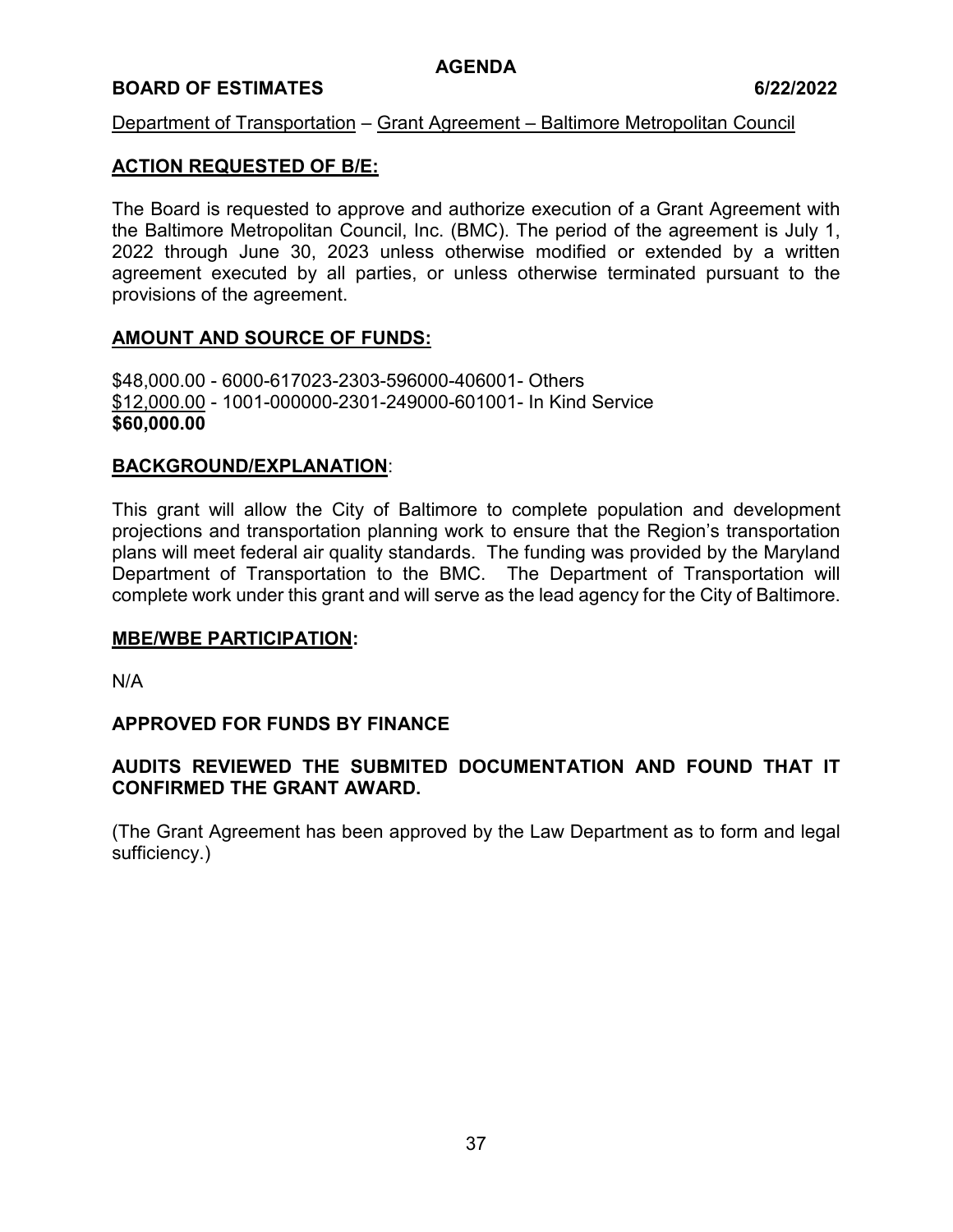## **BOARD OF ESTIMATES 6/22/2022**

Department of Transportation – Amendment No. 4 to Agreement – TY Lin International

## **ACTION REQUESTED OF B/E:**

The Board is requested to ratify and authorize execution of Amendment No. 4 to the Agreement with T.Y Lin International for Project 1040 Reconstruction of the Annapolis Road Bridge over BW Parkway. The amendment extends the period of the agreement through June 17, 2023.

### **AMOUNT AND SOURCE OF FUNDS:**

N/A

### **BACKGROUND/EXPLANATION:**

On June 18, 2008, the Board approved the subject Agreement in the amount of \$999,821.38 with T.Y Lin International for three years to assist the Department's Engineering & Construction Division with performing engineering services for Project 1040, Reconstruction of the Annapolis Road Bridge over the Baltimore Washington Parkway (MD295) .

On July 29,2009, the City approved Change Order No.1 in the amount of \$342,540.53 to expand the design to include two adjacent bridges, Russell Street and Monroe Street Ramp Bridges into the original scope of the Project.

On July 13, 2011, the City approved Amendment No.1 for a three year time extension to permit completion and reconstruction of the Annapolis Road Bridge over the Baltimore Washington Parkway.

On September 21, 2011, the City approved Change Order No.2 in the amount of \$125,214.88 post award, for: 1) coordination meetings with City contractor or construction engineer; 2) request for information; 3) review of submittals; and 4) technical assistance during bridge construction.

On February 22, 2012, the Board approved Change Order No.3 in the amount of \$146,835.91 to provide for additional design engineering services in connection with the Reconstruction of Annapolis Road over BW Parkway.

On December 10, 2014 the Board approved Amendment No.2 for a three year time extension to permit the completion of the Reconstruction of the Annapolis Road Bridge over Baltimore Washington Parkway (MD295).

On October 21, 2015 the Board approved Change Order No.4 in the amount of \$4,223.20 to provide for the completion of the NOI application based on the Maryland Department Environment procedure, development of a vicinity map, and attending meetings to ensure the NOI application is approved.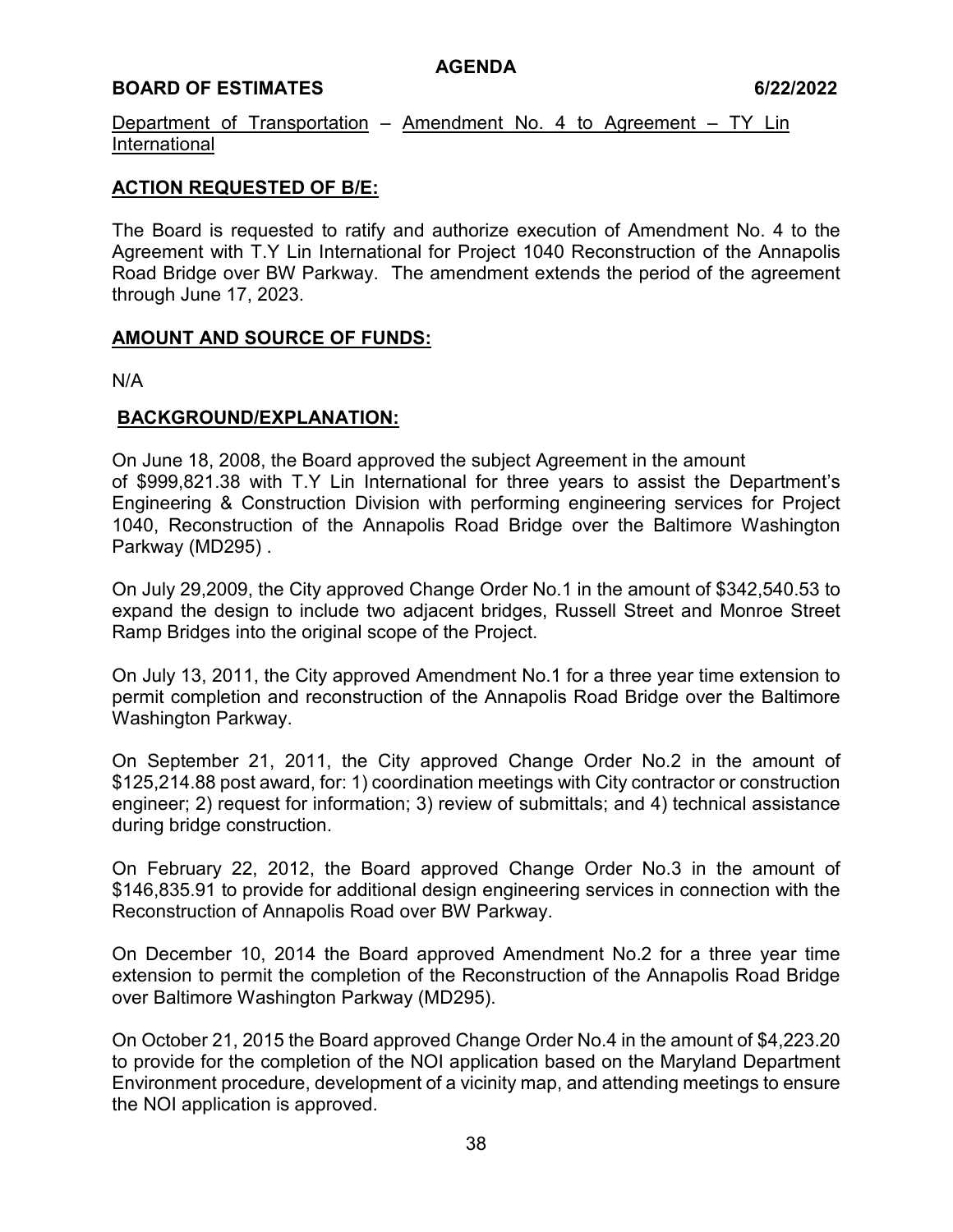### Department of Transportation – cont'd

On April 26, 2017 the Board approved Amendment No. 3 for a three-year time extension to provide Post Award Services for the replacement of the Reconstruction of the Annapolis Road Bridge over Baltimore Washington Parkway (MD295).

On December 31, 2019 your Honorable Board approved Change Order No.5 in the amount of \$12,404.56 to provide for the subconsultant to perform related services to the Stormwater Management plans in accordance with the Department of Public Works' acceptance and approval.

The Department is now requesting authorization to provide for the Consultant to perform additional Post Award Services pertaining to ongoing Request For Information (RFI's) and redline revisions to Storm Water Management (SWM), E&SC, and FC design plans based on the new Storm Water Management unit data TR12311R. This Project 1040 will now have an expiration date of June 17, 2023. Due to an oversight during the COVID-19 pandemic and administrative errors, the Department is now requesting this Amendment to be approved in order to maintain the continuity rather than advertise for new services as it would take a significant amount of time to advertise for A&E services due to the urgency of this Amendment.

### **DBE PARTICIPATION:**

The Consultant will comply with Title 49 Code of Federal Regulations Part 26 and the DBE goal established in the original agreement.

#### **DBE:** 23.00%

The Consultant exceeded the 23.00% DBE goal by achieving 29.00% DBE participation.

#### **AUDITS NOTES THE TIME EXTENTION.**

(The Amendment No. 4 has been approved by the Law Department as to form and legal sufficiency.)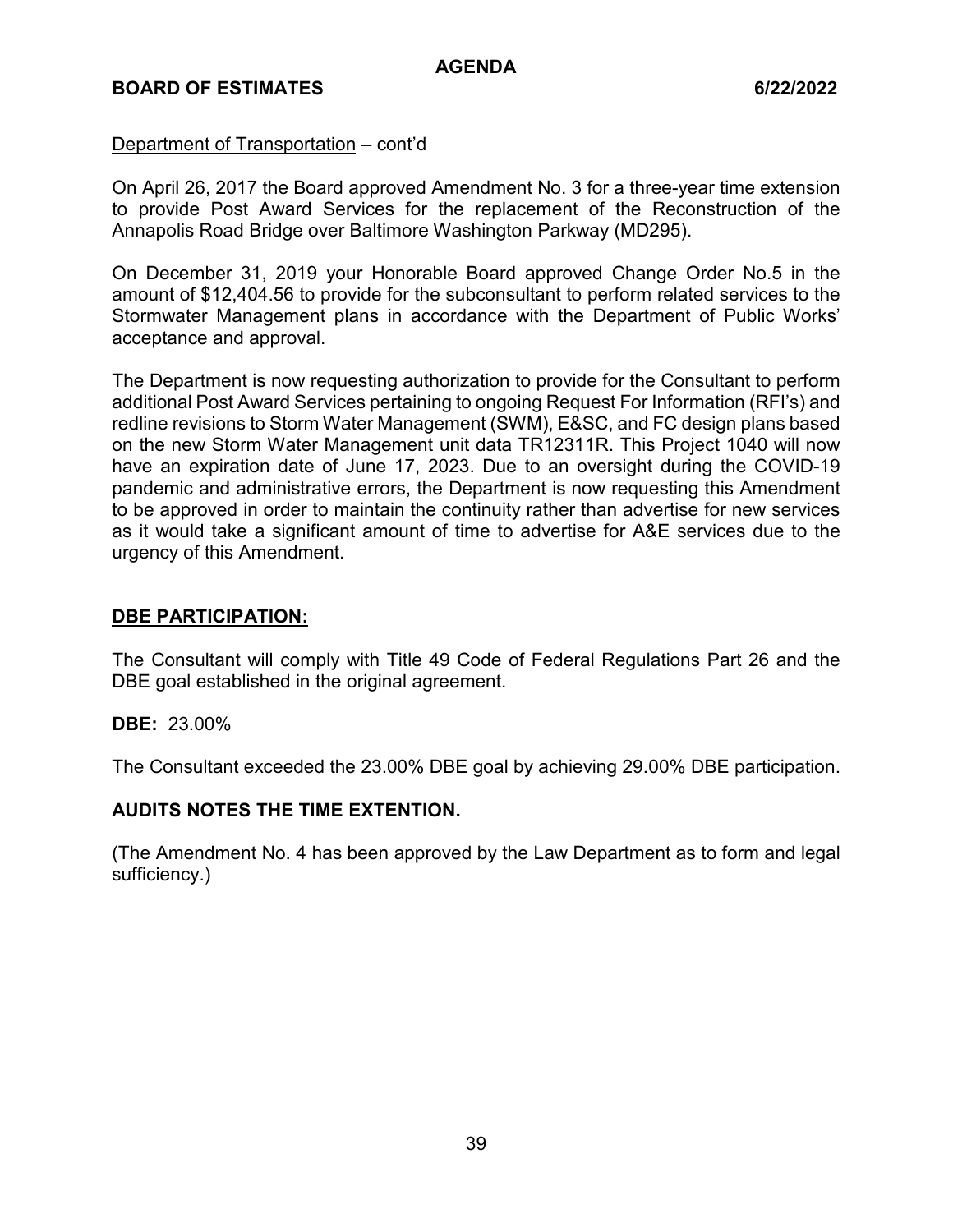### **BOARD OF ESTIMATES 6/22/2022**

### Department of Transportation – Amendment No. 3 to Agreement – RKK

### **ACTION REQUESTED OF B/E:**

The Board is requested to approve and authorize execution of Amendment No. 3 to the Agreement for Project No. 1208, On Call Transportation Planning/Policy/ Feasibility with Rummel, Klepper & Kahl, LLP. The Amendment No. 3 will extend the period of the agreement through March 24, 2023.

#### **AMOUNT AND SOURCE OF FUNDS:**

N/A

### **BACKGROUND/EXPLANATION**:

On March 25, 2015, the Board approved the subject Agreement in the amount of \$1,500,000.00 with Rummel, Klepper & Kahl, LLP, for a period of three years to assist the Department's Planning Division in managing various tasks. The scope of services includes, but is not limited to, strategies to maximize State and Federal funding of transportation projects and identifying and capturing funding opportunities including grant writing and grant administration. On March 14, 2018 the City approved Amendment No.1 to allow for a one year time extension and an increase to the upset limit by \$1,000,000.00 to continue design services for various projects with on ongoing tasks.

On April 17, 2019, the City approved Amendment No.2 to allow for a three year time extension and an increase to the upset limit by \$1,000,000.00 to continue critical bicycle infrastructure planning and design services for various projects. The Department is now requesting a one year time extension to continue ongoing task and design services for various projects.

#### **MBE/WBE PARTICIPATION:**

The Consultant will comply with Article No.5, Subtitle 28 of the Baltimore City Code and the MBE and WBE goals established in the original agreement.

**MBE:** 27.00% **WBE:** 10.00%

On the date of preparation, the Consultant achieved 29% of the 27% MBE goal and 8% of the 10% WBE goal.

#### **AUDITS NOTES THE TIME EXTENSION.**

(The Amendment No. 3 to Agreement has been approved by the Law Department as to form and legal sufficiency.)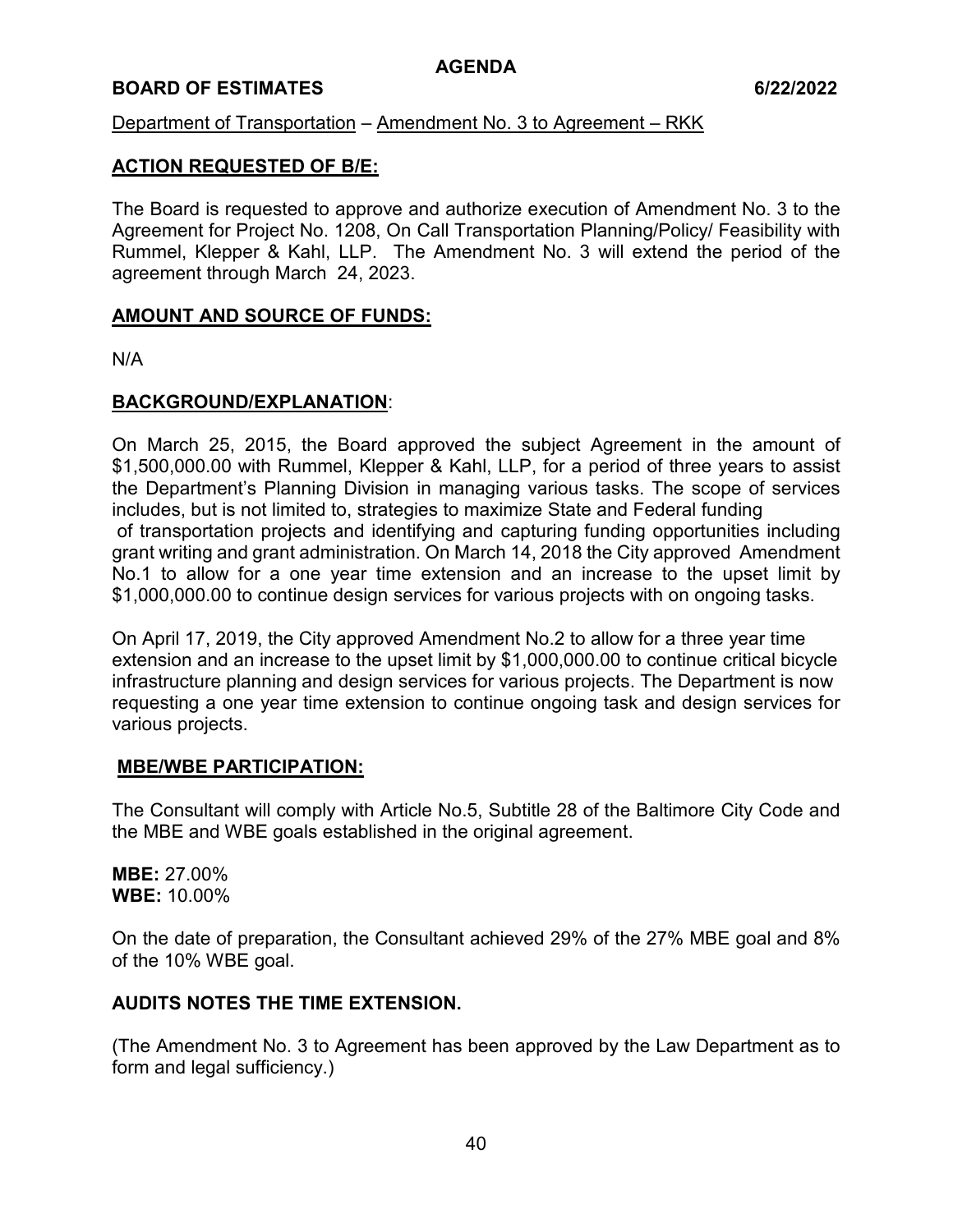### **BOARD OF ESTIMATES 6/22/2022**

### Department of Transportation – Extra Work Order No. 2 – Highlander Contracting

### **ACTION REQUESTED OF B/E:**

The Board is requested to approve Extra Work Order No. 2 with Highlander Contracting Co., LLC under TR20016 – Conduit System Reconstruction @ Various Locations Citywide (JOC).

### **AMOUNT AND SOURCE OF FUNDS:**

\$4,589,775.00 – 9962-906121-9562-900000-702064

#### **BACKGROUND EXPLANATION:**

This Authorization is requested to facilitate the completion of service requests issued by BGE, primarily to clear duct obstructions and to support planned electrical outages throughout the City. The Board has approved one previous time extension for a total of 180 days, which included a completion date of September 27, 2022. The Department is requesting a compensable time extension for seven-hundred and twenty (720) days which will result in a new completion date of September 15, 2024.

#### **MBE/WBE PARTICIPATION:**

**MBE:** 10% **WBE**: 4%

The Contractor has achieved 10.65% MBE and 7.78% WBE.

#### **THE EAR WAS APPROVED BY MWBOO ON APRIL 1, 2022.**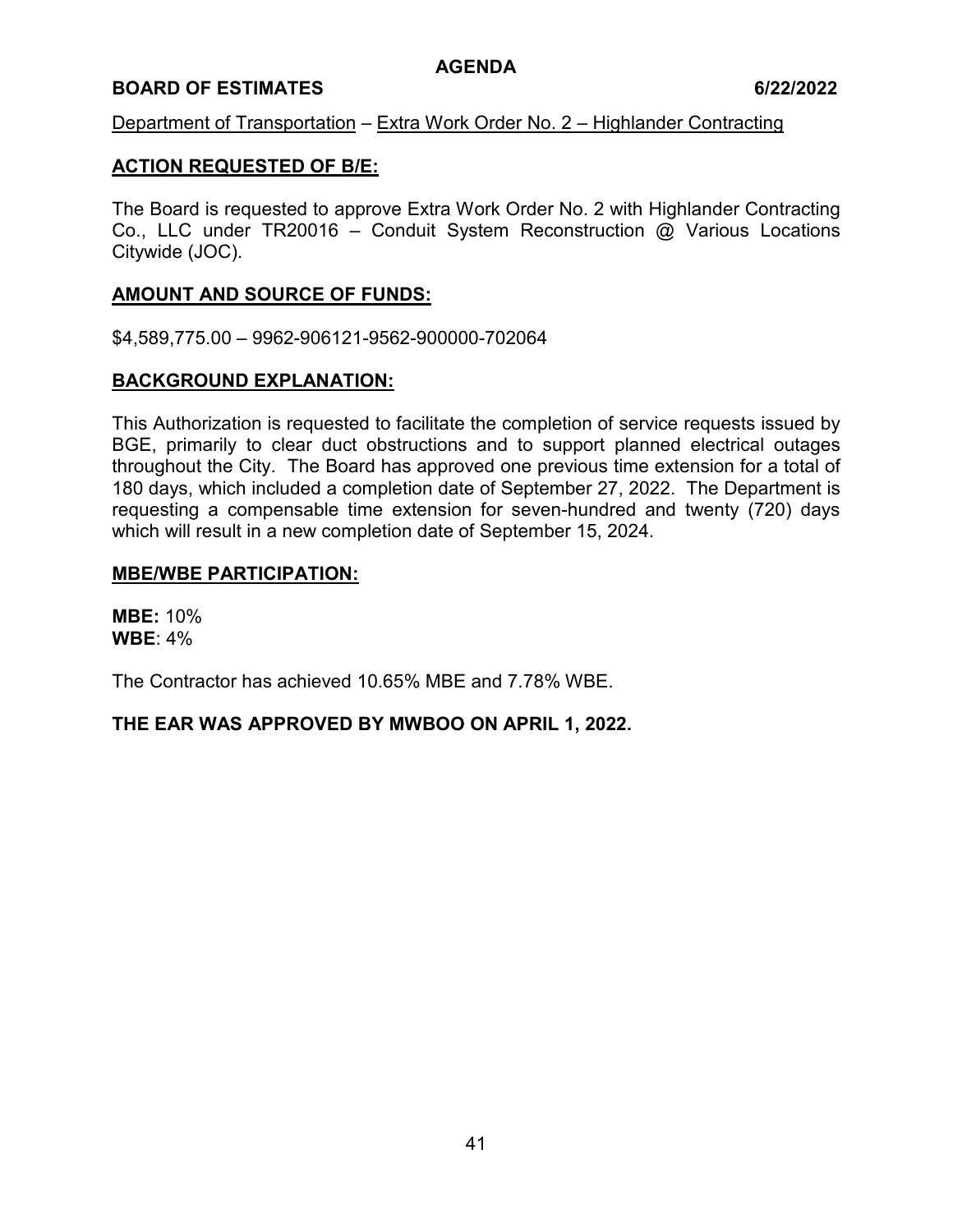### **BOARD OF ESTIMATES 6/22/2022**

### Department of Transportation – Transfer of Funds

### **ACTION REQUESTED OF B/E:**

The Board is requested to approve a Transfer of Funds for Change Order #2 on Project TR20016 "Conduit System Reconstruction at Various Locations Citywide (JOC)" with Highlander Contracting Company, LLC, in the amount of \$4,589,775.00.

#### **AMOUNT AND SOURCE OF FUNDS:**

#### **FROM ACCOUNT:**

| 9962-932007-9563 | <b>Construction Reserve -</b> | \$4,589,775.00 Other |
|------------------|-------------------------------|----------------------|
|                  | <b>Conduit Construction</b>   |                      |
|                  |                               |                      |

## **TO ACCOUNT:**

9962-906121-9562-2 Conduit Reconstr. TR20016 \$4,589,775.00

### **BACKGROUND/EXPLANATION:**

This transfer will fund the costs of completion of service requests issued by BGE, and other costs associated with Change Order #2 on project TR20016 "Conduit System Reconstruction @ Various Locations Citywide (JOC)" with Highlander Contracting Company, LLC, in the amount of \$4,589,775.00.

(In accordance with Charter requirements, a report has been requested from the Planning Commission, the Director of Finance having reported favorably thereon.)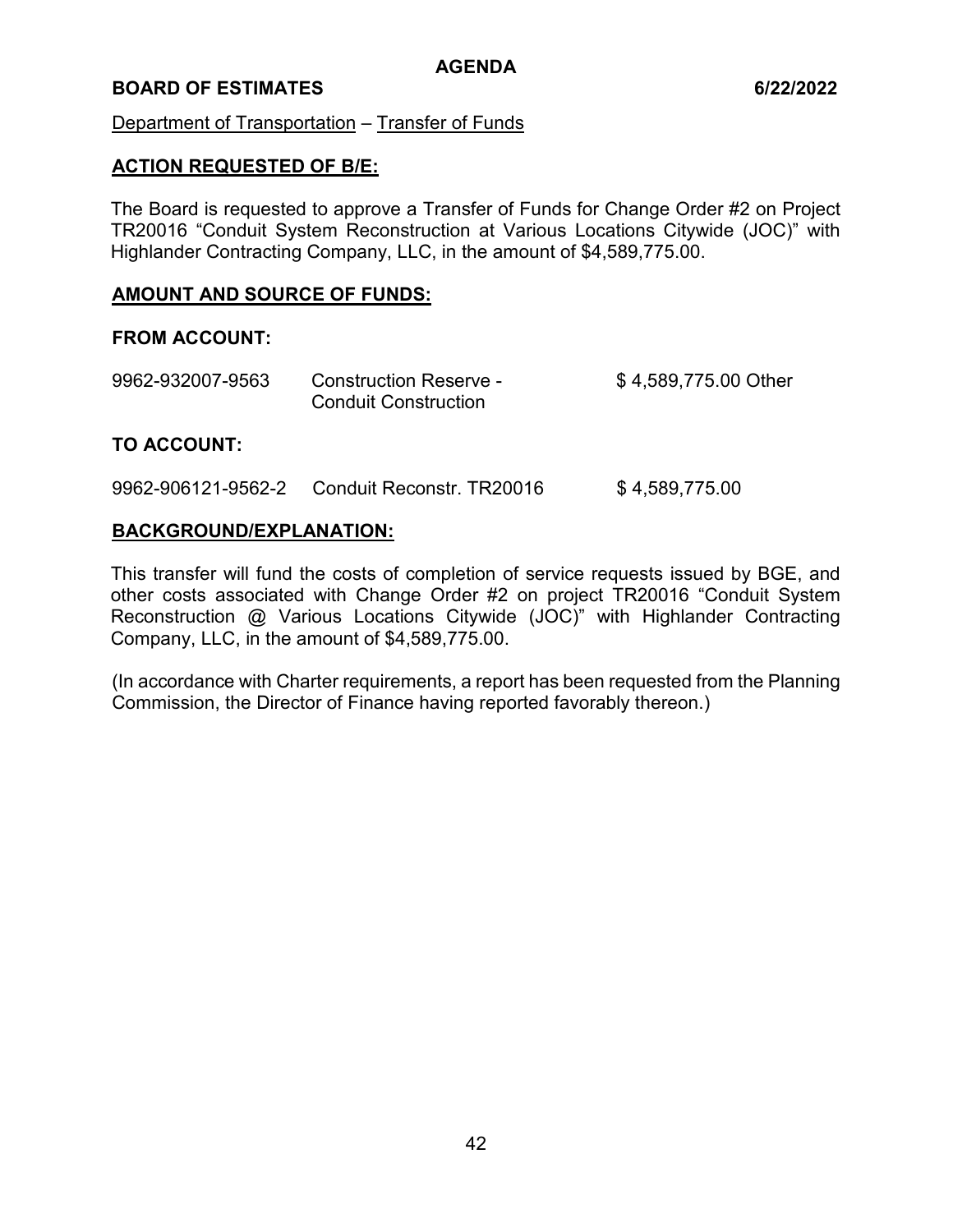### **BOARDS AND COMMISSIONS**

#### 1. Prequalification of Contractors

In accordance with the Rules for Prequalification of Contractors, as amended by the Board on November 21, 2016, the following contractors are recommended:

Boulevard Contractors, Corp.  $$ 1,490,000.00$ CAM Construction Co., Inc. 680,330,000.00 Chevy Chase Contractors, Inc.  $$8,000,000.00$ J.E. Roberts Painting Co., Inc. \$ 680,000.00 Railroad Constructors, Inc. 6 and 10 and 10 and 10 and 10 and 10 and 10 and 10 and 10 and 10 and 10 and 10 and 1 Strait Steel, Inc. \$ 8,000,000.00

#### 2. Prequalification of Architects and Engineers

In accordance with the Resolution Relating to Architectural and Engineering Services, as amended by the Board on June 29, 1994, the Office of Boards and Commissions recommends the approval of the prequalification for the following firms:

Accurate Infrastructure Data, Inc. **Engineer**  Property Line Survey C.C. Johnson & Malhotra, P.C. **Architect** Architect **Engineer**  Land Survey Columbia Engineering, Inc. The Columbia Engineer Development Facilitators, Inc. The Contract of The Engineer Land Survey Envirocollab, LLC and a controllab controllab and a controllab controllab controllab controllab controllaboration controllaboration controllaboration controllaboration controllaboration controllaboration controllaboration **Architect** GHD Inc. **Architect**  Engineer Gwin, Dobson & Foreman, Inc. **Engineer** 

43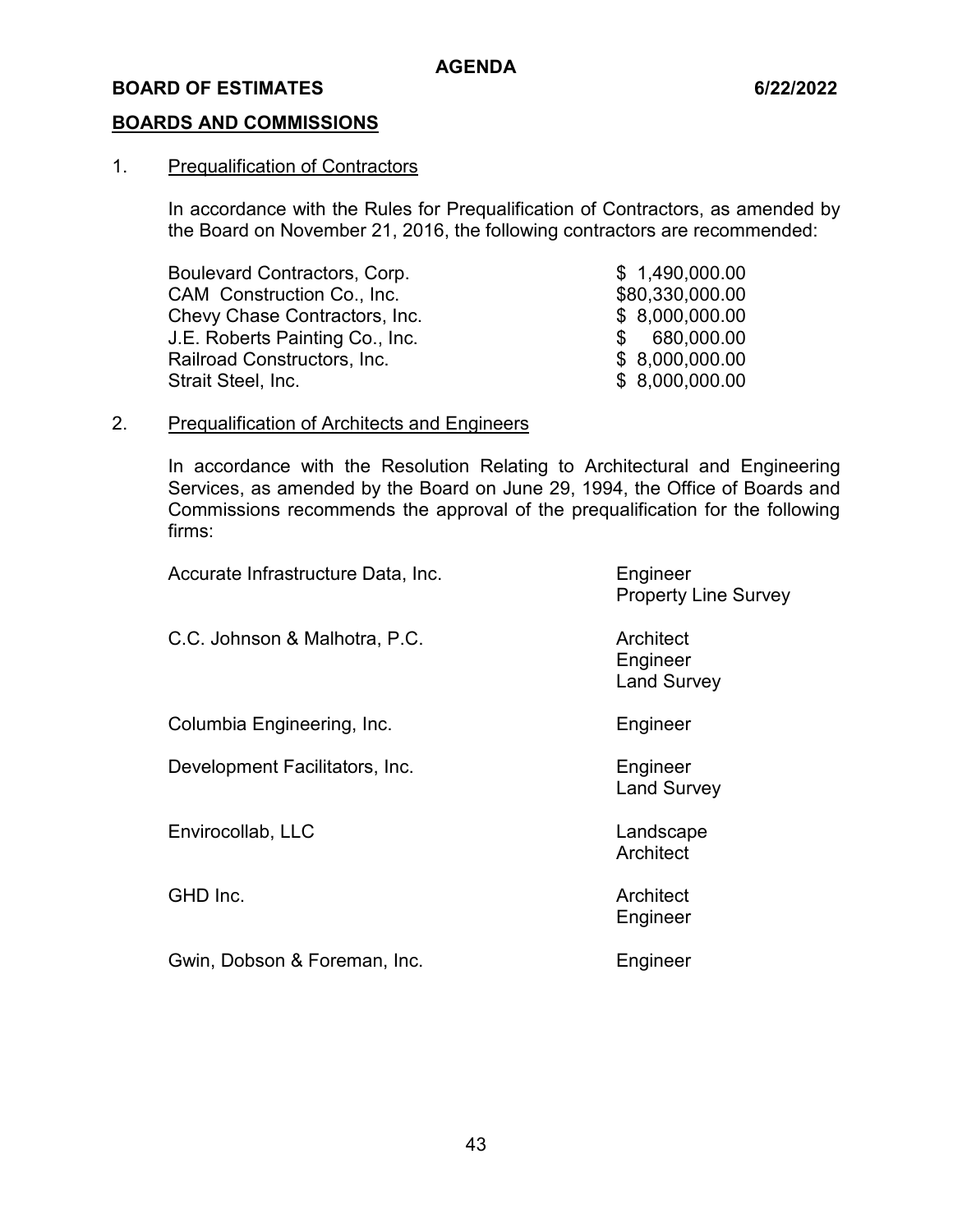### **BOARD OF ESTIMATES 6/22/2022**

# **BOARDS AND COMMISSIONS** – cont'd

Findling, Inc. **Engineer** Johnson, Mirmiran & Thompson, Inc. **Architect** Marine Solutions, Inc. **Engineer** Engineer Precision Measurements, Inc. The Contract of Land Survey

Tech International Corp. The Contract of the Engineer

Sigma Associates, Inc. **Engineer** Engineer

 Landscape Architect Engineer Land Survey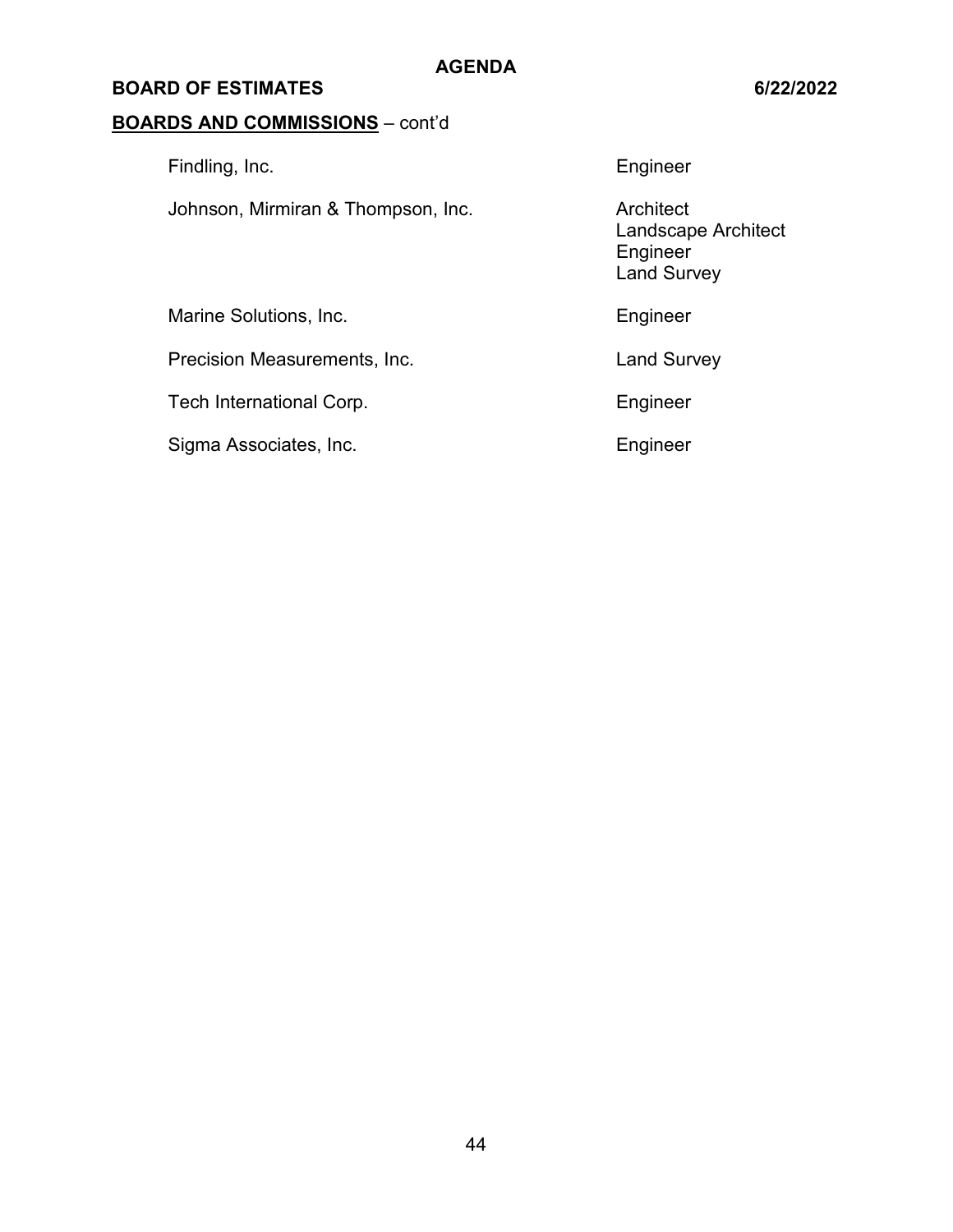## **BOARD OF ESTIMATES 6/22/2022**

Department of Public Works – Settlement Agreement, Consent Order and Reimbursement Agreement – Back River Wastewater Treatment Plant

## **ACTION REQUESTED OF B/E:**

The Board is requested to approve and authorize execution of a Settlement Agreement, Consent Order and Reimbursement Agreement with the State of Maryland, Department of the Environment ("Department" or "MDE"), with regard to the operation of the Back River Wastewater Treatment Plant.

## **AMOUNT AND SOURCE OF FUNDS:**

The consent order will be funded by wastewater utility funds. The timing, scope, and magnitude of funds will be determined in accordance with the order.

The terms of the consent order and reimbursement agreement shall take effect upon Board approval and will remain in effect until:

- 1. It is superseded by further order;
- 2. Terminated by mutual agreement; or
- 3. The Back River WWTP has maintained compliance for three consecutive months with:

a. Monthly average concentration standards in the Back River Discharge Permit (4 mg/L of total nitrogen and 0.2 mg/L for total phosphorus) AND

b. All annual and seasonal loading limits in the Back River Discharge Permit calculated on a pro-rate basis.

# **BACKGROUND/EXPLANATION:**

Baltimore City owns and operates two wastewater treatment plants that service roughly 1.6 million people in the Baltimore metropolitan area. The Back River WWTP is the largest plant and treats the wastewater for the eastern and central areas of Baltimore City and County. The treatment and discharge of wastewater is subject to a Discharge Permit required by federal and state laws. The permit is enforced by MDE.

On March 24, 2022, as a result of issues observed by MDE at the Back River WWTP over several months, the Secretary of MDE issued an order to Baltimore City pursuant to § 9- 252(a) of the Environment Article, Maryland Code Annotated, to operate the Back River WWTP in compliance with all terms of the Back River Discharge Permit. On March 27,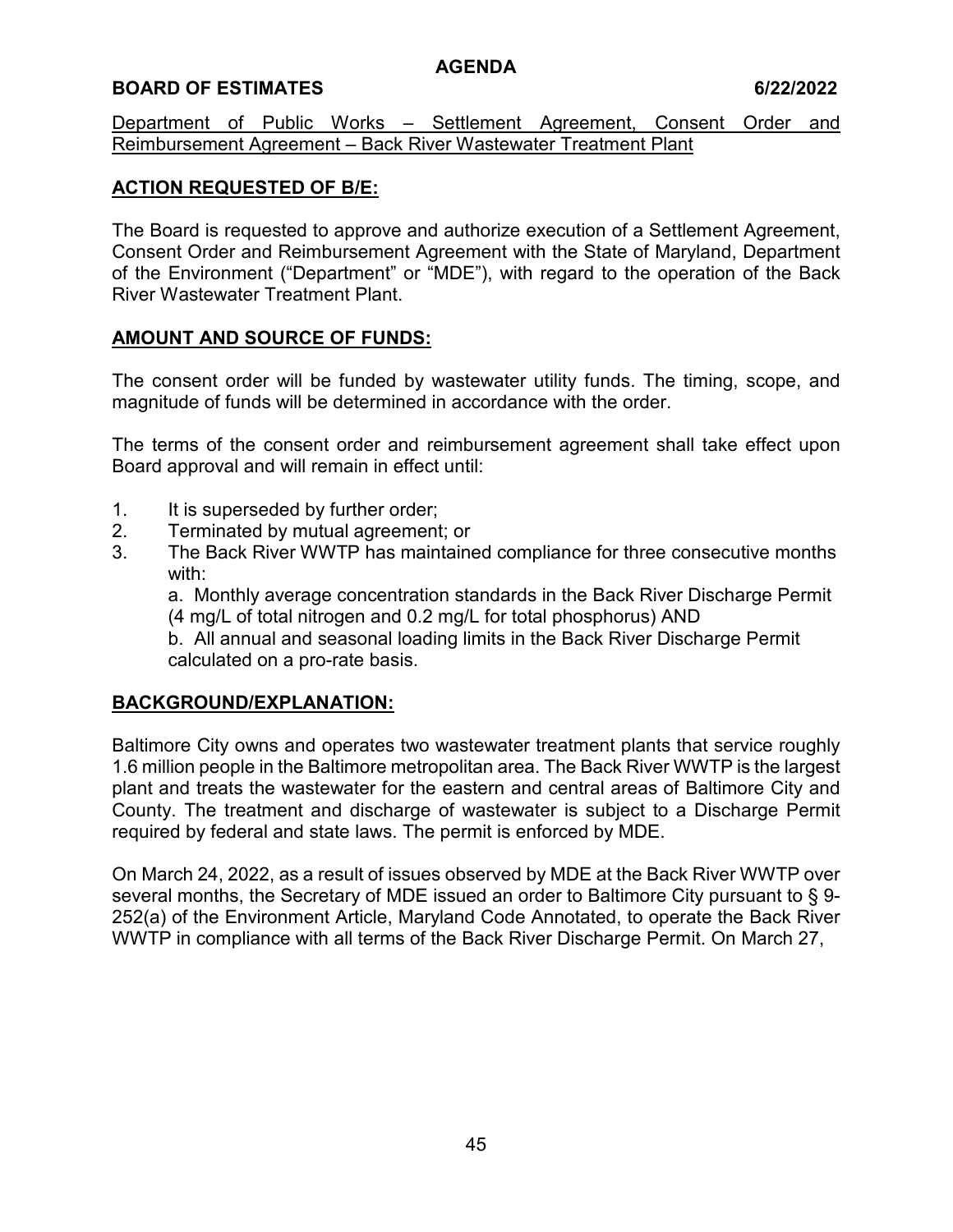## **BOARD OF ESTIMATES 6/22/2022**

#### Department of Public Works – cont'd

2022, the Secretary of MDE issued a directive pursuant to § 3-109 of the Natural Resources Article, Maryland Code Annotated to the Maryland Environmental Service (MES) to provide assistance at the Back River WWTP. On April 1, 2022, Baltimore City filed a petition for judicial review in the Circuit Court for Baltimore City to vacate or set aside the March 24th order and the March 27th directive, noting the order and directive were unreasonable.

In order to avoid protracted and potentially costly litigation regarding the March 24th order and the March 27th directive, and to address the updated activities and improvements necessary to bring the Back River WWTP back into full compliance:

- 1. MDE is issuing, and Baltimore City consents to, issuance of a consent order;
- 2. Baltimore City agrees to withdraw its petition and amended complaint;
- 3. MDE agrees to withdraw the March 24th order and the March 27th directive; and
- 4. Baltimore City consents to the issuance by MDE of a revised directive to MES pursuant to § 3-109 of the Natural Resources Article, Maryland Code Annotated, that clarifies that MES has not taken charge of and operated the Back River WWTP, but instead has and will perform activities and projects necessary to support Baltimore City in abating pollution at the Back River WWTP.

Under this order, Baltimore City consents to:

- Refrain from contesting the issuance of the revised directive;
- Permit MES to make repairs and/or improvements to the Back River WWTP and its operations;
- Cooperate fully with MES and provide MES' staff and personnel access to all areas of the Back River WWTP to implement abatement services;
- Avail itself of projects and services provided by MES that MES believes are necessary to abate pollution that may be occurring as a result of operations at the Back River WWTP;
- Cooperate with MES to implement activities and projects identified in an MDEapproved plan, which will be based on the Back River Wastewater Treatment Plant Assessment Report prepared by MES and the Third Party Engineering Evaluation of Back River WWTP, prepared by consultant Greeley and Hanson;
- Reimburse MES for costs associated with projects and activities MES and MDE believe are necessary to bring the Back River WWTP into compliance;
- Participate in weekly meetings with MES and MDE regarding ongoing progress;
- Provide MDE with a monthly report for each of the next six months on Baltimore City's progress towards bringing the Back River WWTP into full compliance; and
- Within 5 days of approval of these agreements by the Board of Estimates, voluntarily dismiss the petition and amended petition.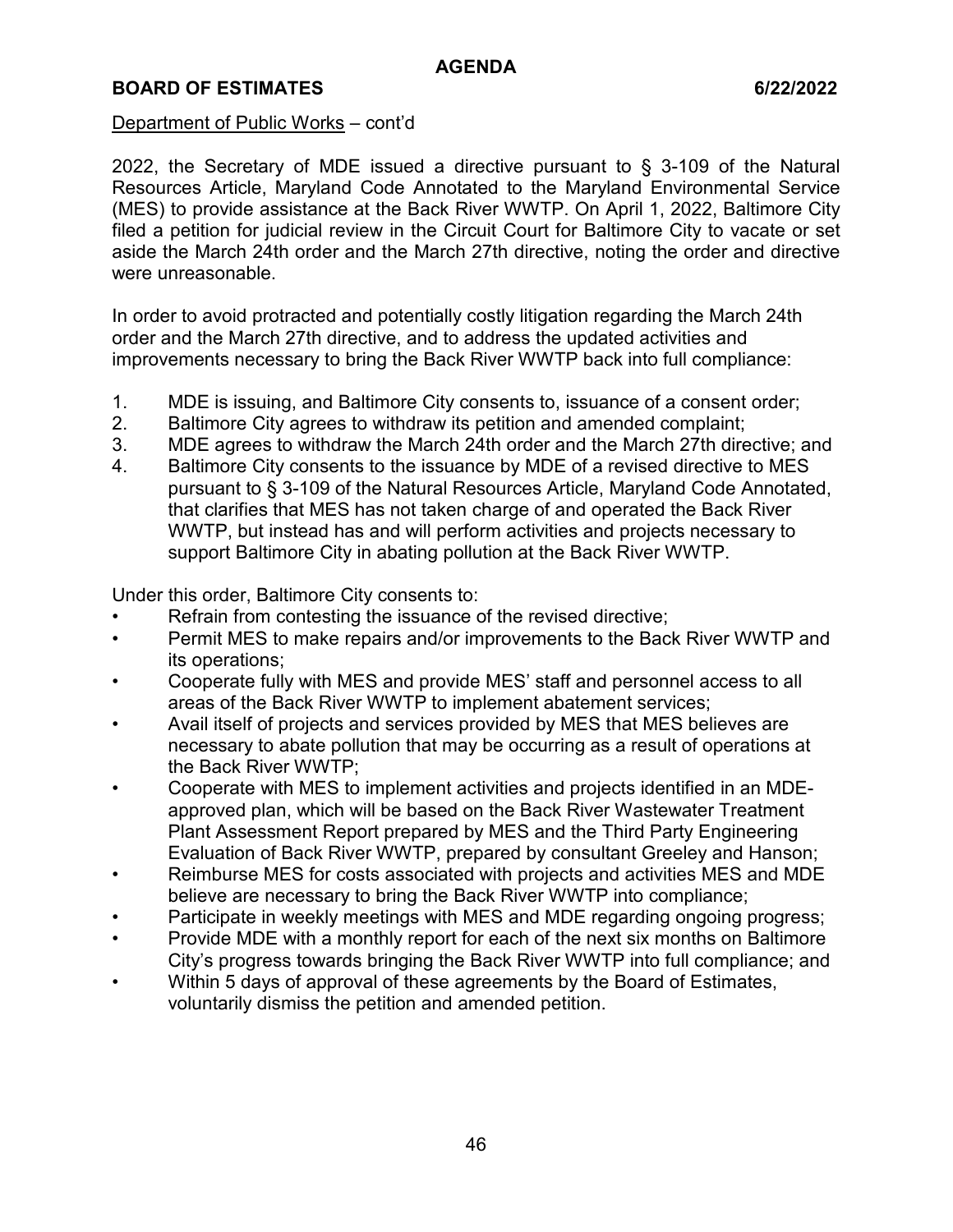## **BOARD OF ESTIMATES 6/22/2022**

#### Department of Public Works – cont'd

Under the consent order, MES will be permitted to begin any project for which the total cost to procure and complete the necessary construction, installation, or repairs do not exceed \$2,250,000.00 and Baltimore City agrees to reimburse MES for these costs. If Baltimore City disagrees with the need for a particular project, there will be an appeal process to MDE. Once MDE makes a determination about the project, the City may appeal that determination to a court of competent jurisdiction, which will consider whether the decision by MDE was arbitrary or capricious.

# **MBE/WBE PARTICIPATION:** N/A

(The Settlement Agreement, Consent Order and Reimbursement Agreement have been approved by the Law Department as to form and legal sufficiency.)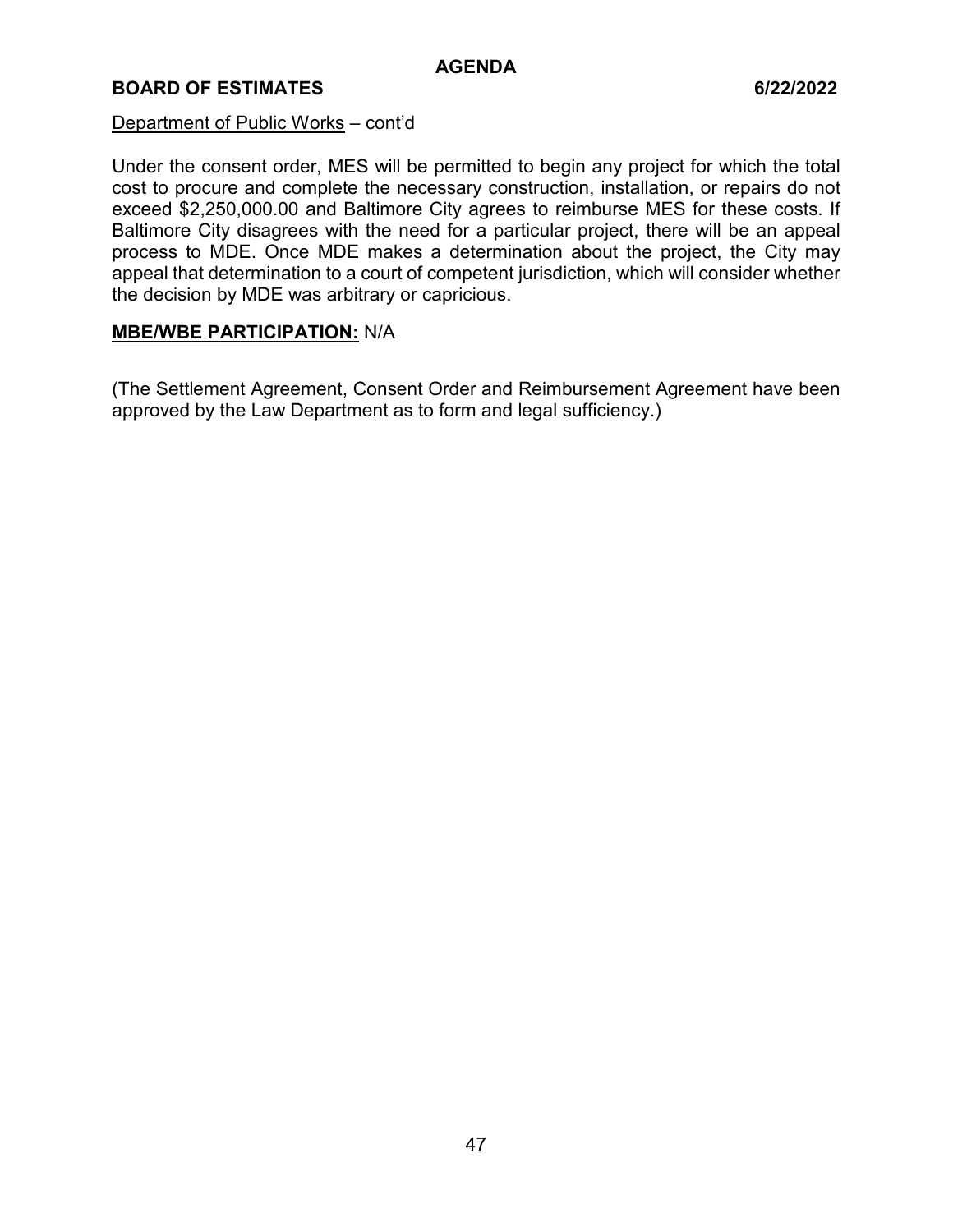## **BOARD OF ESTIMATES 6/22/2022**

Department of Public Works – Right-of-Way Agreement – Housing Authority of Baltimore **City** 

## **ACTION REQUESTED OF B/E:**

The Board is requested to approve and authorize execution of a Right-of-Way Agreement with the Housing Authority of Baltimore City (HABC). The period of the agreement is effective upon Board approval and will remain in effect so long as the pervious area shall be located on the property and maintained by the Department of Public Works (DPW) its successors, and assigns, or unless the Property is sold or otherwise disposed of by the Housing Authority of Baltimore City, or unless this Agreement is terminated by an instrument executed by the parties hereto.

## **AMOUNT AND SOURCE OF FUNDS:**

### \$1.00 - 9958-910433-9525-90020-703032

## **BACKGROUND/EXPLANATION:**

To comply with the US Clean Water Act MS4 NPDES Permit # 11-DP-3315 MD0068292, the DPW, Office of Engineering and Construction is required to install and maintain the pervious area which has been designed and is located as shown on the plats prepared by the Department of Transportation (DOT) for DPW, Office of Engineering and Construction dated September 20, 2022, a copy of which is submitted with the Right of Way Agreement.

The facilities are designated as DPW Environmental Restoration Project 15 ER4083 which is a part of the bundle of projects under ER 4130R. The DPW will remove an existing impervious area and convert it to a pervious area on the Property without prior written approval from HABC.

## **MBE/WBE PARTICIPATION:**

N/A

## **COUNCIL DISTRICT:** N/A

## **APPROVED FOR FUNDS BY FINANCE**

(The Right-of-Way Agreement has been approved by the Law Department as to form and legal sufficiency.)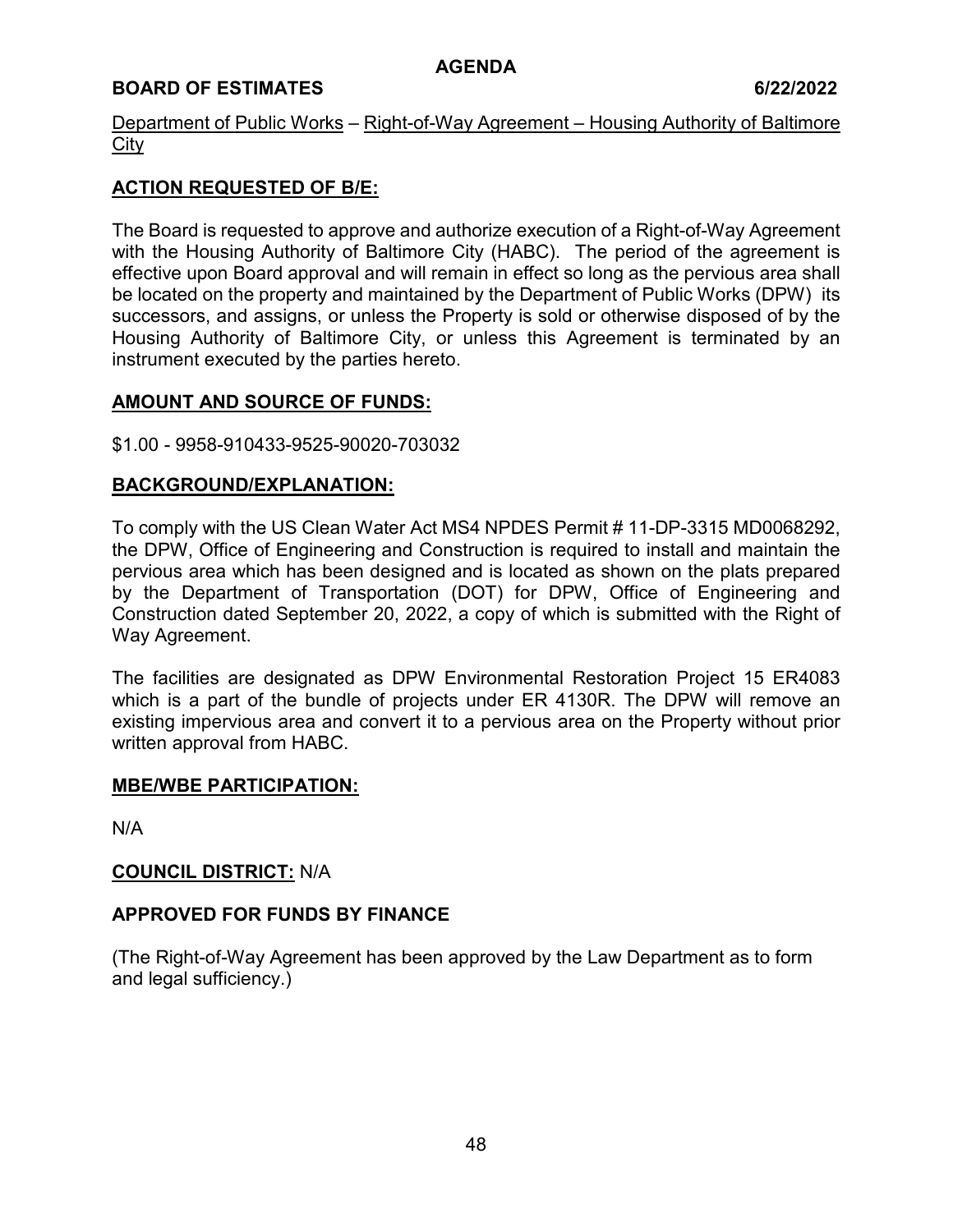## **BOARD OF ESTIMATES 6/22/2022**

Department of Public Works – Agreement – Hazen and Sawyer

### **ACTION REQUESTED OF B/E:**

The Board is requested to approve and authorize execution of an Agreement with Hazen and Sawyer under BWW-07. The period of the agreement is effective upon Board approval for one year with an option to renew for one additional year, or until the upset limit is reached, whichever occurs first.

### **AMOUNT AND SOURCE OF FUNDS:**

\$4,622,315.36 - 2070-0000000-5501-396800-603026

### **BACKGROUND/EXPLANATION:**

The Department of Public Works - Wastewater Facilties Division is experiencing a severe staffing shortage and this shortage is stressing the plant's ability to operate and maintain the treatment processes in compliance with the MDE NPDES permit requirements. The request is for consultant operator services to supplement the current staff until the division is able to get better staffed. In addition the consultant operators will assist with training of current and new staff, revisions of current SOPs and practices, and operating the plant in compliance with the aforementioned permit.

The scope of the Vendor's contract includes: to provide a Project Manager to manage the staffing and ensure the expectations for this project are being met; to request and review existing plant data for both plants; develop process models to better understand current conditions and potential process changes; meet with representatives of the City's Office of Engineering and Construction (OEC) and Plant Operations to walk through Patapsco WWTP and Back River WWTP to identify the major operational issues currently existing at the plants; and, document functioning and non-functioning equipment in the plan of action provided to the City. This plan will identify repairs required to return the wastewater treatment plants to permit compliance.

The Consultant will prepare and deliver necessary Standard Operating Procedures (SOPs) for the respective plant process and equipment and provide a WWTP operator, licensed in the State of Maryland, for each of the City's wastewater treatment plants (Patapsco WWTP and Back River WWTP). One full time operator will be provided at each plant for a period of one year.

In addition to one full time operator at each plant, the consultant will provide out of state operators for their respective area of expertise at half time for a period of one year, and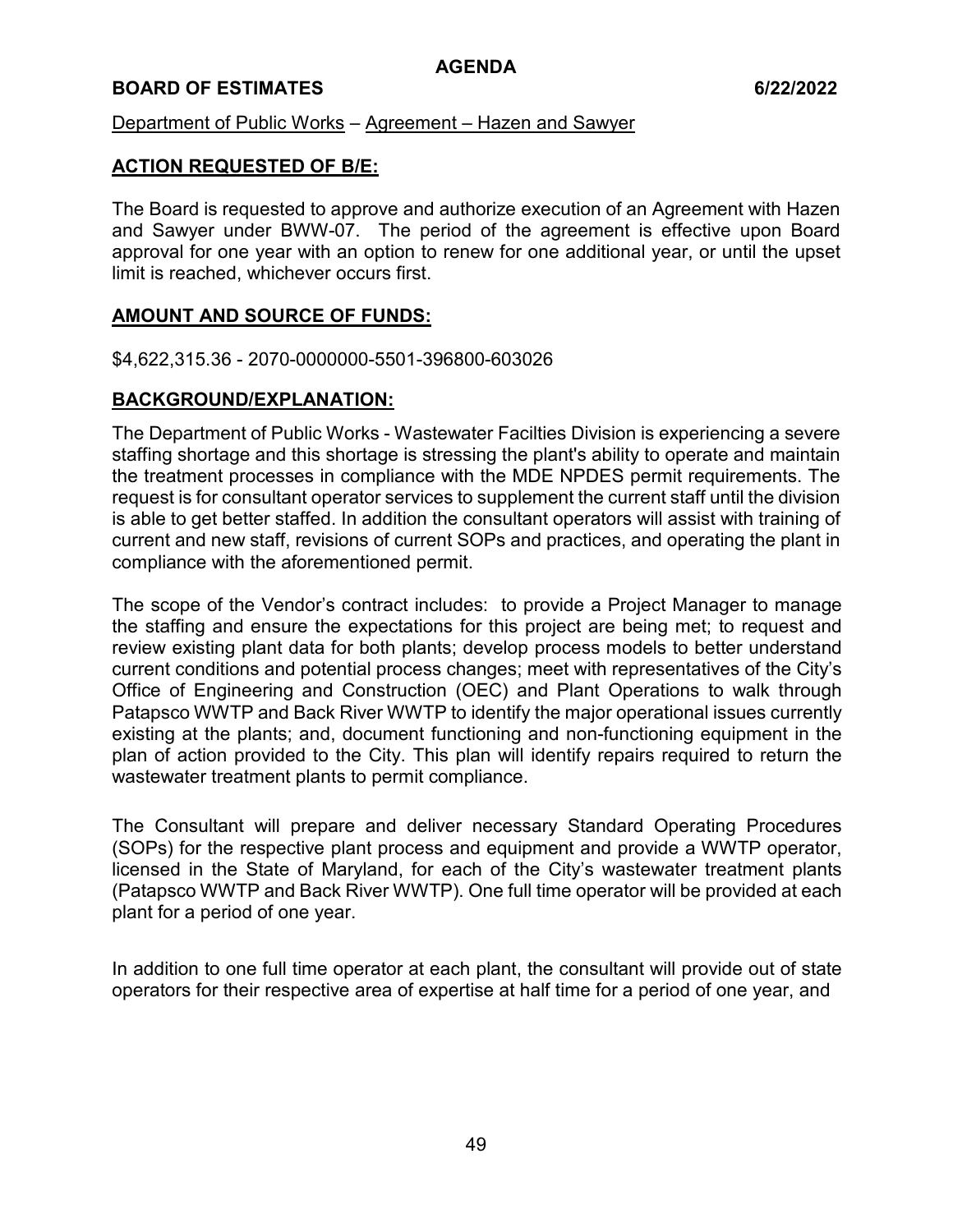### **BOARD OF ESTIMATES 6/22/2022**

Department of Public Works – cont'd

provide additional staff, as necessary, that will report directly to the respective licensed operators provided by the Consultant. Under the direction of the respective licensed operator, the staff will operate equipment according to the SOPs prepared by the Consultant. Six technicians and four assistant engineers will be provided to each plant. Technicians and assistant engineers will be full time for a period of one year.

On September 9, 2021, an emergency involving severe staffing shortage and operational compliance issues was declared by the City giving rise to the need to obtain professional services to address the emergency. Pursuant to Article VI (e)(ii) of the Charter, this event was an emergency of such a nature that the public welfare would be adversely affected by awaiting the approval of the Board prior to obtaining the supplies, materials a, services or public work.

#### **MBE/WBE PARTICIPATION:**

In consideration for receiving funds from or through the City of Baltimore, the Consultant covenants and agrees to comply with Article 5, Subtitle 28 of the Baltimore City Code (2020 Edition) regarding participation by Minority Business Enterprises (MBE) and Women's Business Enterprises (WBE) for Emergency Procurement: Staffing Agreements Wastewater Facilities. The Company covenants and agrees to use all reasonable good faith efforts to meet the following MBE and WBE participation goals for this project: MBE GOAL 15% WBE GOAL 5%

| WBE: Phoenix Engineering           | \$292,237.38 | 6.3%  |
|------------------------------------|--------------|-------|
| <b>MBE: Williams Environmental</b> | \$712,149.00 | 15.4% |

MBE Goal: 15.4% and \$712,149.00 Current Attainment: N/A Compliant During Monitoring Period [Y/N]: N/A

WBE Goal: 6.3% and \$292,237.38 Current Attainment: N/A Compliant During Monitoring Period Y/N: N/A

MBE Goal Achieved: [Y/N] if yes THEN total paid to date to MBE: N/A

WBE Goal Achieved: [Y/N] if yes THEN total paid to date to WBE: N/A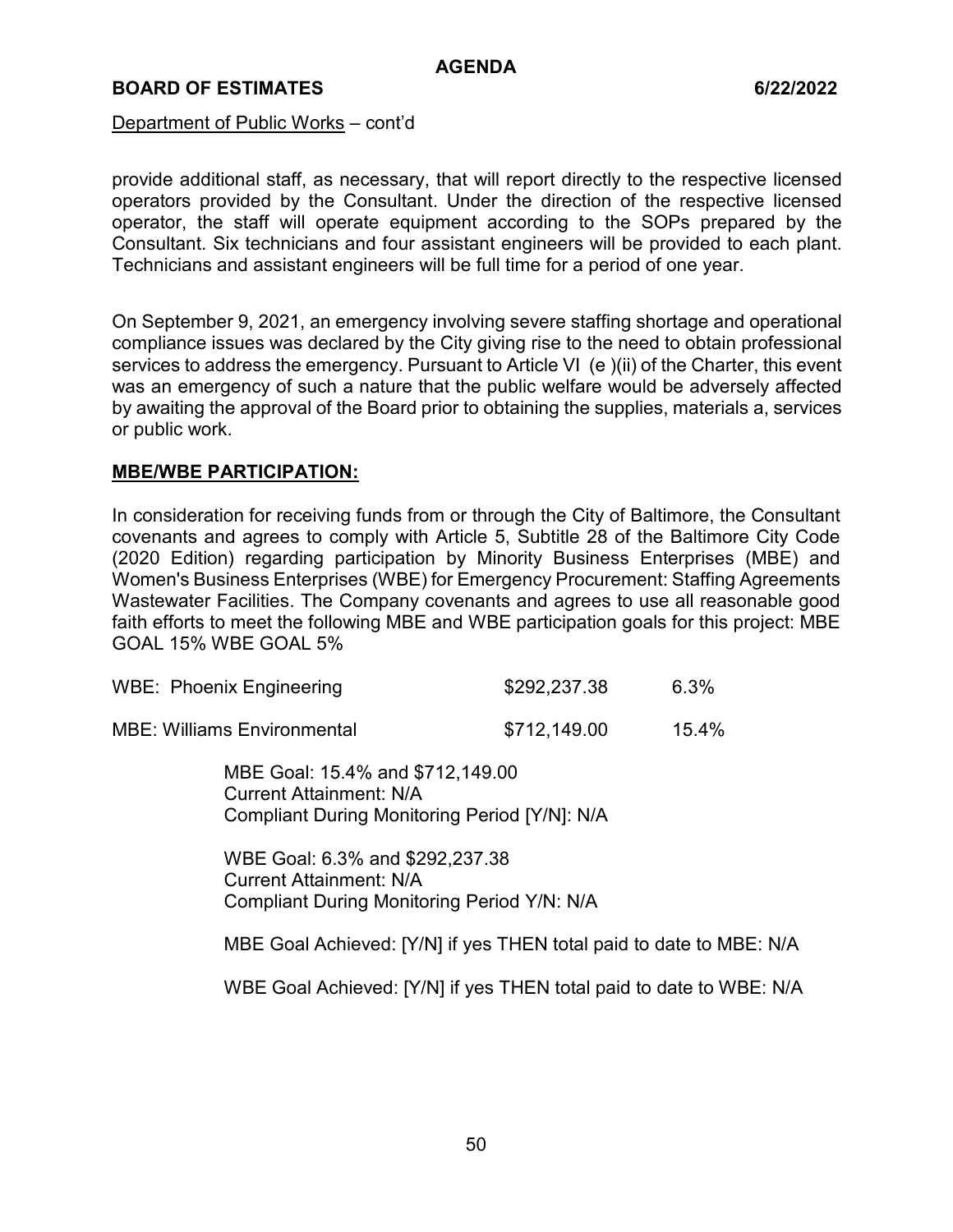### **BOARD OF ESTIMATES 6/22/2022**

Department of Public Works – cont'd

Date of most recent MWBOO Compliance Review dated: 12/19/21. Compliance review is included in agreement.

# **COUNCIL DISTRICT:** 10

#### **APPROVED FOR FUNDS BY FINANCE**

## **AUDITS REVIEWED AND FOUND THE BASIS FOR COMPENSATION CONSISTENT WITH CITY POLICY.**

(The Agreement has been approved by the Law Department as to form and legal sufficiency.)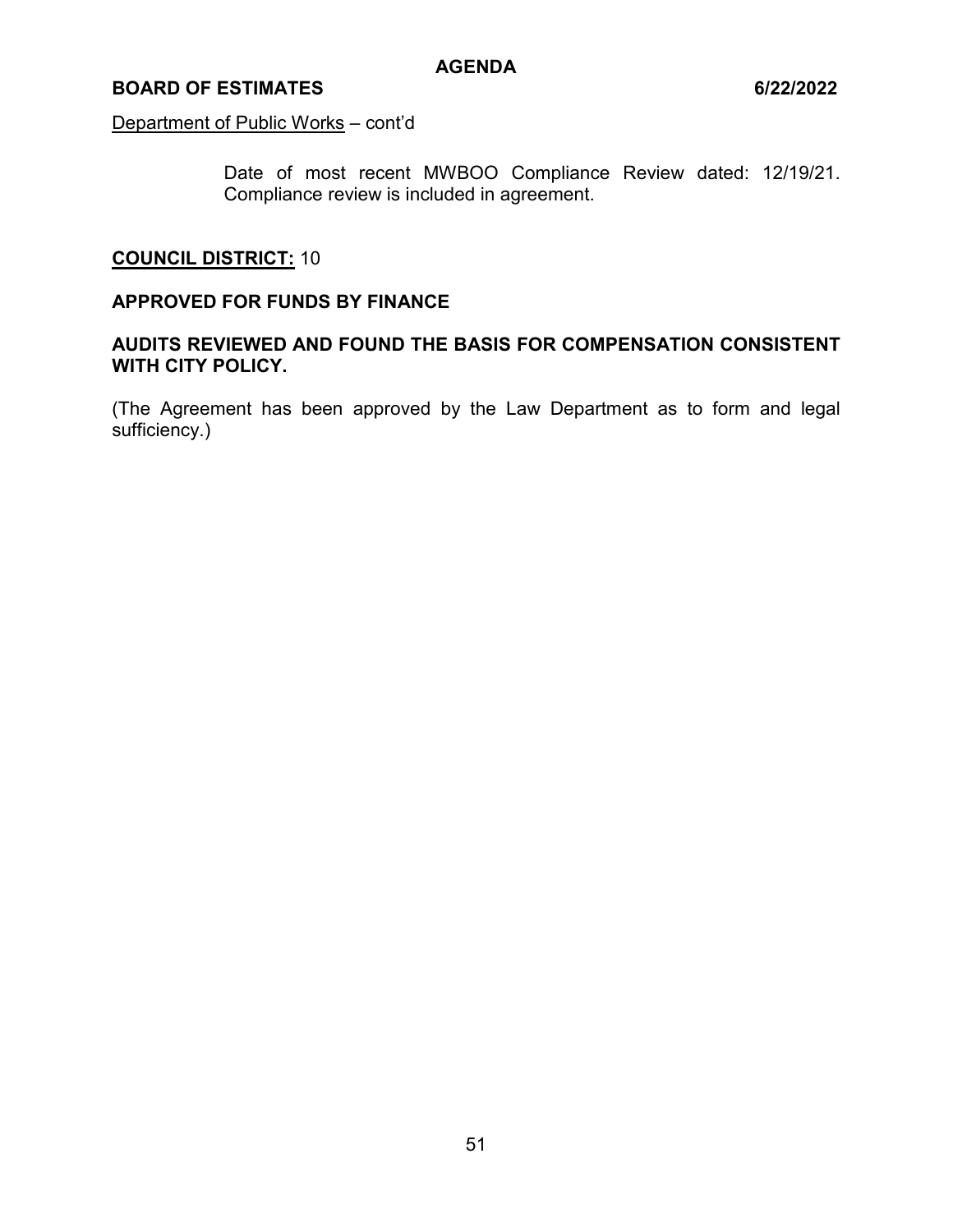## **BOARD OF ESTIMATES** 6/22/2022

Department of Public Works – Amendment No. 2 to Agreement – AECOM Technical **Services** 

## **ACTION REQUESTED OF B/E:**

The Board is requested to approve and authorize execution of Amendment 2 with AECOM Technical Services, Inc. under Project 1803, On-Call Project and Construction Management Assistance Services. This is the second amendment that will increase the duration time of the contract by three years for a total contract duration time of eight years. The current expiration date is October 2, 2023 and the new expiration date is October 2, 2026. This amendment is within the original scope of work and was requested by the Agency.

## **AMOUNT AND SOURCE OF FUNDS:**

No funds are required at this time. To be determined with each individual task.This request increases the upset limit by \$1,500,000.00 from \$2,000,000.00 to \$3,500,000.00.

## **BACKGROUND/EXPLANATION:**

The Office of Engineering & Construction is in need of an amendment to the original agreement with AECOM Technical Services, Inc. so that they may continue to assist the Construction Management Section with construction monitoring and inspection, preparation of daily reports, maintenance of project records and documentation, review of contractor's application for payment, attendance at progress meetings, preparation of record drawings, review of contract claims and supports, estimating, scheduling, project engineering, constructability reviews, submittal reviews and responses, Request for Information (RFI) reviews and responses, and construction contract administrative support

#### **MBE/WBE PARTICIPATION:**

The Vendor will comply with Article 5, Subtitle 28 of the Baltimore City Code and the MBE and WBE goals assigned to the original agreement which are:

**MBE:** 29%

**WBE:** 10%.

Current attainment is MBE 22% and WBE 15.84%.

## **AUDITS NOTED THE TIME EXTENSION AND INCREASE IN UPSET LIMITS AND WILL REVIEW TASK ASSIGNMENTS.**

(The Amendment No. 2 to Agreement has been approved by the Law Department as to form and legal sufficiency.)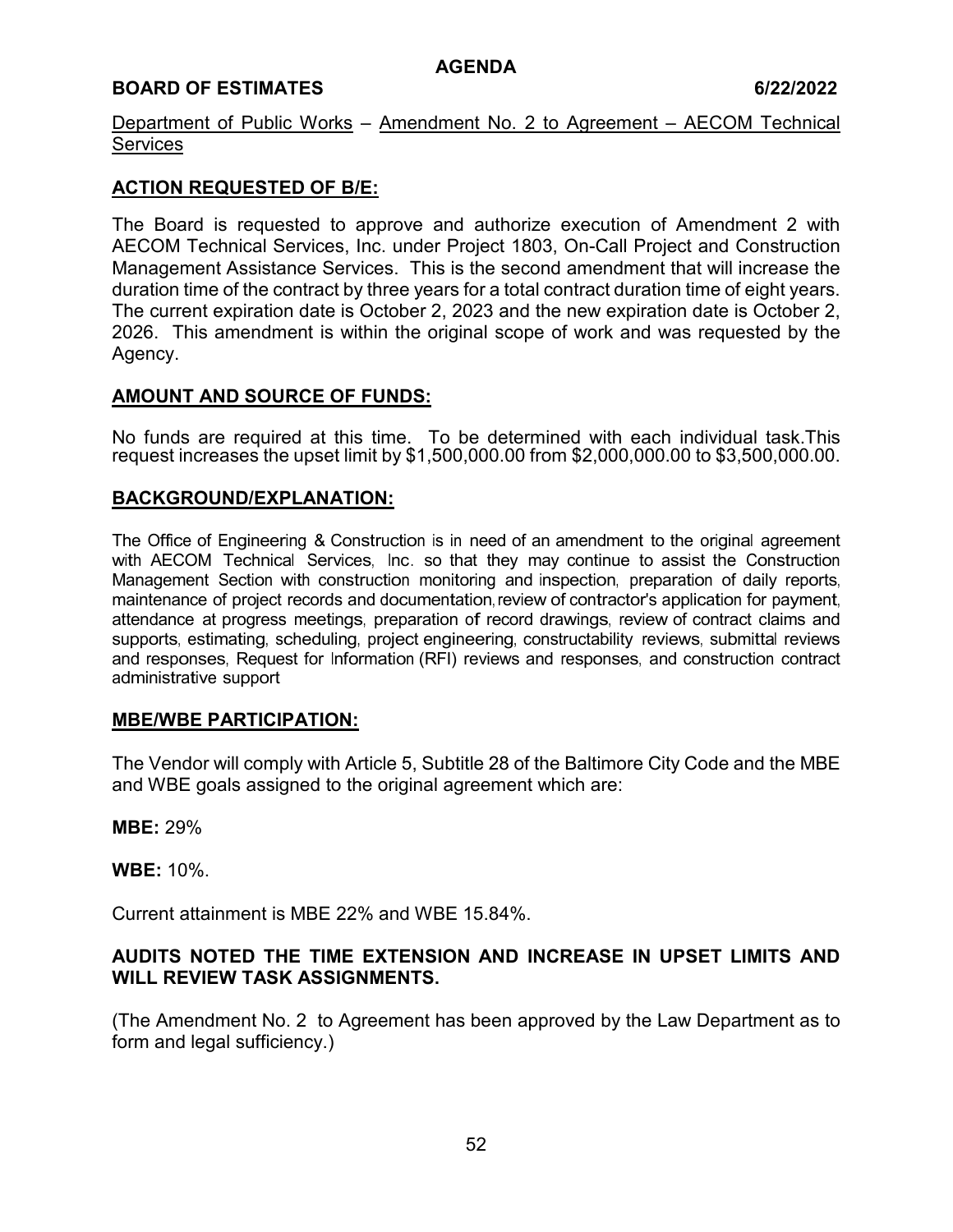## **BOARD OF ESTIMATES 6/22/2022**

Department of Public Works (DPW) – Task Assignment – Ganett Fleming Inc

### **ACTION REQUESTED OF B/E:**

The Board is requested to approve Task No. 003 with Gannett Fleming, Inc. under Project 1311G, On-Call Civil/Structural Engineering, in accordance with their proposal dated December 10, 2021. The original contract will expire on March 21, 2024. The duration of this task is 12 months. This task was requested by the Agency.

### **AMOUNT AND SOURCE OF FUNDS:**

\$127,390.45 - Baltimore City (50%) \$127,390.45 - Baltimore County (50%) 9956-904945-9551-900020-703032 **\$254,780.90** 

### **BACKGROUND/EXPLANATION:**

The Office of Engineering & Construction is requesting approval of Task No. 003 with Gannett Fleming, Inc. to provide engineering services for S.C. 986 to design improvements to the Deep Manhole and Primary Settling Tanks Drainage System at the Back River Wastewater Treatment Plant. The Consultant will perform an evaluation study of the Deep Manhole and PST Drainage System and prepare a Preliminary Engineering Report. Following acceptance of the PER, it will develop plans, specifications, related contract documents and Engineer's Estimate of Probable Construction Cost, and provide bid phase services.

The scope of work includes: review and assess existing site condition; perform a topographic survey; conduct Closed Circuit Television (CCTV) inspection and soil boring; prepare profiles of the existing deep manholes system; and attend periodic progress and review meetings and pre-bid meetings.

The scope of the original agreement includes: review of available information, project management, contract administration, investigation, design, developing and implementing public information and education program; and emergency services, preparation of reports and contract documents, including construction cost estimates, permit applications, right of ways, shop drawings review and consultation during construction.

#### **MBE/WBE PARTICIPATION:**

The Vendor will comply with Article 5, Subtitle 28 of the Baltimore City Code and the MBE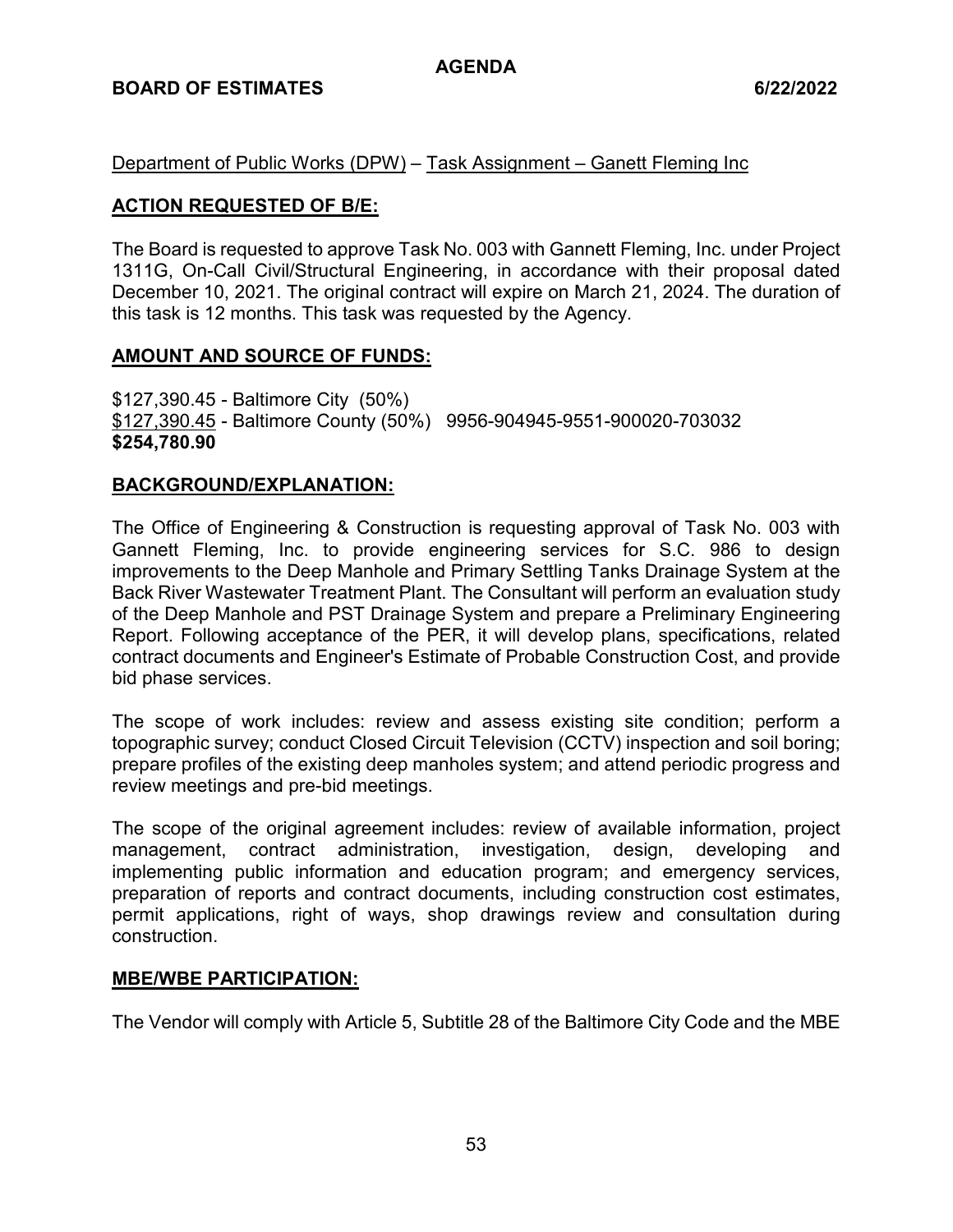DPW – cont'd

and WBE goals assigned to the original agreement:

**MBE:** 30%

**WBE:** 15%.

Currently, this on call agreement is in compliance with the goals set by MWBOO. Current goals are MBE: 64.88% and WBE: 10.13%.

# **THE EAR WAS APPROVED BY MWBOO ON FEBRUARY 18, 2022.**

### **APPROVED FOR FUNDS BY FINANCE**

# **AUDITS REVIEWED AND FOUND THE BASIS FOR COMPENSATION CONSISTENT WITH CITY POLICY.**

(The Task Assignment has been approved by the Law Department as to form and legal sufficiency.)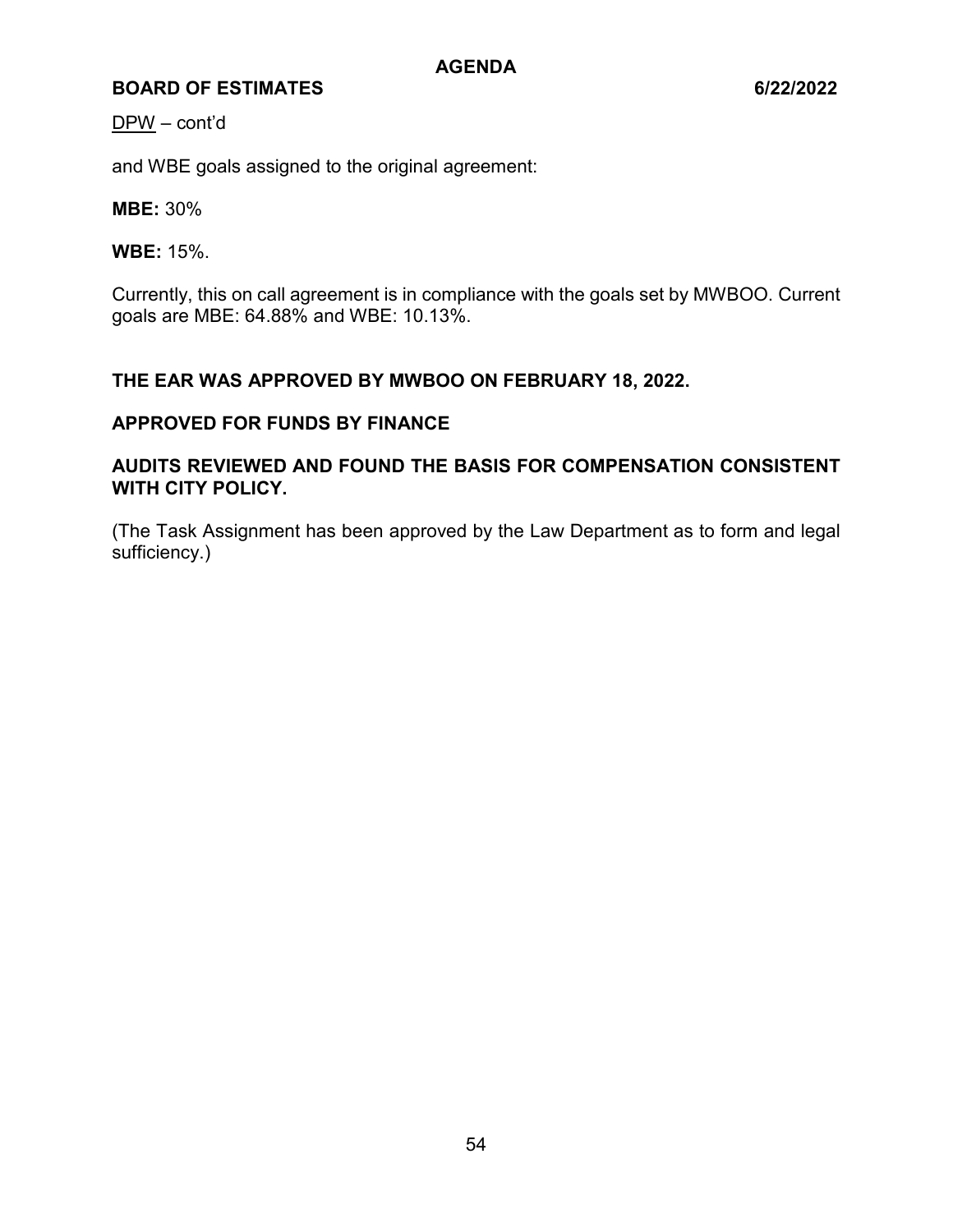### **BOARD OF ESTIMATES 6/22/2022**

Department of Public Works – Transfer of Funds

#### **ACTION REQUESTED OF B/E:**

The Department of Public Works requests that the Board of Estimates approve the transfer of funds.

#### **AMOUNT AND SOURCE OF FUNDS:**

#### **FROM ACCOUNT:**

| 9956-918052-9549<br><b>BR Manhole/Drainage/Outfall</b>                 | \$ 29,000.00 Revenue Bond                   |
|------------------------------------------------------------------------|---------------------------------------------|
| 9956-933001-9549<br><b>Constr Res-Wast Water</b>                       | \$109,000.00 Revenue Bond                   |
| 9956-918052-9549<br><b>BR Manhole/Drainage/Outfall</b><br><b>Total</b> | \$138,000.00 County Revenue<br>\$276,000.00 |
| <b>TO ACCOUNT:</b>                                                     |                                             |

9956-904945-955l-3 \$ 276,000.00 Design

#### **BACKGROUND/EXPLANATION:**

The transfer will cover design costs for Project 1311G - O/C Civil/Structural Engineering Services Task No. 003 for SC 986 Improvements to the Deep Manhole and Primary Settling Tanks Drainage System at Back River WWTP.

(In accordance with Charter requirements, a report has been requested from the Planning Commission, the Director of Finance having reported favorably thereon.)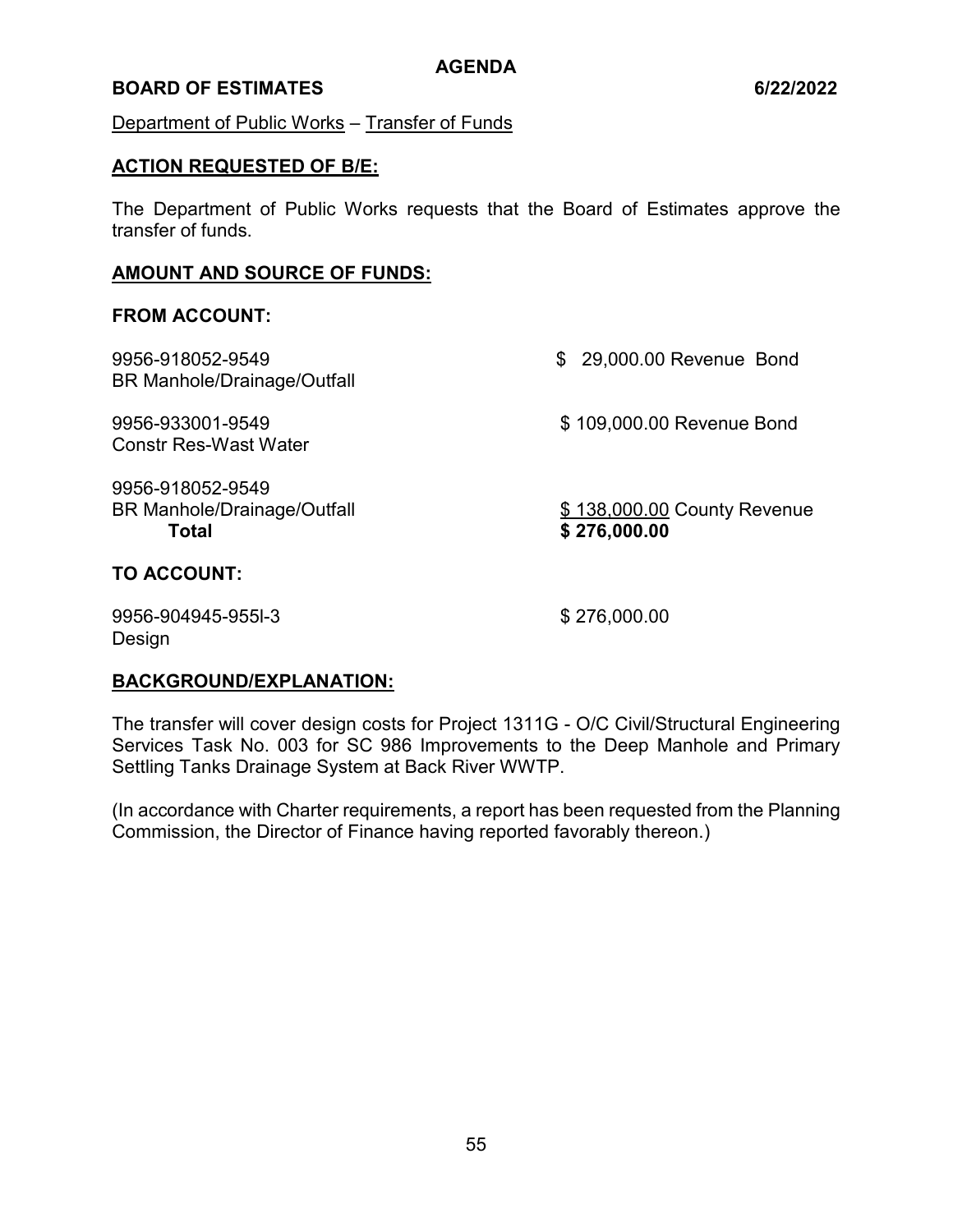## **BOARD OF ESTIMATES 6/22/2022**

Department of Public Works (DPW) – Agreement – JMT Inc

### **ACTION REQUESTED OF B/E:**

The Board is requested to approve an Agreement with Johnson, Mirmiran & Thompson, Inc. under Project 1312, SC 979 Dundalk Pumping Station Rehabilitation. The period of the agreement is effective upon Board approval for two years or until the upset limit is reached, whichever occurs first.

### **AMOUNT AND SOURCE OF FUNDS:**

\$269,265.84 - Baltimore City (34.26%) \$516,682.32 - Baltimore County (65.74%) 9956-904017-9551-900020-703032 **\$785,948.16** 

### **BACKGROUND/EXPLANATION:**

The Office of Engineering & Construction is requesting approval of an agreement with Johnson, Mirmiran & Thompson, Inc. to provide engineering services for Proj. 1312- Dundalk Pumping Station Rehabilitation. The Consultant was approved by the Office of Boards and Commission and the Architectural and Engineering Awards Commission to design this project.

The Consultant will perform an evaluation study of the pumping station. Following acceptance of the study recommendations, it will develop plans, specifications and related contract documents, as well as providing bidding phase services for the rehabilitation of the Dundalk Pumping Station. The scope of work includes: evaluate replacement of the existing influent screens and screenings removal system; evaluate replacement of the existing pumps to increase station capacity; evaluate improvements or replacement of the station heating ventilation air conditioning and plumbing systems; evaluate replacement of the existing roof system; evaluate capacity of the existing emergency generator; and, evaluate replacement of the existing 480V switchgear, motor control center and variable frequency drives and instrumentation and controls. The Consultant will also prepare design memorandums, design documents, and probable construction cost.

#### **MBE/WBE PARTICIPATION:**

The Vendor will comply with Article 5, Subtitle 28 of the Baltimore City Code and the MBE and WBE goals assigned to this agreement are MBE: 30% and WBE: 15%.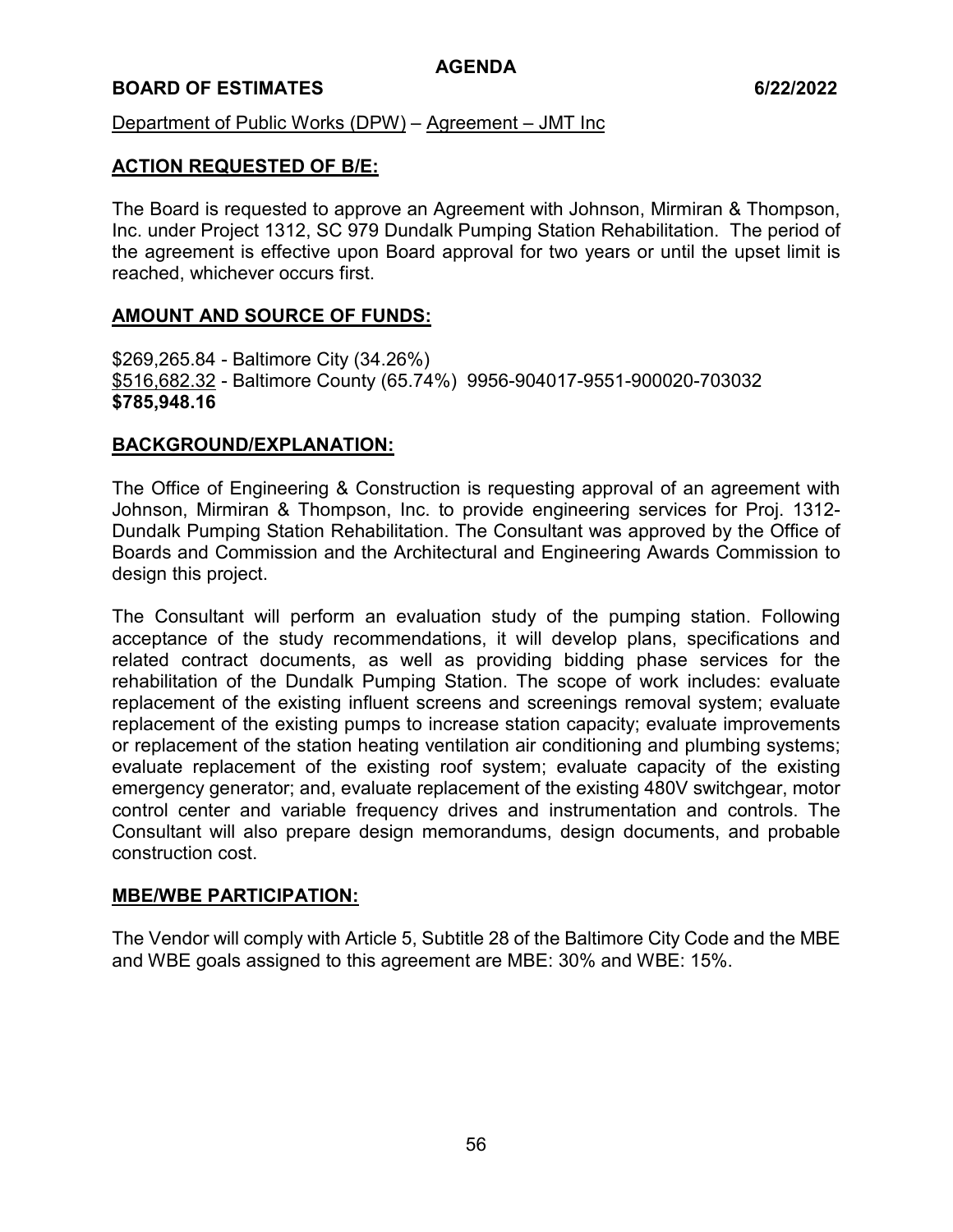#### DPW – cont'd

This agreement contains the following participation:

| <b>MBE:</b> Shah & Associates, Inc.   | \$244,343.25             | 31.09%                    |
|---------------------------------------|--------------------------|---------------------------|
| Savin Engineers, P.C.                 | \$72,697.77              | 9.24%                     |
|                                       | \$31,190.05              | 3.97%                     |
| <b>TOTAL MBE:</b>                     | \$348,231.07             | 44.31%                    |
|                                       |                          |                           |
| <b>WBE: Carroll Engineering, Inc.</b> | \$69,298.61              | 8.82%                     |
|                                       | \$14,547.91              | 1.85%                     |
| SP Arch, Inc.                         | \$34,382.51              | 4.37%                     |
| <b>TOTAL WBE:</b>                     | \$118,229.03             | 15.04%                    |
|                                       | The Robert B. Balter Co. | Phoenix Engineering, Inc. |

#### **LOCAL HIRING:**

The Local Hiring Law applies to this request because the cost of this agreement is over \$300,000.00

### **APPROVED FOR FUNDS BY FINANCE**

## **AUDITS REVIEWED AND FOUND THE BASIS FOR COMPENSATION CONSISTENT WITH CITY POLICY.**

(The Agreement has been approved by the Law Department as to form and legal sufficiency.)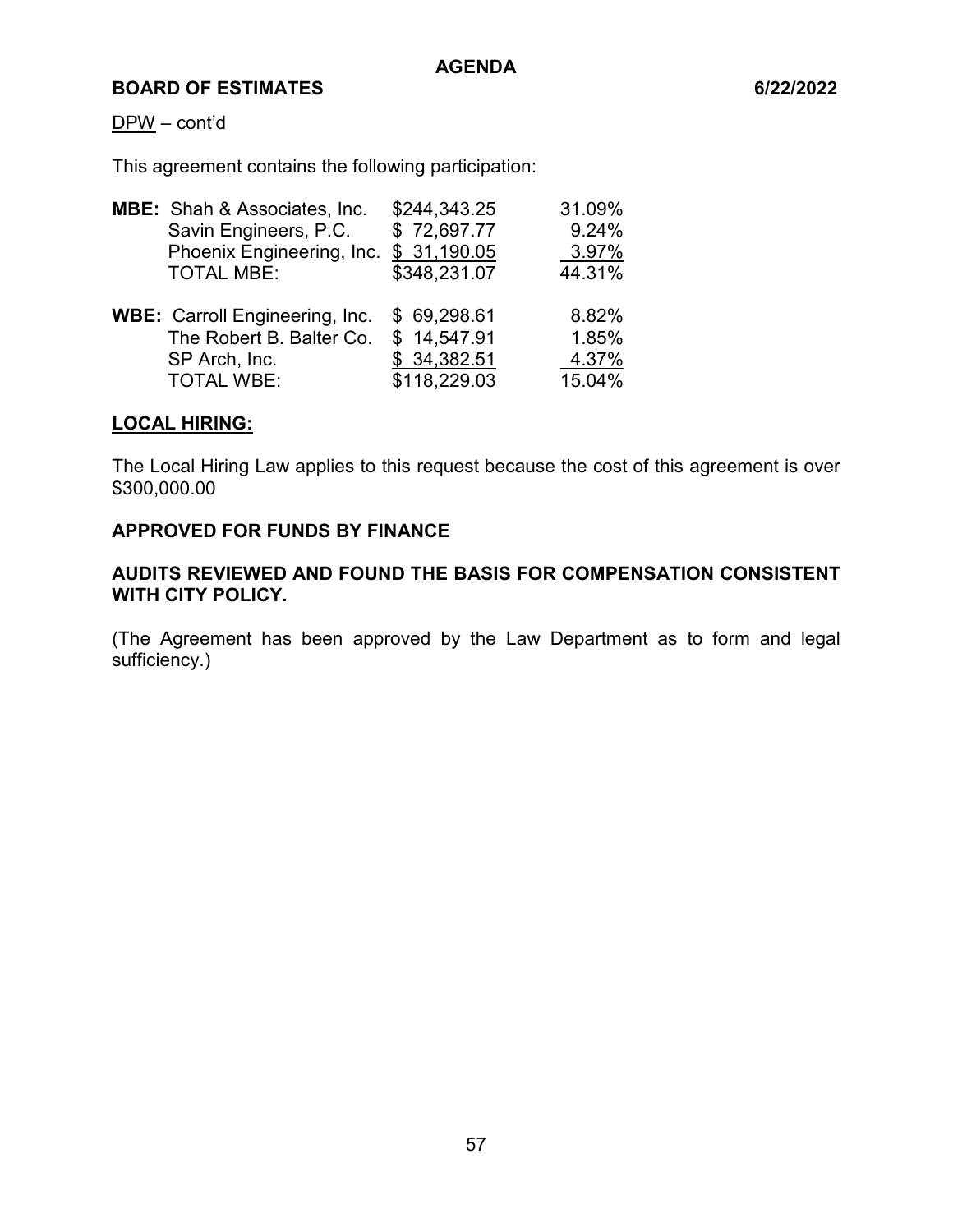### **BOARD OF ESTIMATES 6/22/2022**

Department of Public Works – Transfer of Funds

### **ACTION REQUESTED OF B/E:**

The Board is requested to approve a Transfer of Funds for Project 1312 (SC 979), Dundalk Pumping Station Rehabilitation.

### **AMOUNT AND SOURCE OF FUNDS:**

### **FROM ACCOUNT:**

9956-918017-9549 \$290,807.11 Wastewater Dundalk Pumping Station Rehab Rev. Bonds 9956-913090-9549 \$558,016.90 County Rev. Dundalk Pumping Station Rehab **Total \$848,824.01**

**To Account:**  9956-904017-9551-3 **\$848,824.01**  Design

## **BACKGROUND/EXPLANATION:**

The transfer will cover a design costs for Project 1312 (SC 979) Dundalk Pumping Station **Rehabilitation** 

(In accordance with Charter requirements, a report has been requested from the Planning Commission, the Director of Finance having reported favorably thereon.)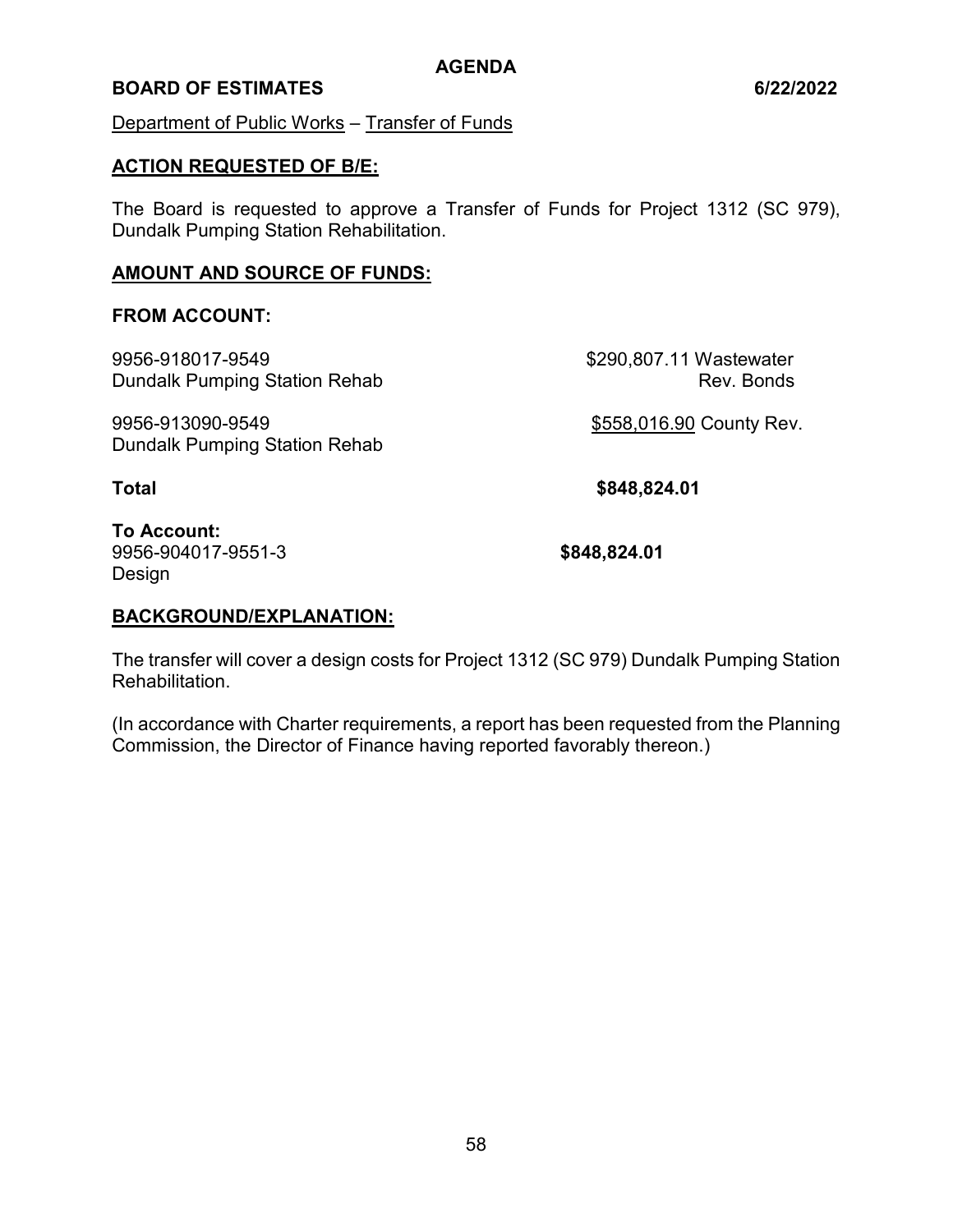## **BOARD OF ESTIMATES 6/22/2022**

### Department of Public Works – Extra Work Order No. 1 – Civil Construction LLC

## **ACTION REQUESTED OF B/E:**

The Board is requested to approve Extra Work Order No. 1 with Civil Construction, LLC under SDC 7778, Drainage Repairs and Improvements at Various Locations. This request is for the first time extension and will increase the duration time of the contract by five months for a total of 23 months. The new completion date is June 27, 2022. This extra work order is within the original scope of work and was requested by the Agency.

### **AMOUNT AND SOURCE OF FUNDS:**

\$1,500,030.00 9956-905912-9520-900020-706063

## **BACKGROUND/EXPLANATION:**

The Office of Engineering & Construction is requesting a change order for additional funding in order to continue addressing storm drain emergencies including storm drain repairs and replacement, storm drain inlets, storm drain manholes, storm drain culverts, and other storm drain facilities at various locations of Baltimore City. The funding is needed because the replacement of Storm Drain Contract 7800 is taking longer to be executed during the COVID-19 pandemic. Under the current circumstances, it is unlikely SDC 7800 will be fully executed in time before the current funding of SDC 7778 is exhausted. The extension of work is at the original bid price under the contract. The Certificate of Completion form will not be completed until a scheduled time after final payment and final completion has been given by the Agency.

The purpose of this contract is urgent need storm drain repairs and replacement as necessary, including, but not limited to, replacement/installation of various size new storm drain pipes, storm drain inlets, storm drain manholes, storm drain culverts, and other storm drain facilities.

#### **MBE/WBE PARTICIPATION:**

The Vendor will comply with Article 5, Subtitle 28 of the Baltimore City Code. The MBE and WBE goals assigned to the original agreement are MBE: 10% and WBE: 4%.

## **THE EAR WAS APPROVED BY MWBOO ON FEBRUARY 18, 2022.**

## **AUDITS REVIEWED AND HAD NO OBJECTION.**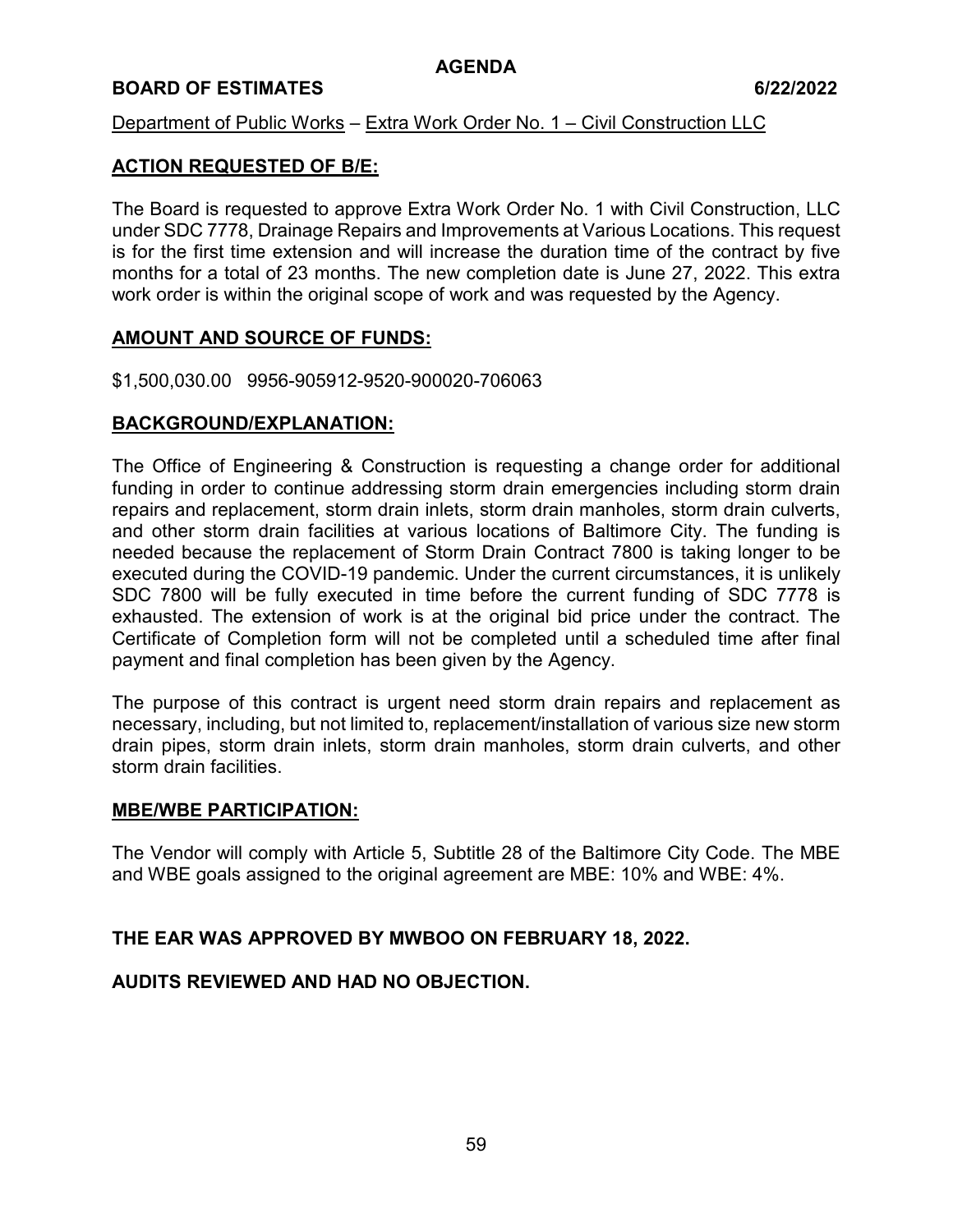### **BOARD OF ESTIMATES 6/22/2022**

Department of Public Works – Transfer of Funds

#### **ACTION REQUESTED OF B/E:**

The Board is requested to approve a Transfer of Funds for SDC 7778 Drainage Repairs and Improvements at Various Locations.

#### **AMOUNT AND SOURCE OF FUNDS:**

#### **FROM ACCOUNT:**

9958-907063-9522 \$1,685,751.40 Baltimore City SDC 7778 Urg Storm Drain Revenue Bonds

#### **TO ACCOUNT:**

9958-905912-9520-6 \$1,685,751.40 **Construction** 

#### **BACKGROUND/EXPLANATION:**

The transfer will cover a deficit in the account for SDC 7778 Drainage Repairs and Improvements at Various Locations.

(In accordance with Charter requirements, a report has been requested from the Planning Commission, the Director of Finance having reported favorably thereon.)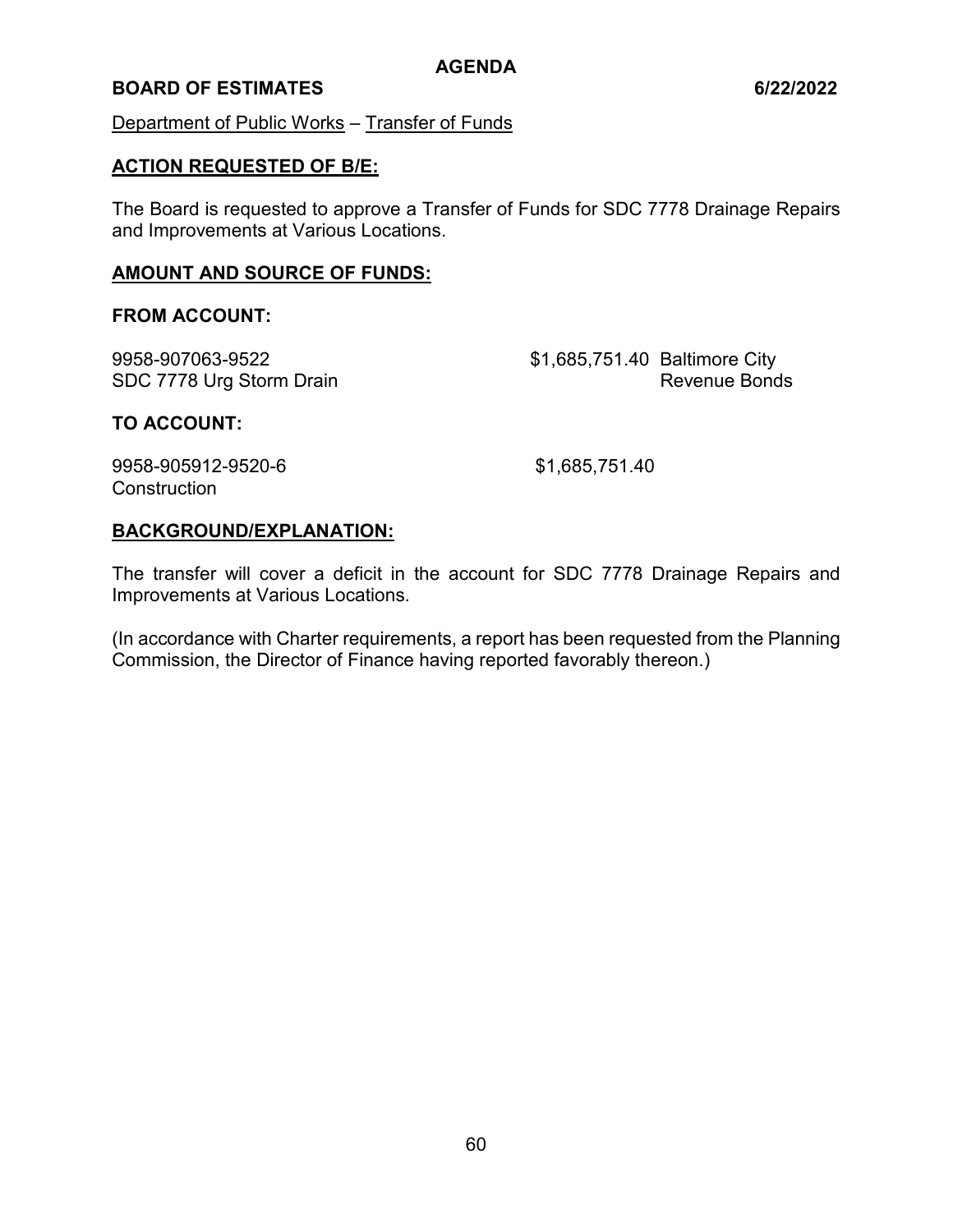## **BOARD OF ESTIMATES 6/22/2022**

### Department of Public Works – Amendment No. 1 to Agreement – Louis Berger US Inc

## **ACTION REQUESTED OF B/E:**

The Board is requested to approve and authorize execution of Amendment No. 1 to Agreement with Louis Berger U.S., Inc. under Project 1280, Project Construction Management Assistance for Montebello Filtration Plant I Infrastructure Improvements. This is the first amendment that will increase the duration time of the contract by 12 months for a total contract duration time of 60 months. The current expiration date is January 8, 2023 and the new expiration date is January 8, 2024. This amendment is within the original scope of work and was requested by the Agency.

### **AMOUNT AND SOURCE OF FUNDS:**

\$301,276.51 Baltimore City (60.3254%) \$198,142.49 Baltimore County (39.6746%) 9960-904593-9557-900020-709022

### **BACKGROUND/EXPLANATION:**

The Office of Engineering & Construction is requesting a time extension and additional funds for Project 1280. The construction project will run for longer than originally scheduled due to the addition of new scope of work that includes a full scale pilot of a dual media filter at Montebello 1. This extension will cover the required time and man hours necessary for the completion of the project.

The scope of work is for the Consultant to provide Construction Management Assistance for the construction of W.C. 1328-Montebello Filtration Plant No. 1 Infrastructure Improvements. The Consultant is assisting the Office of Engineering & Construction with construction monitoring and inspection, preparation of daily reports, maintenance of project records and documentation, review of contractor's applications for payment, attendance at project meetings, preparation of record drawings, review of contract claims and supporting documents, quality assurance, project engineering, constructability reviews, and coordinating and tracking submittals and requests for information and responses.

#### **MBE/WBE PARTICIPATION:**

The Vendor will comply with Article 5, Subtitle 28 of the Baltimore City Code and the MBE and WBE goals assigned to the original agreement are MBE: 33% and WBE: 10%. Current goals are MBE:31.37% and WBE: 10.93%.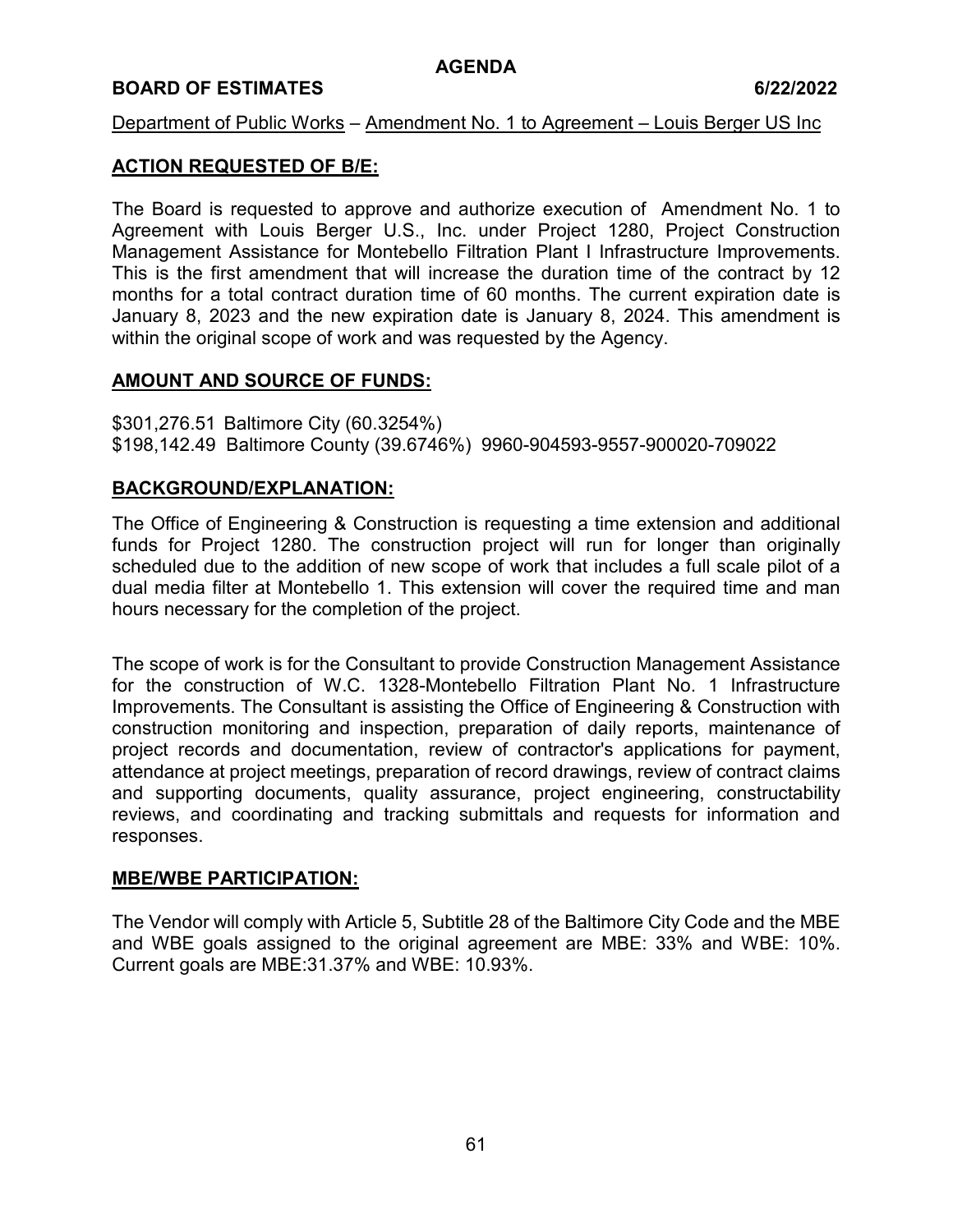## **BOARD OF ESTIMATES 6/22/2022**

Department of Public Works – cont'd

**THE EAR WAS APPROVED BY MWBOO ON JANUARY 13, 2022.** 

## **APPROVED FOR FUNDS BY FINANCE**

# **AUDITS REVIEWED AND FOUND THE BASIS FOR COMPENSATION CONSISTENT WITH CITY POLICY.**

(The Amendment No. 1 to Agreement has been approved by the Law Department as to form and legal sufficiency.)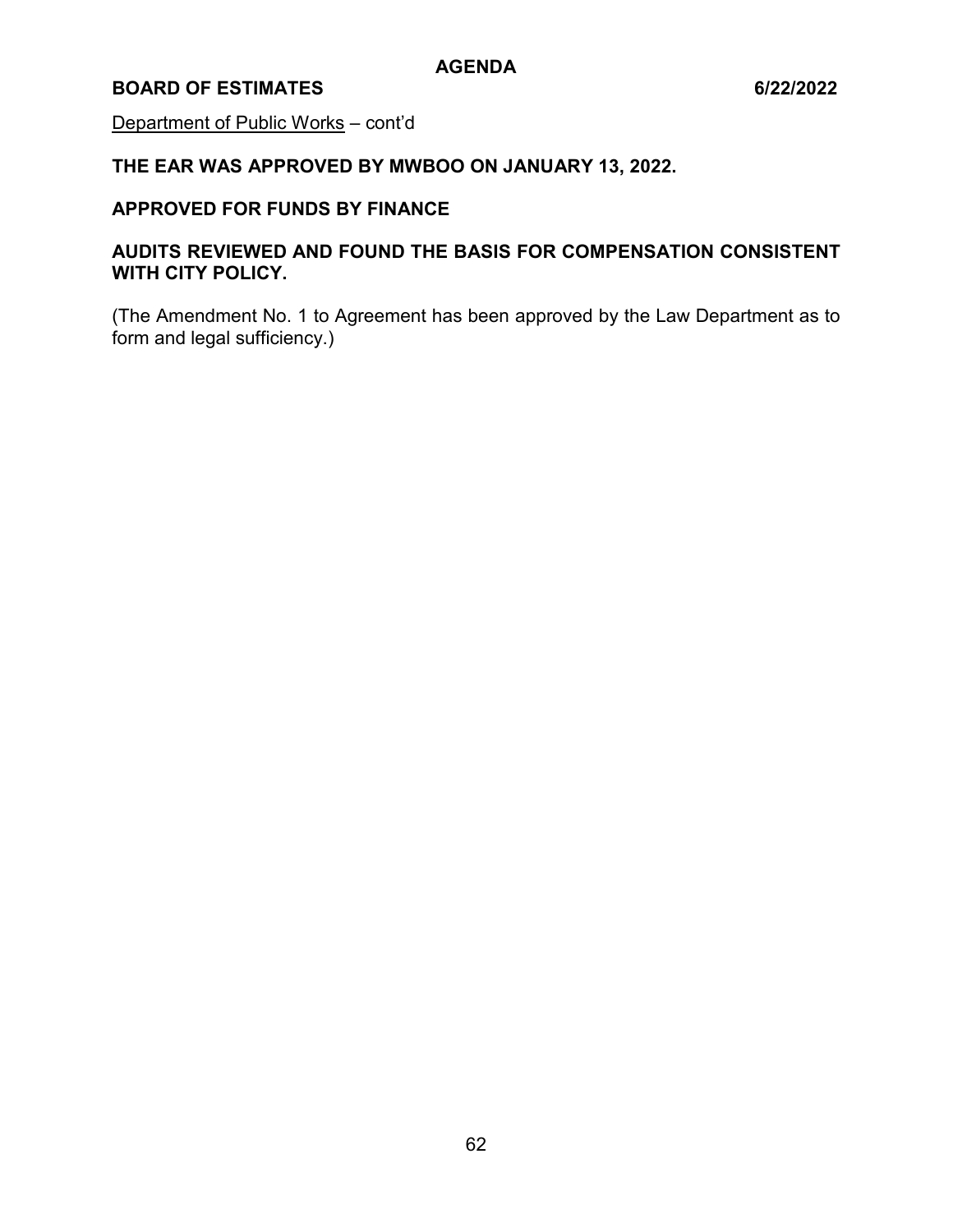### **BOARD OF ESTIMATES 6/22/2022**

### Department of Public Works – Amendment No. 7 to Agreement - PHRA

### **ACTION REQUESTED OF B/E:**

The Board is requested to approve and authorize execution of Amendment No. 7 to Agreement with PHRA, P.C., A Pennoni Company under W.C. 1229, Design Rehabilitation of Vernon Pumping Station. This is the 7th amendment that will increase the duration time of the contract by 12 months for a total contract duration time of 90 months. The current expiration date is February 20, 2022 and the new expiration date is February 20, 2023. This amendment is within the original scope of work and was requested by the Agency.

### **AMOUNT AND SOURCE OF FUNDS:**

#### \$0.00 9960-911141-9557-900020-702064

### **BACKGROUND/EXPLANATION:**

The Office of Engineering & Construction is requesting additional time for the engineering design services provided by PHRA, P.C., A Pennoni Company for the rehabilitation of Vernon Pumping Station. Due to the limitations caused by Covid-19 pandemic and modifications requested from PHRA, P.C., A Pennoni Company in accordance with Erosion and Sediment Control (ESC) review, this extension is required to ensure the Consultant will perform the bids evaluation and provide recommendations on the awarding during the bidding process prior to the expiration of the contract.

The Consultant performed a comprehensive assessment of current conditions at the pumping station and identified major deficiencies. To correct these deficiencies, a comprehensive improvement program was developed which calls for major hydraulic, mechanical and electrical improvements to the pumping station for the provision of an emergency generator facility and for the architectural and structural rehabilitation of the station structure itself. Improvements to the discharge header and control valves will be made as well as replacing of discharge mains installed directly under the Jones Falls Expressway.

#### **MBE/WBE PARTICIPATION:**

The Vendor will comply with Article 5, Subtitle 28 of the Baltimore City Code and the MBE and WBE goals assigned to the original agreement MBE 45.24% and WBE 10%.

## **THE EAR WAS APPROVED BY MWBOO ON APRIL 1, 2022.**

## **AUDITS NOTED THE TIME EXTENSION.**

(The Amendment No. 7 to Agreement has been approved by the Law Department as to form and legal sufficiency.)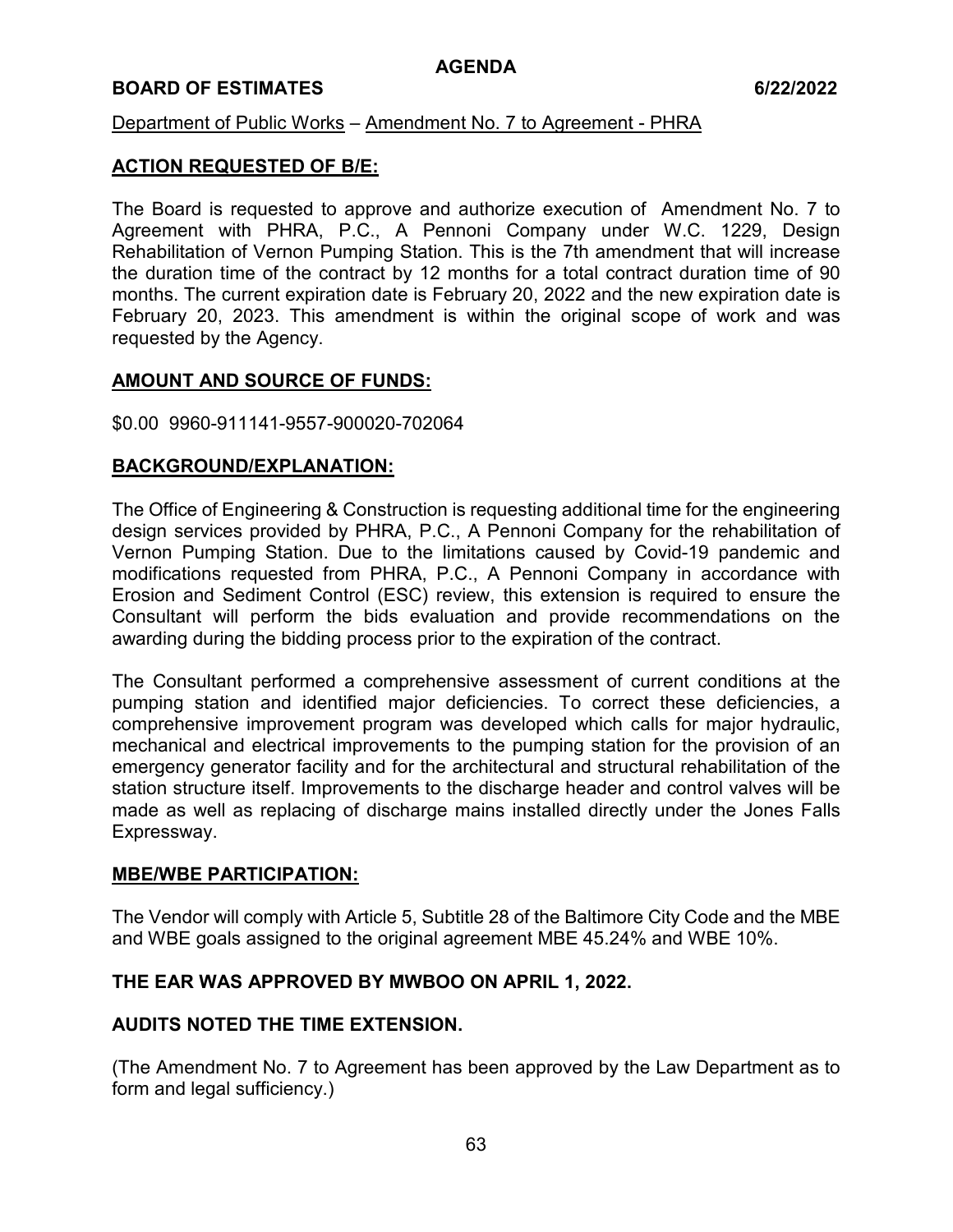### **BOARD OF ESTIMATES 6/22/2022**

### Department of Public Works – Ratification Amendment No. 1 - RKK

### **ACTION REQUESTED OF B/E:**

The Board is requested to approve and authorize execution of Ratification Amendment No. 1 to Agreement with Rummel, Klepper & Kahl, LLP under Project No. 1236R, On-Call Stormwater Study and Engineering Design Services. The amendment will increase the duration time of the contract by one-year for a total contract duration time of six years.

### **AMOUNT AND SOURCE OF FUNDS:**

No money is required at this time. Funds are encumbered when a task is issued

### **BACKGROUND/EXPLANATION:**

This Agreement expired on June 1, 2021. The agency wishes to ratify the agreement for a year for a new expiration date of May 31, 2022.

The Office of Engineering & Construction is in need of Amend. 1 to the original agreement with Rummel, Klepper & Kahl, LLP so that they may complete Environmental Design Services and Post Award services that will extend beyond the current expiration date of May 31, 2021. Rummel, Klepper & Kahl, LLP is working on multiple crucial design projects that will address critical Stream Restoration and Environmental projects. The scope of work includes: performing hydrology and hydraulic analysis of storm drain and open channel systems utilizing computer models including but not limited to XP-SWMM (Visual Hydro), HEC-RAS, HSPF, TR-20, and InfoWorks; and developing calibration and maintaining hydraulic models for storm drain and open channel system. The scope of work also includes: designing stormwater drainage systems and stormwater management practice; environmental site design; design of innovative in-line, off-line, instream and off-stream stormwater pollution control measures including but not limited to wetlands, wet ponds, place separators, and pump-and-treat systems and debris collector system; conducting hydrogeomorphological stream assessments, fluvial geomorphology, river and stream restoration using natural channel design approach and bioengineering techniques; designing innovative non-point source stormwater pollution control measures; structural design for various trash collection technologies in addition to structural assessment of existing infrastructure; designing urban best management practice; and environmental site design. Work also includes providing geotechnical services and conducting and evaluating all surface investigations, such as soil characterization and utility location; performing the video inspection of underground utility pipes; soil study; unsuitable material removal and disposal estimates. The work also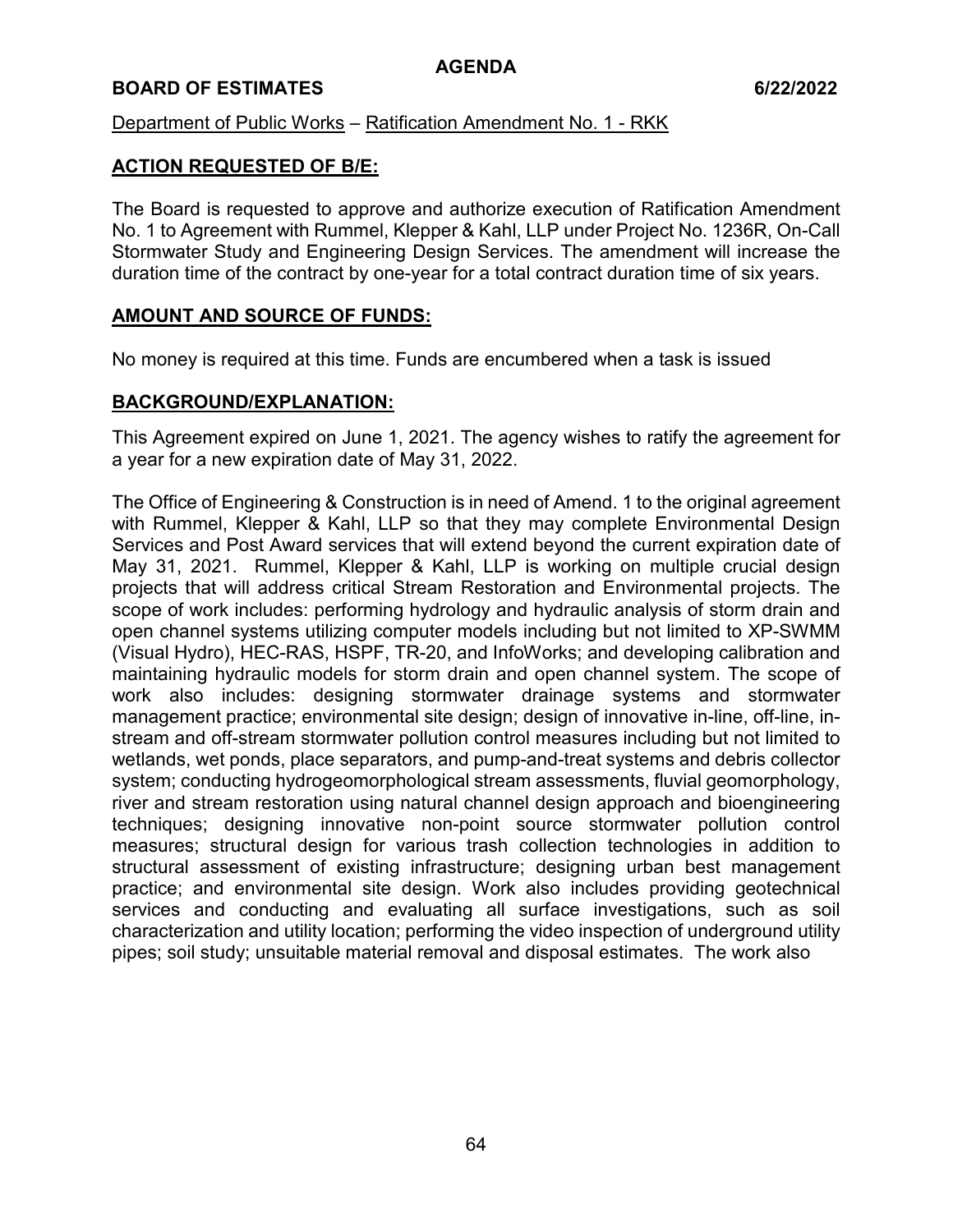#### Department of Public Works – cont'd

Includes responding to channel emergencies by rapidly assessing situations and recommending corrective measures. The Consultant will also provide structural engineering to evaluate and design concrete and stormwater infrastructure including but not limited to stone/brick arch structures, steel structures, and mechanical and electrical elements of stormwater quantity management facilities (pump stations). The Consultant will also prepare design reports and contract documents including plans and specifications and all permit applications, easements, and related items necessary for procurement of construction. Also, the Consultant will provide project management, post award services and contract administration services. The work also includes performing inspection, evaluation and assessment of structural conditions of stormwater infrastructure under confined space conditions and providing construction management services including, but not limited to, construction inspection, review and response to requests for information, review and tracking of shop drawings, submittals and change orders, review of substitutions and technical consultations. The work also includes understanding the National Pollution Discharge Elimination System permit for stormwater and designing forest stand delineation and forest conservation plan and invasive species control. The Consultant will also: conduct upland watershed assessment for trash load and make recommendations to reduce trash load from the watershed; provide cost/benefit analysis of potential alternative debris collection technologies and facility construction, operation and maintenance; use geographical information system and database management; and provide construction management services including, but not limited to, construction inspection, review and response to requests for information, review and tracking of shop drawings, submittals and change orders, and review of substitutions and technical consultations.

#### **MBE/WBE PARTICIPATION:**

The vendor will continue to comply with Article 5, Subtitle 28 of the Baltimore City Code and the MBE and WBE goals assigned to the original agreement which are MBE: 27% WBE: 10%.

MBE Goal: 27% and \$540,000.00 Current Attainment: 7.29% and \$145,882.86 Compliant During Monitoring Period [Y/N]: No

WBE Goal: 10.% and \$200,000.00 Current Attainment: 0.00% and \$0.00 Compliant During Monitoring Period [Y/N]: No

MBE Goal Achieved: [**Y**/N] if yes THEN total paid to date to MBE

WBE Goal Achieved: [**Y**/N] if yes THEN total paid to date to WBE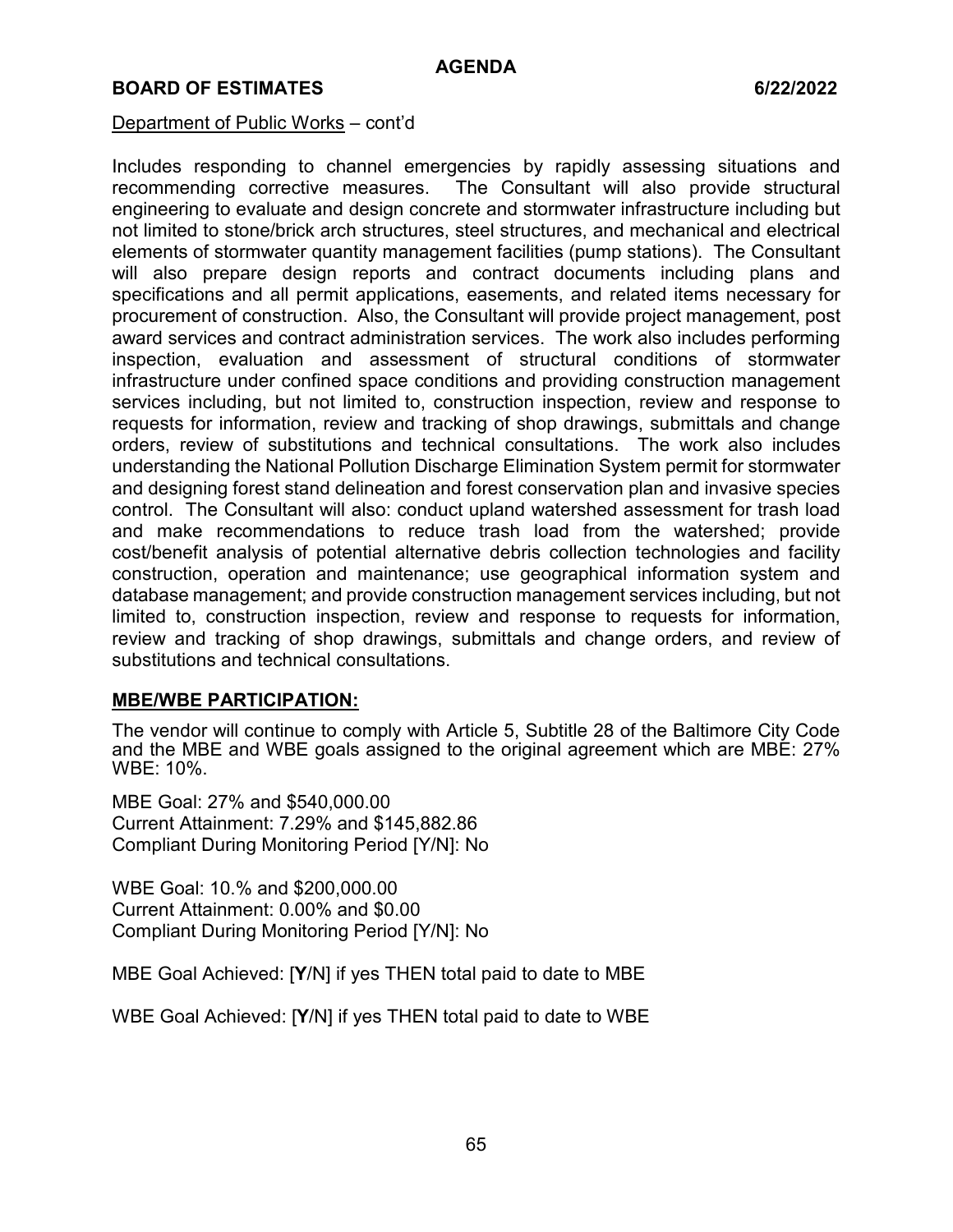Department of Public Works - cont'd

# **COUNCIL DISTRICT: N/A**

# **LOCAL HIRING: Applies**

# **MWBOO HAS REVIEWED:**

### **AUDITS NOTED THE TIME EXTENSION.**

(The Ratification Amendment No. 1 to Agreement has been approved by the Law Department as to form and legal sufficiency.)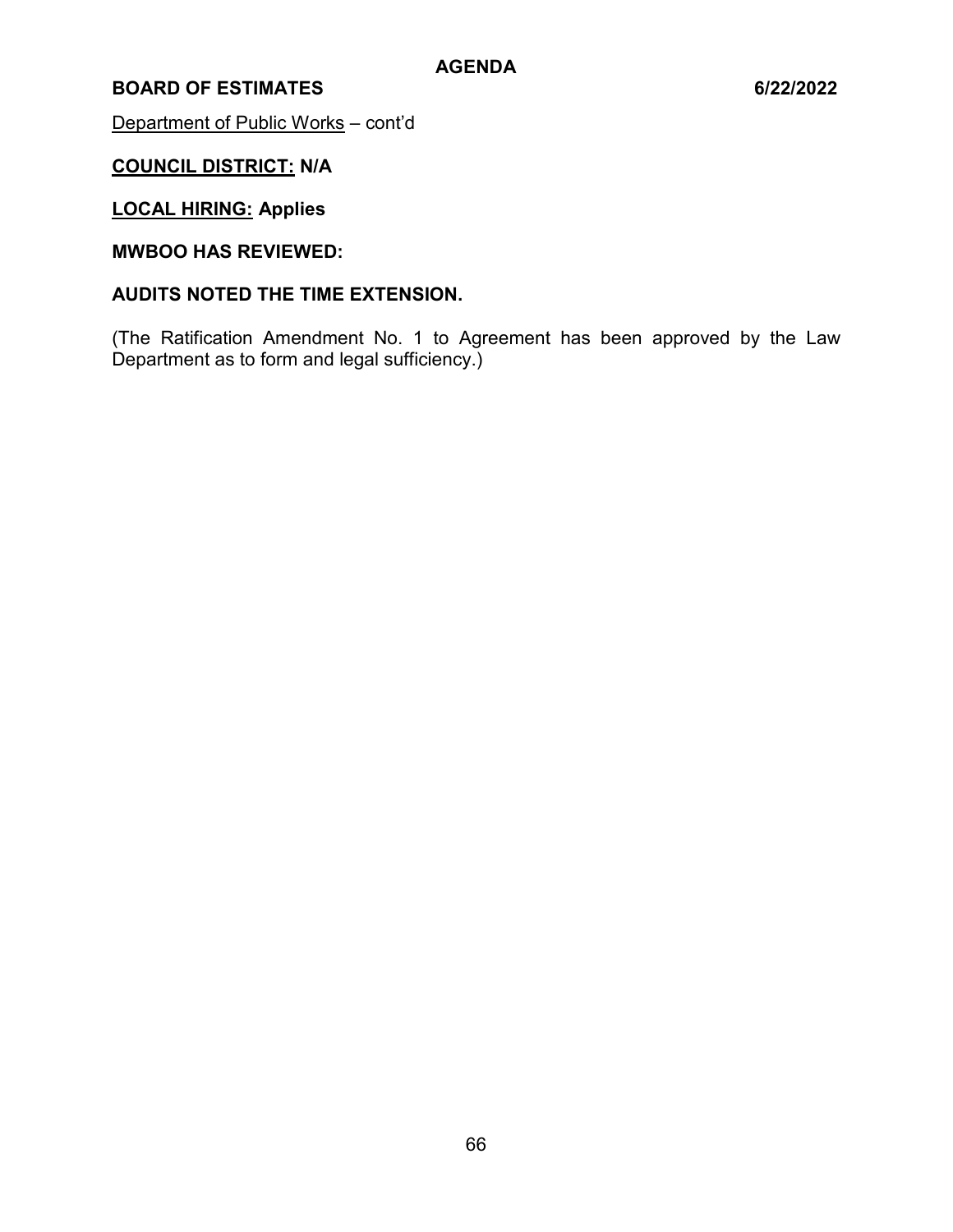**AGENDA** 

# **INFORMAL AWARDS**

**\* \* \* \* \* \* \* \*** 

The Board is requested to approve the Renewals, Increases to Contracts, Sole Source, Selected Source and Extensions listed on the following pages: 68 - 80 The Board is also requested to approve and authorize

execution of the Agreements as to form and legal

sufficiency.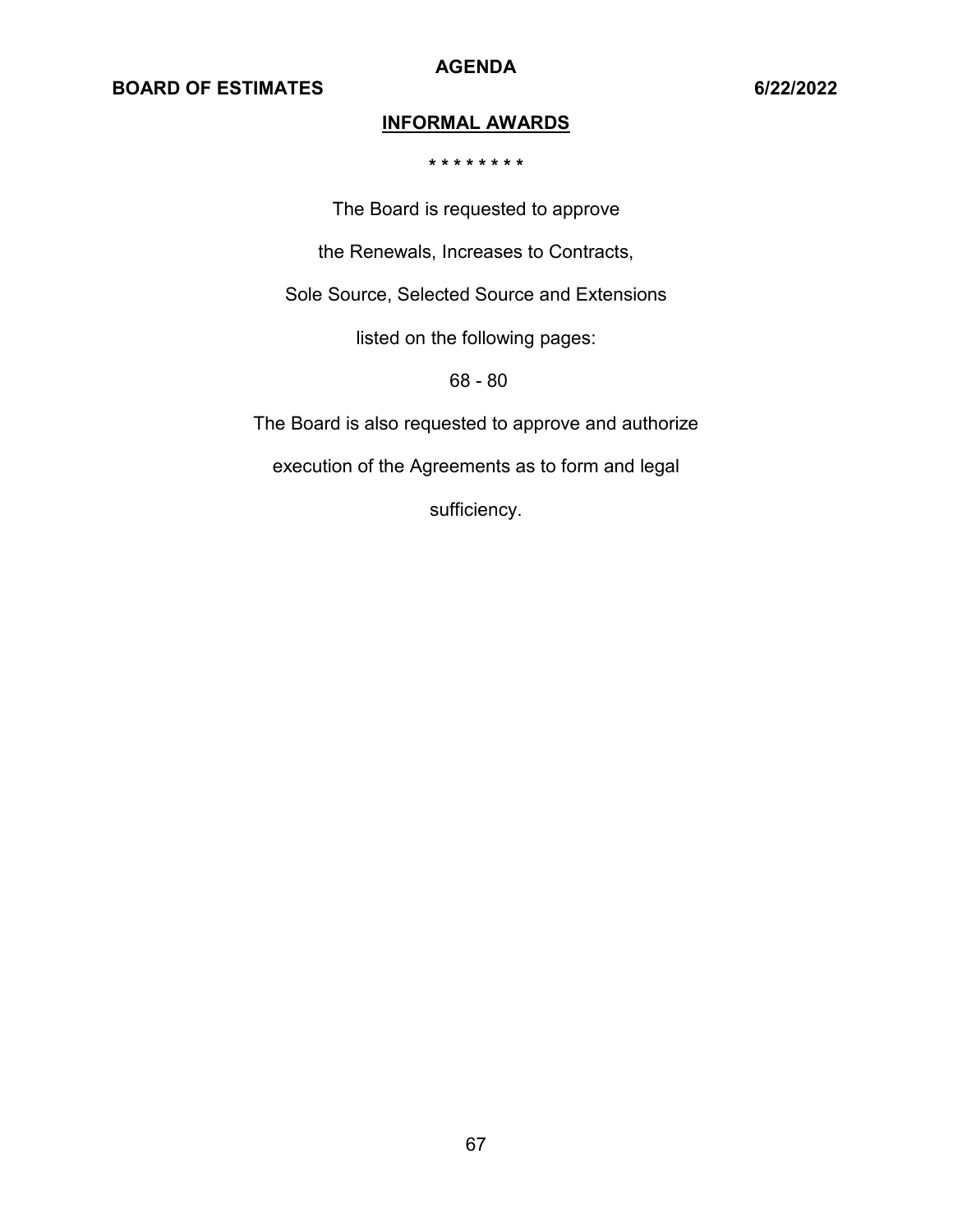#### **BOARD OF ESTIMATES 6/22/2022**

#### **INFORMAL AWARDS, RENEWALS, INCREASES TO CONTRACTS & EXTENSIONS**

#### Bureau of Procurement

1. The Board is requested to approve a renewal of **Solicitation Number B50006066 – Tents and Bags** to VAE Industries Corp at 5402 Research Dr., Huntington Beach, CA 92649. Period covered is June 2, 2022 through June 3, 2023 with no renewal option remaining.

#### **AMOUNT AND SOURCE OF FUNDS:**

\$80,000.00 Account No.: 1001-000000-5013-194200-604009

### **BACKGROUND/EXPLANATION:**

On June 10, 2020, the Board approved an initial award with subsequent actions as shown in the Contract Value Summary Below. This is the final of two, one–year renewal options.

The above amount is the City's estimated requirement; however, the vendor shall supply the City's entire requirement, be it more or less.

#### **Req. No.: P551601 Agency: Department of Transportation**

### **CONTRACT VALUE SUMMARY:**

| \$80,000.00 |
|-------------|
|             |
| \$30,000.00 |
| \$49,000.00 |
|             |

#### **MBE/WBE PARTICIPATION**:

Not applicable. The initial award being below the \$50,000 threshold.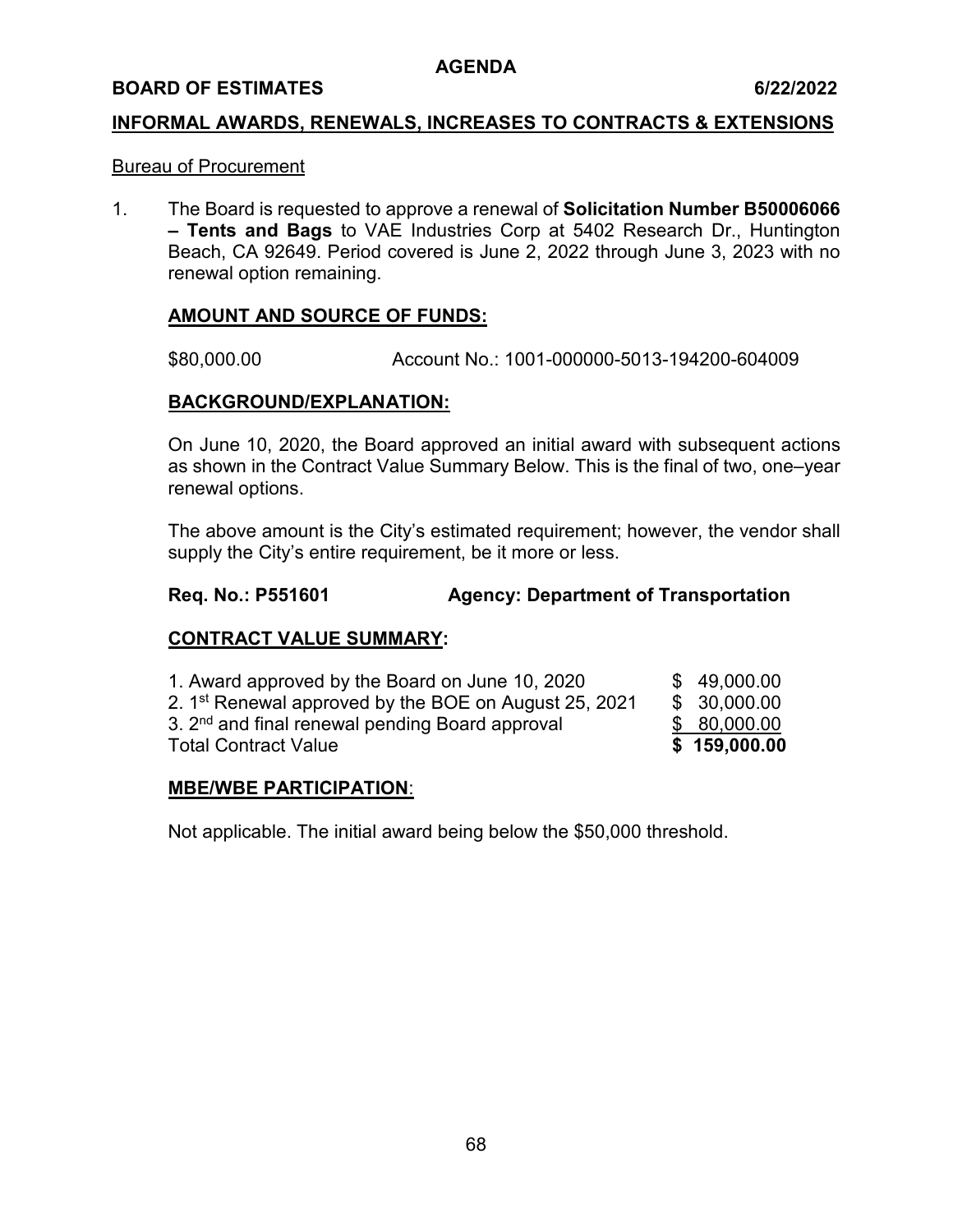## **INFORMAL AWARDS, RENEWALS, INCREASES TO CONTRACTS & EXTENSIONS**

### Bureau of Procurement – cont'd

2. The Board is requested to approve a renewal of **Contract Number 08000** - **Gartner for IT Executives and Leaders** with Gartner, Inc., at 2187 Rolling Meadow Drive, Macungie, PA 18062. The renewal period is August 1, 2022 through July 31, 2023 with one-year renewals at the sole discretion of the City. This request meets the condition that there is no advantage in seeking competitive responses.

## **AMOUNT AND SOURCE OF FUNDS:**

\$0.00 Account Nos.: Various

## **STATEMENT OF PURPOSE AND RATIONALE FOR NON-COMPETITIVE**  PROCUREMENT:

On August 14, 2013, the Board approved an initial award with subsequent actions as shown in the Contract Value Summary below. This renewal will provide continuation of access to Gartner's unique research database. Gartner's database access enhances the Baltimore City Office of Information Technology in areas including enterprise architecture, applications, network security, and risk management for key initiatives that will improve stability and further advance the City's network infrastructure.

The above amount is the City's estimated requirement; however, the vendor shall supply the City's entire requirement, be it more or less.

**P.O. No.: P528566 Agency: BCIT, BPD**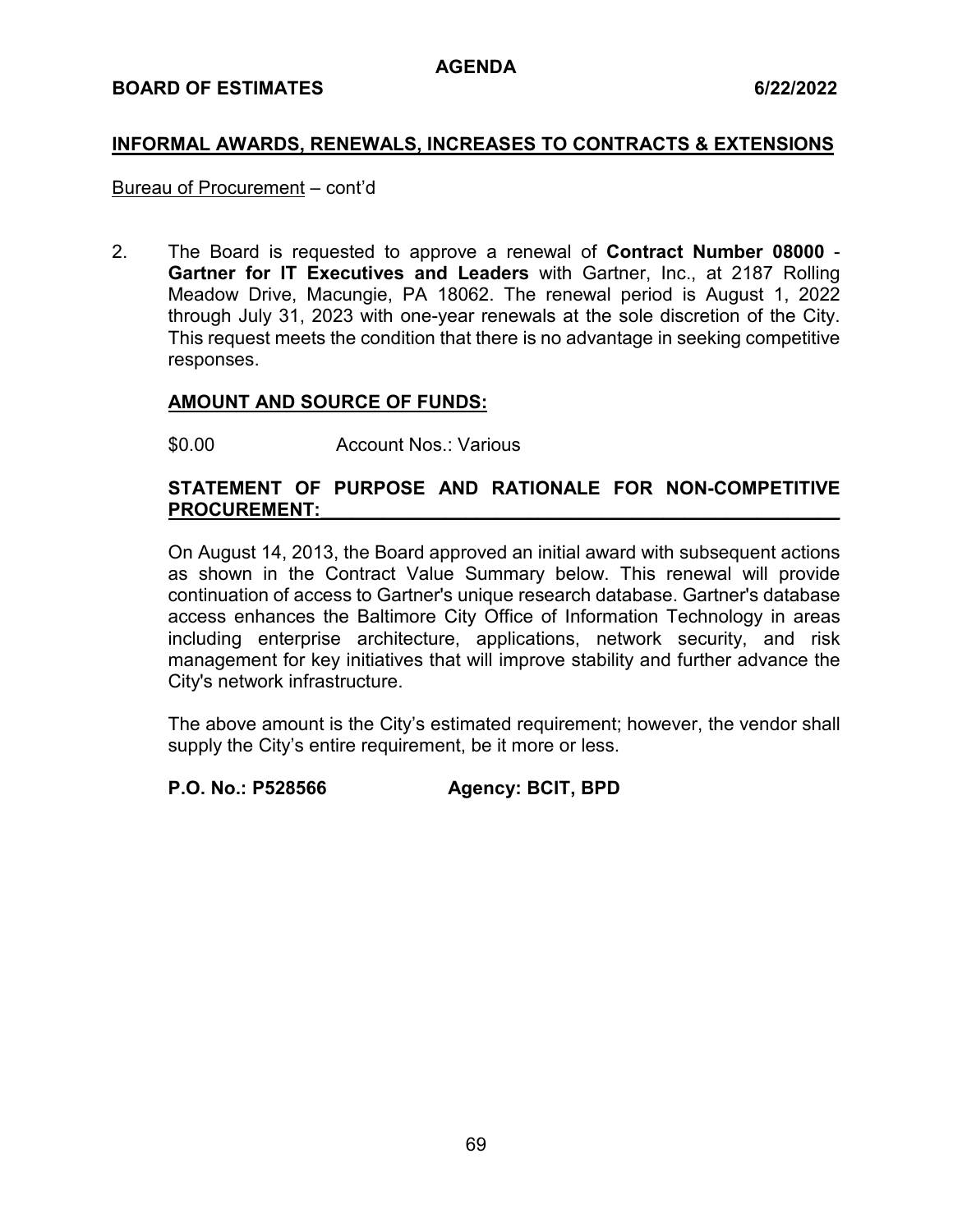#### **BOARD OF ESTIMATES 6/22/2022**

## **INFORMAL AWARDS, RENEWALS, INCREASES TO CONTRACTS & EXTENSIONS**

#### Bureau of Procurement – cont'd

# **CONTRACT VALUE SUMMARY:**

| \$  | 33,800.00      |
|-----|----------------|
|     |                |
| \$  | 119,000.00     |
|     | 116,800.00     |
| S   | 120,800.00     |
| £.  | 124,700.00     |
|     |                |
| \$. | 420,000.00     |
|     |                |
|     | \$1,430,000.00 |
|     |                |
|     | 130,000.00     |
|     | 440,000.00     |
|     | 0.00           |
|     | \$2,935,100.00 |
|     |                |

### **MBE/WBE PARTICIPATION:**

Not applicable. This meets the requirement for certification as a sole source procurement. The proprietary database library is only available from the vendor, and is not available from subcontractors.

### **EMPLOY BALTIMORE:**

Not applicable.

#### **LIVING WAGE:**

Not applicable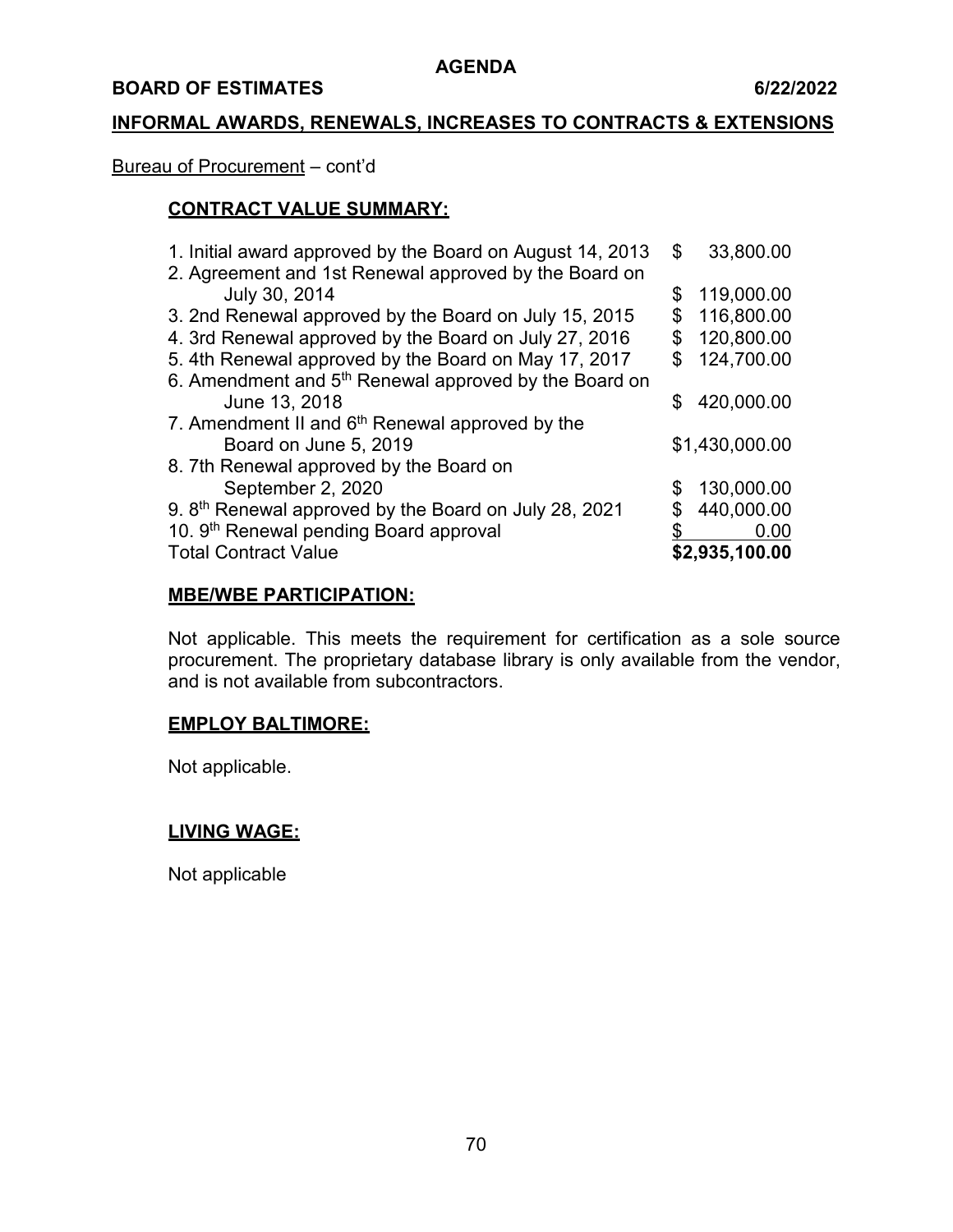#### **BOARD OF ESTIMATES 6/22/2022**

### **INFORMAL AWARDS, RENEWALS, INCREASES TO CONTRACTS & EXTENSIONS**

### Bureau of Procurement – cont'd

3. The Board is requested to approve an award of **Contract Number 08000–For the Supply of Stackable Chairs** to MTS Seating located at 7100 Industrial Dr., Temperance, MI 48182. Period covered is July 1, 2022 through June 30, 2023. This request meets the condition that there is no advantage in seeking competitive responses.

## **AMOUNT AND SOURCE OF FUNDS:**

\$1,682,134.38 Account No.: 1001-000000-5311-391500-606007

## **STATEMENT OF PURPOSE AND RATIONALE FOR NON-COMPETITIVE**  PROCUREMENT:

The Baltimore Convention Center (BCC) currently uses 8,000 chairs from this manufacturer that were obtained through a competitive bidding process in 2017. There are currently no vendor(s) that manufacture the exact chairs other than the mentioned vendor.

BCC will be required to purchase 15,000 new chairs and upholster existing ones using a new competitive procurement. Furthermore, a new competitive procurement will be quite costly as compared to procuring only 12,000 chairs from the original supplier to blend with existing seats at the Convention Center. BCC therefore seeks to procure these stackable chairs to match the exact design and styles of its existing stock.

It is hereby certified that the above procurement is of such nature that no advantage will result in seeking, nor would it be practicable to obtain, competitive bids. Therefore, pursuant to Article VI, Section 11 (e) (i) of the City Charter, the procurement of the equipment and/or service is recommended.

## **Req. No.: R896989 Agency: Baltimore Convention Center**

#### **MBE/WBE PARTICIPATION**: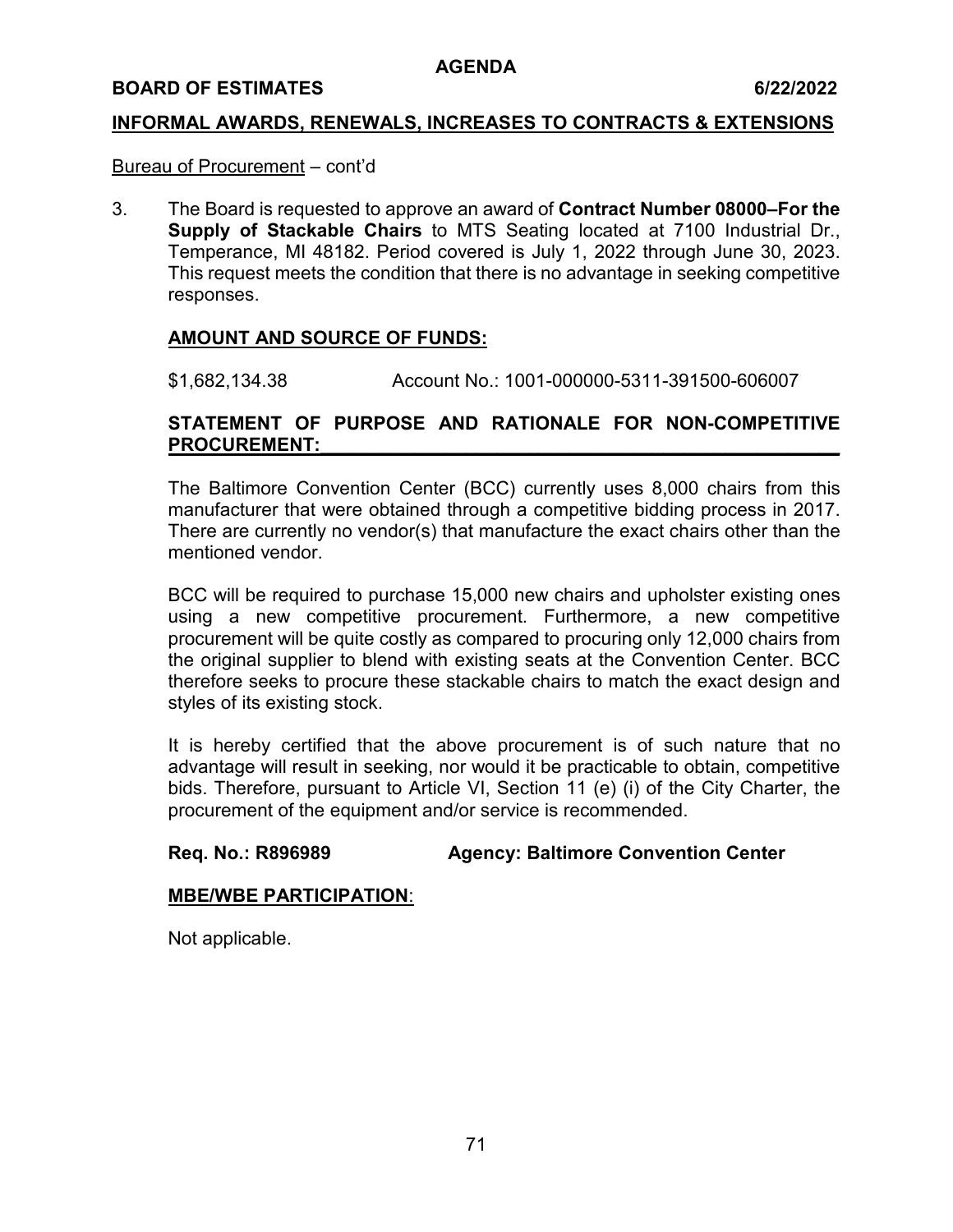#### **BOARD OF ESTIMATES** 6/22/2022

#### **INFORMAL AWARDS, RENEWALS, INCREASES TO CONTRACTS & EXTENSIONS**

Bureau of Procurement – cont'd

### **EMPLOY BALTIMORE:**

Not applicable.

#### **LIVING WAGE:**

Not applicable.

4. The Board is requested to approve an award of **Contract Number 08000 – Consumable Parts, Supplies, & Services** to Heyward, Inc. located at 10146 West Broad Street, Glen Allen, VA 23060. Period covered is September 16, 2021 through September 15, 2024, with two one-year renewal options. This request meets the condition that there is no advantage in seeking competitive responses.

#### **AMOUNT AND SOURCE OF FUNDS:**

\$900,000.00 Account No.: 2070-000000-5501-393001-604010

### **STATEMENT OF PURPOSE AND RATIONALE FOR NON-COMPETITIVE**  PROCUREMENT:

The vendor is the sole authorized provider of products, genuine parts, consumables, service, training, and support for UGSI Chemical Feed Polyblend Equipment installed at Back River Waste Water Treatment Plant (BRWWTP). Any reinstalled parts and supplies to BRWWTP must be compatible with existing systems to function properly.

The above amount is the City's estimated requirement; however, the vendor shall supply the City's entire requirement, be it more or less.

It is hereby certified that the above procurement is of such nature that no advantage will result in seeking, nor would it be practicable to obtain, competitive bids. Therefore, pursuant to Article VI, Section 11 (e) (i) of the City Charter, the procurement of the equipment and/or service is recommended.

## **Req. No.: R886121 Agency: Dept. of Public Works**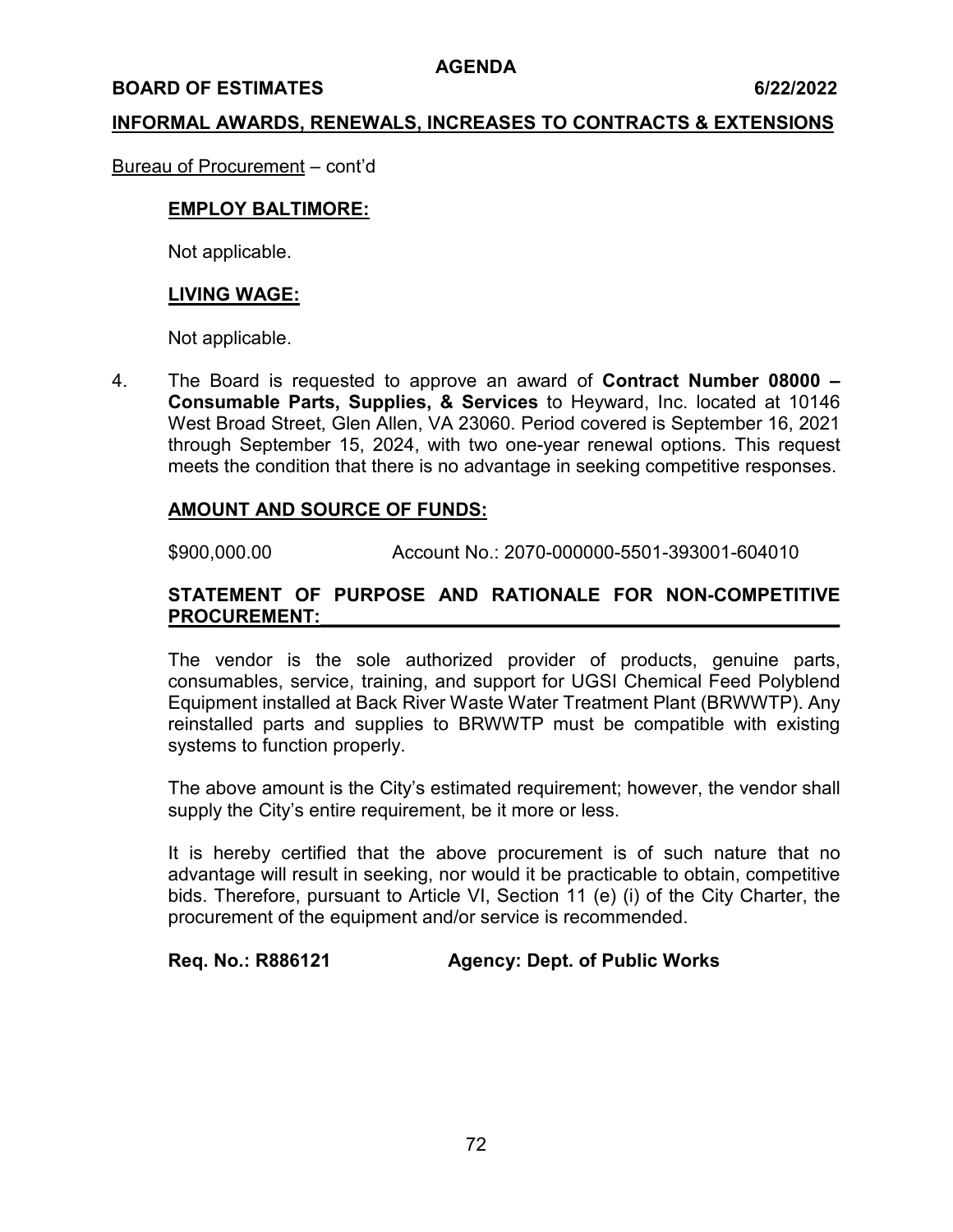#### **BOARD OF ESTIMATES** 6/22/2022

#### **INFORMAL AWARDS, RENEWALS, INCREASES TO CONTRACTS & EXTENSIONS**

#### Bureau of Procurement – cont'd

#### **MBE/WBE PARTICIPATION**:

Not applicable.

### **EMPLOY BALTIMORE:**

Not applicable.

#### **LIVING WAGE:**

Not applicable.

5. The Board is requested to approve an award of **Contract Number 08000 – DNA Reagents** to Promega Corporation at 2800 Woods Hollow Road, Madison, WI 53711. Period covered is June 22, 2022 through June 21, 2025. This request meets the condition that there is no advantage in seeking competitive responses.

### **AMOUNT AND SOURCE OF FUNDS:**

\$588,201.00 Account No.: 1001-000000-2024-212600-604009

#### **BACKGROUND/EXPLANATION:**

The Forensic Science & Evidence Management Division must use scientifically accepted and valid methods for the analysis of DNA in forensics. These reagents are the only reagents validated for use in case work. The vendor is the sole manufacturer and distributor of the reagents with this formulation.

The above amount is the City's estimated requirement; however, the vendor shall supply the City's entire requirement, be it more or less.

It is hereby certified that the above procurement is of such a nature, that no advantage will result in seeking, nor would it be practicable to obtain, competitive bids. Therefore, pursuant to Article VI, Section 11 (e) (i) of the City Charter, the procurement of the equipment and/or service is recommended.

## **Req. No.: R884207 Agency: BPD**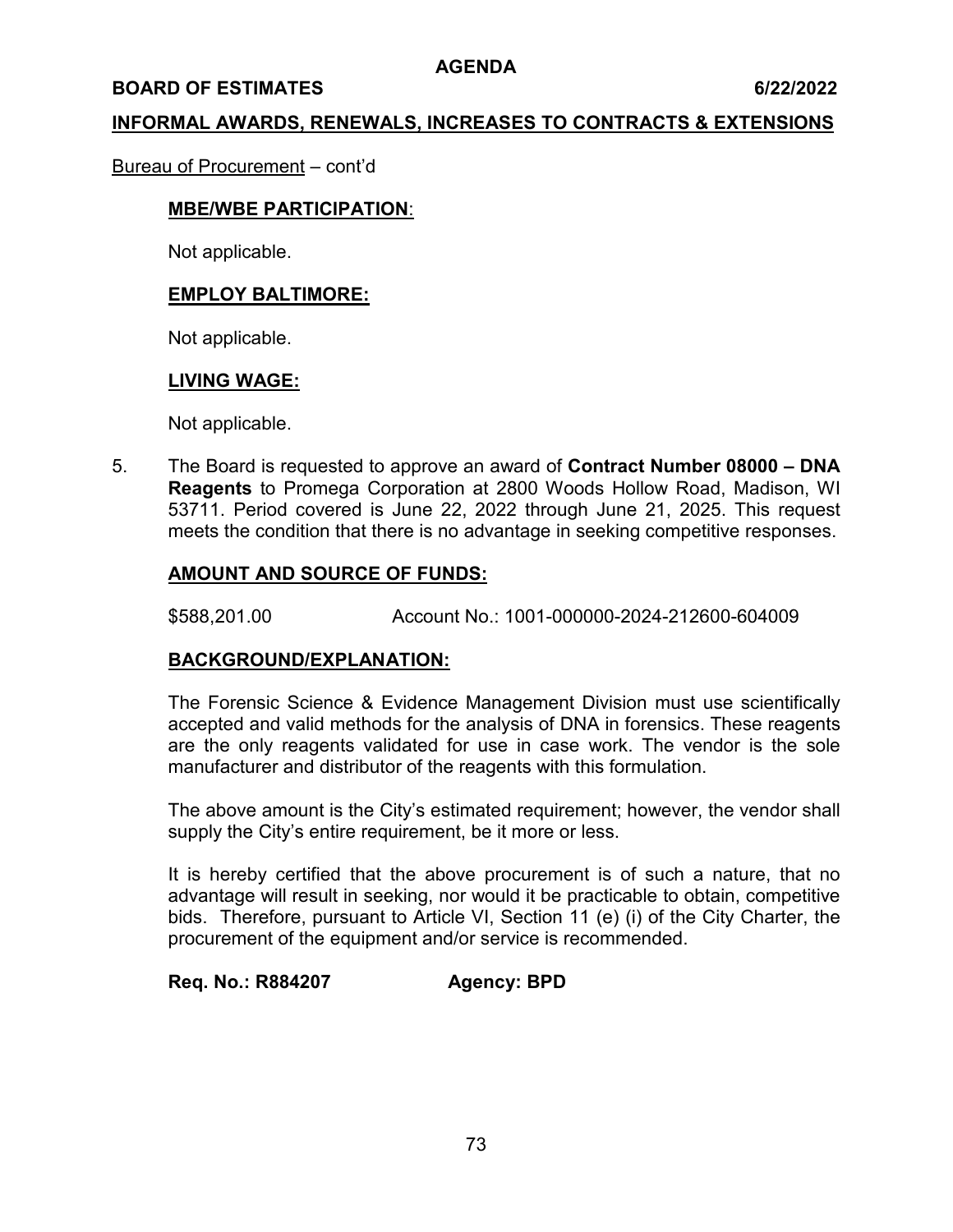#### **BOARD OF ESTIMATES** 6/22/2022

#### **INFORMAL AWARDS, RENEWALS, INCREASES TO CONTRACTS & EXTENSIONS**

#### Bureau of Procurement – cont'd

### **MBE/WBE PARTICIPATION**:

Not applicable. This meets the requirement for certification as a sole source procurement as the commodities are only available from the manufacturer.

#### **LOCAL HIRING:**

Applicable.

#### **LIVING WAGE:**

Not applicable.

6. The Board is requested to approve an extension of **Contract Number 06000 – Claims Administration Systems, Updates and Support** with Riskconnet ClearSight, LLC (formerly known as Marsh ClearSight, LLC) at 1209 Orange Street, Wilmington, DE 19801. Period covered is December 1, 2022 through May 31, 2024.

### **AMOUNT AND SOURCE OF FUNDS:**

\$275,000.00 Account Nos: Various

### **STATEMENT OF PURPOSE AND RATIONALE FOR NON-COMPETITIVE PROCUREMENT:\_\_\_\_\_\_\_\_\_\_\_\_\_\_\_\_\_\_\_\_\_\_\_\_\_\_\_\_\_\_\_\_\_\_\_\_\_\_\_\_\_\_\_\_\_\_\_\_\_\_**

On December 11, 2013, the Board approved the initial award with subsequent actions as shown in the Contract Value Summary below. An extension is being requested to continue the use of the claim administration system currently utilized by the City while Risk Management and the Law Department put together a scope for a competitively bid contract.

The requested action is an extension of a competitively bid requirements contract. The above amount is the City's estimated requirement; however, the vendor shall supply the City's entire requirement, be it more or less.

**P.O. No.: P550090 Agency: Finance Department**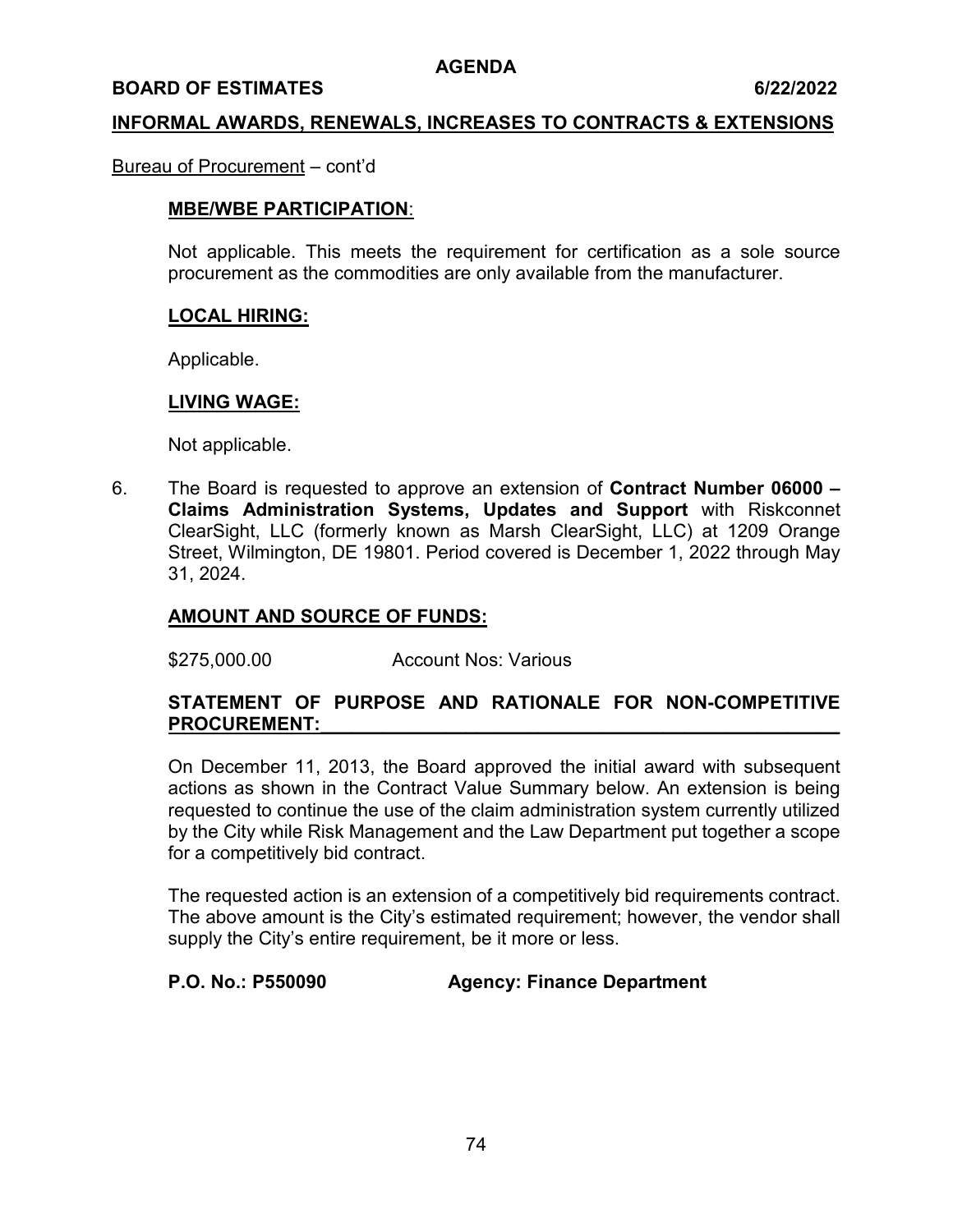#### **BOARD OF ESTIMATES 6/22/2022**

### **INFORMAL AWARDS, RENEWALS, INCREASES TO CONTRACTS & EXTENSIONS**

#### Bureau of Procurement – cont'd

### **CONTRACT VALUE SUMMARY:**

| 1. Initial award approved by the Board on December 11, 2013   |     | \$511,650.00   |
|---------------------------------------------------------------|-----|----------------|
| 2. 1st Renewal approved by the Board on December 7, 2016      |     | \$510,000.00   |
| 3. 2 <sup>nd</sup> and Final Renewal approved by the Board on |     |                |
| November 27, 2019                                             | \$. | 547,866.00     |
| 4. Increase approved by the CPA on January 9, 2020            |     | 19,305.00      |
| 5. Extension pending Board approval                           |     | \$275,000.00   |
| <b>Total Contract Value</b>                                   |     | \$1,863,821.00 |
| <b>MBE/WBE PARTICIPATION:</b>                                 |     |                |

On December 2, 2013, MWBOO determined that no goals would be set because of no opportunity to segment the contract.

#### **LOCAL HIRING:**

Not applicable.

#### **LIVING WAGE:**

Not applicable.

7. The Board is requested to approve an extension of **Contract Number B50004602 – Emergency Vehicle Lighting and Accessories** with East Coast Emergency Lighting Inc. at 1945 4<sup>th</sup> Street, North Brunswick, NJ 08902. Contract expired on March 31, 2022. The extension period covered is April 1, 2022 through December 31, 2022. This request meets the condition that there is no advantage in seeking competitive responses.

## **AMOUNT AND SOURCE OF FUNDS:**

No additional funds requested.

### **STATEMENT OF PURPOSE AND RATIONALE FOR NON-COMPETITIVE**  PROCUREMENT:

On September 14, 2016, the Board approved the initial award with subsequent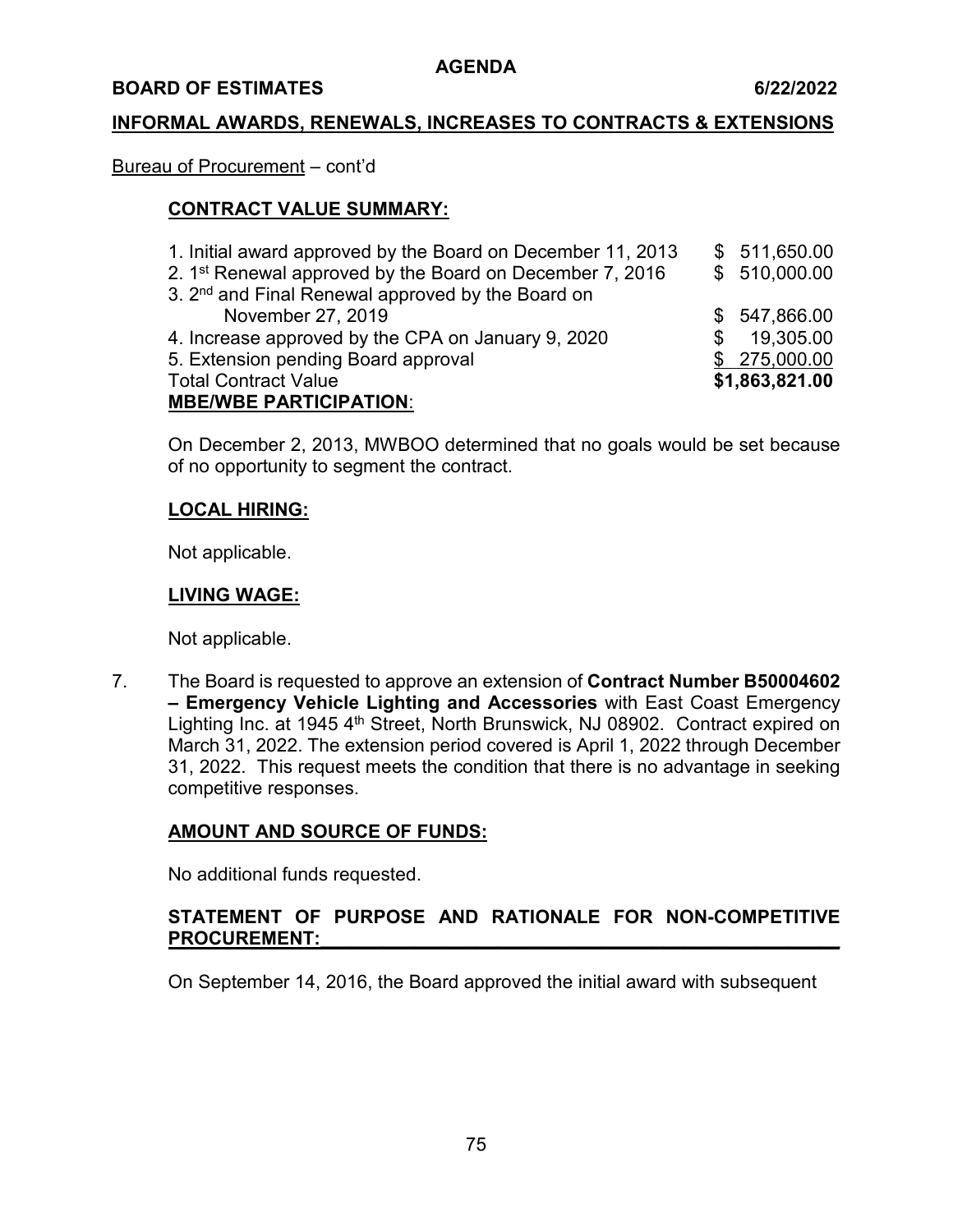#### **BOARD OF ESTIMATES 6/22/2022**

#### **INFORMAL AWARDS, RENEWALS, INCREASES TO CONTRACTS & EXTENSIONS**

### Bureau of Procurement – cont'd

actions as shown in the Contract Value Summary below. Bids received per Solicitation B50006506 are being rejected by a separate board action for the agency to review detailed specifications. The approval of the extension of expired contract is being requested to allow the agency to source items covered by the expired contract during the time when new contract with revised scope of work and specifications is awarded.

The requested action is an extension of a competitively bid requirements contract. The above amount is the City's estimated requirement; however, the vendor shall supply the City's entire requirement, be it more or less.

## **P.O. No.: P537056 Agency: Dept. of General Services - Fleet**

## **CONTRACT VALUE SUMMARY:**

| 1. Initial Award approved by the Board on                  |    |                |
|------------------------------------------------------------|----|----------------|
| September 14, 2016                                         |    | \$3,000,000.00 |
| 2. 1 <sup>st</sup> Renewal approved by the Board on        |    |                |
| September 11, 2019                                         |    | \$3,000,000.00 |
| 3. Final Renewal approved by the Board on                  |    |                |
| August 5, 2020                                             | S  | 0.00           |
| 4. Extension approved by the Board on August 25, 2021      | \$ | 0.00           |
| 5. 2 <sup>nd</sup> Extension pending approval by the Board |    | 0.00           |
| <b>Total Contract Value</b>                                |    | \$6,000,000.00 |

#### **MBE/WBE PARTICIPATION**:

On March 16, 2016, MWBOO determined that no goals would be set because of no opportunity to segment the contract.

#### **EMPLOY BALTIMORE:**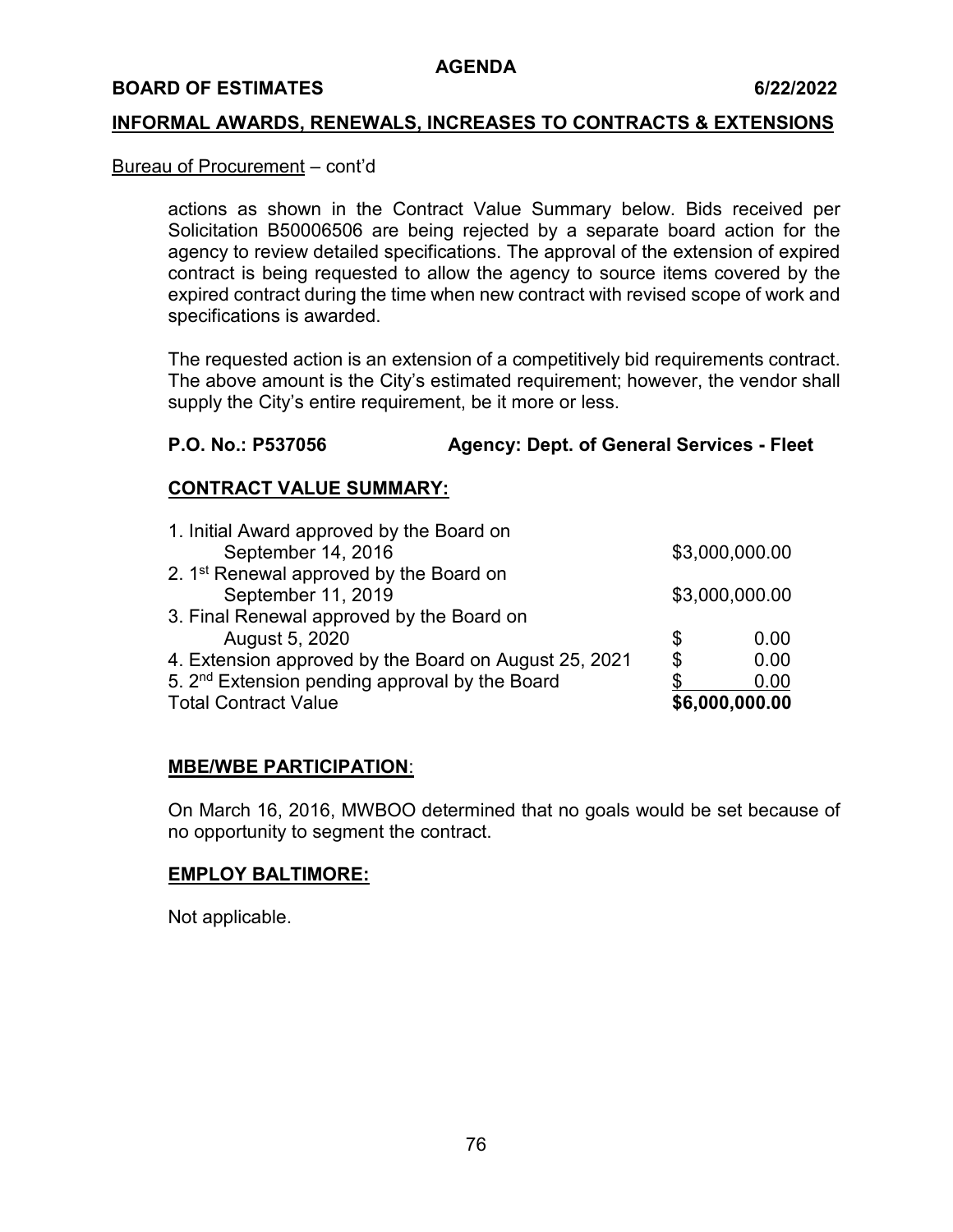#### **BOARD OF ESTIMATES 6/22/2022**

#### **INFORMAL AWARDS, RENEWALS, INCREASES TO CONTRACTS & EXTENSIONS**

Bureau of Procurement – cont'd

#### **LIVING WAGE:**

Not applicable.

8. The Board is requested to approve an award of **Contract Number 06000 – IFAK Kits** to CPR Savers and First Aid Supply, LLC at 7904 E. Chaparral Road, Suites A110-242, Scottsdale, AZ 85250. Period covered is date of BOE approval through January 30, 2023.

### **AMOUNT AND SOURCE OF FUNDS**:

\$45,075.45 Account No.: 1001-000000-8070-819600-604013

#### **BACKGROUND/EXPLAINATION**:

On October 20, 2021, B50006373 opened with no quotes submitted for the solicitation. The Baltimore Police Dept. submitted a select source vendor quote to cover the urgent need. This vendor will provide CPR certifications for new trainees.

The above amount is the City's estimated requirement; however, the vendor shall supply the City's entire requirement, be it more or less.

#### **Req. No.: R898189 Agency: Baltimore Police Dept.**

#### **MBE/WBE PARTICIPATION**:

N/A. This does not meet MBE/WBE threshold of \$50,000.00.

#### **LOCAL HIRING:**

N/A

#### **LIVING WAGE**:

N/A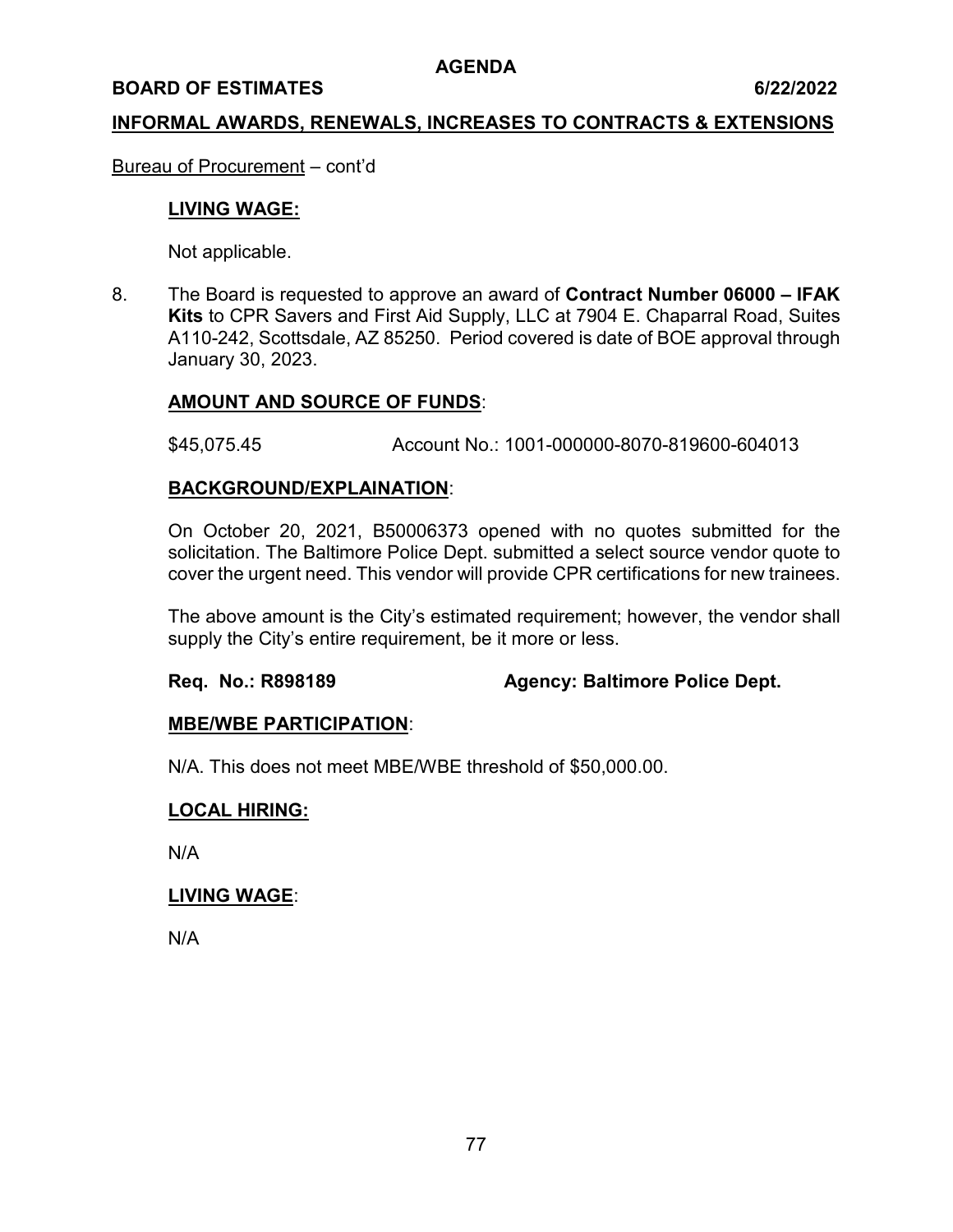#### **BOARD OF ESTIMATES 6/22/2022**

#### **INFORMAL AWARDS, RENEWALS, INCREASES TO CONTRACTS & EXTENSIONS**

#### Bureau of Procurement – cont'd

9. The Board is requested to approve an award of **The Port of Portland Contract #128867 – Emergency and Specialty Vehicles, Equipment and Accessories and any Related Equipment, Supplies and Services to** Farber Specialty Vehicles, Inc., at 7052 Americana Parkway, Reynoldsburg, OH 43068. Period covered is June 22, 2022 through May 31, 2023 and can be renewed if renewed by the lead agency.

#### **AMOUNT AND SOURCE OF FUNDS:**

\$1,187,203.00 Account No.: Various

## **BACKGROUND/EXPLANATION:**

Department of General Services – Fleet Management Division will be procuring from the competitively bid contract, two Medical Outreach Vehicles for the Health Department and the Mayor's Office of Neighborhood Safety and Engagement and also one 2021 Ford F550 Diesel powered chassis and a twenty-two-foot body customized to the City's desired specs (heavy-duty V10) as replacement of fully depreciated unit which is beyond its useful life and has a high maintenance cost.

It is hereby certified that the above procurement is of such a nature that no advantage will result in seeking, nor would it be practicable to obtain, competitive bids. Therefore, pursuant to Article VI, Section 11 (e) (i) of the City Charter, the procurement of the equipment and/or service is recommended.

#### **Req. Nos.: R890011 & R899146 Agency: Dept. of General Services – Fleet**

#### **MBE/WBE PARTICIPATION**:

On June 22, 2021, it was determined that no goals would be set because of no opportunity to segment the contract.

#### **LOCAL HIRING:**

Applicable.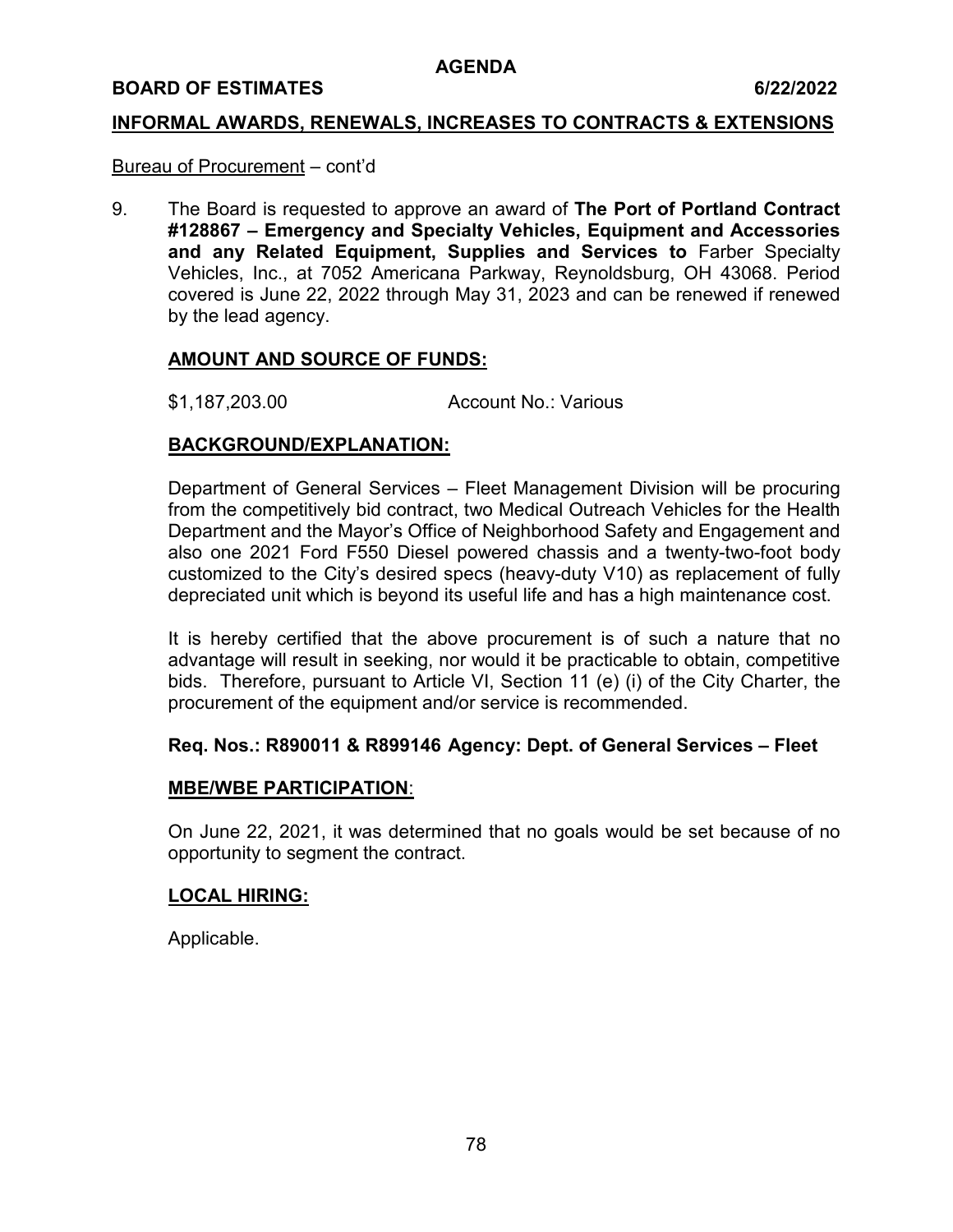#### **BOARD OF ESTIMATES** 6/22/2022

#### **INFORMAL AWARDS, RENEWALS, INCREASES TO CONTRACTS & EXTENSIONS**

Bureau of Procurement – cont'd

#### **LIVING WAGE:**

Not applicable.

10. The Board is requested to approve a renewal of **Contract Number B50005154 – Citywide Violation Towing Services** with the vendors listed below. Period covered is April 1, 2022 through March 31, 2023, with no renewal options remaining. This request meets the condition that there is no advantage in seeking competitive responses.

Item I: Central Business District Sector The Them II: East Sector McDel Enterprises, Inc. C&S Towing and Transport, LLC 8813 Philadelphia Road 164W. 41<sup>st</sup> Street Rosedale, MD 21237 Baltimore, MD 21211

Item III: North Sector **Item IV & V: West Sector &** Lilith, Inc. d/b/a Jim Elliot's Towing Heavy Equipment 5600 York Road The AutoBarn Inc. Baltimore, MD 21237 2930 James Street Baltimore, MD 21230

#### **BACKGROUND/EXPLANATION:**

On April 04, 2018, the Board approved the initial award with subsequent actions as shown in the Contract Value Summary below. The Board is requested to approve the first renewal option.

#### **AMOUNT AND SOURCE OF FUNDS:**

\$0.00 Account No.: Various

The above amount is the City's estimated requirement; however, the vendor shall supply the City's entire requirement, be it more or less.

It is hereby certified that the above procurement is of such a nature that no advantage will result in seeking, nor would it be practicable to obtain, competitive bids. Therefore, pursuant to Article VI, Section 11 (e) (i) of the City Charter, the procurement of the equipment and/or service is recommended.

#### **P.O. No.: P543315, P553316, P553317, P553318 Agency: DOT**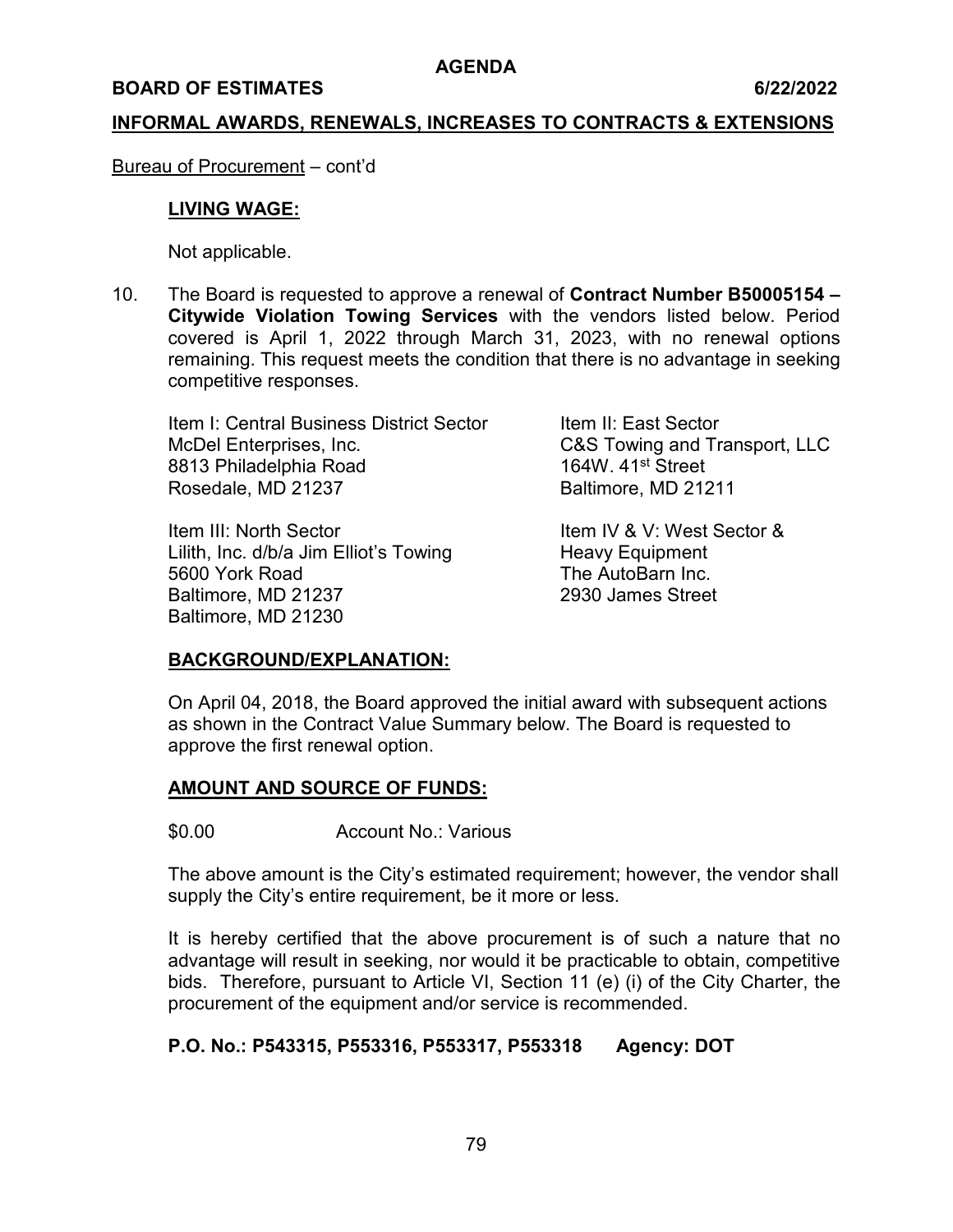#### **BOARD OF ESTIMATES 6/22/2022**

## **INFORMAL AWARDS, RENEWALS, INCREASES TO CONTRACTS & EXTENSIONS**

## Bureau of Procurement – cont'd

## **CONTRACT VALUE SUMMARY:**

| <b>Total Contract Summary</b>                              |     | \$4,000,000.00 |
|------------------------------------------------------------|-----|----------------|
| 3. 2 <sup>nd</sup> Renewal pending Board approval          |     | 0.00           |
| 2. 1 <sup>st</sup> Approved by the. Board on June 16, 2021 | SS. | 0.00           |
| 1. Initial award approved by the Board on April 4, 2018    |     | \$4,000,000.00 |

### **MBE/WBE PARTICIPATION**:

On September 29, 2017, MWBOO set goals of 8% MBE and 2% WBE. The vendors listed above were all found compliant on March 28, 2022.

#### **LOCAL HIRING:**

Applicable.

### **LIVING WAGE:**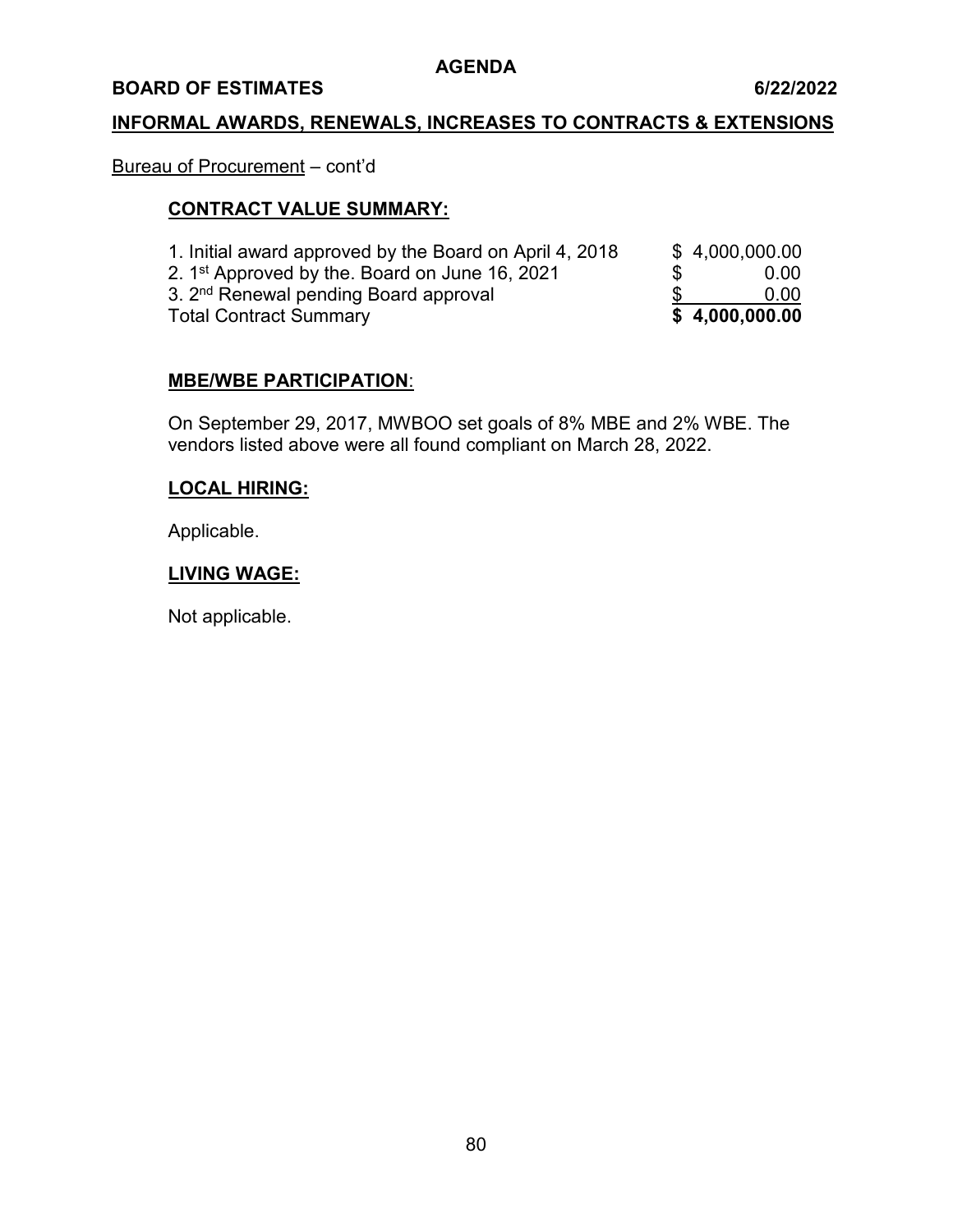### **BOARD OF ESTIMATES** 6/22/2022

Bureau of Procurement – Pay Outstanding Invoice

### **ACTION REQUESTED OF B/E:**

The Board is requested to approve the final payment of an outstanding invoice to **Net Hospitality Management** at 6700 Security Blvd Baltimore, MD 21207.

#### **AMOUNT AND SOURCE OF FUNDS:**

\$819,254.00 Account No.: Various

### **BACKGROUND/EXPLANATION:**

The requested action is a request to pay an outstanding invoice for the purchase of hotel facilities for disaster relief due to the COVID-19 pandemic. The agency had an approved contract on P551138, however was not able to submit the release request before the contract expired. As a result, the vendor is due payment on outstanding invoices.

It is hereby certified that the above procurement is of such a nature that no advantage will result in seeking, nor would it be practical to obtain, competitive bids. Therefore, pursuant to Article VI, Section 11 (e) (i) of the City Charter, payment of the invoice is recommended.

### **PO. No. P551138 Agency: Mayor's Office of Human Services**

#### **MBE/WBE PARTICIPATION**:

Not Applicable. Payment of outstanding invoice(s).

#### **EMPLOY BALTIMORE:**

Not applicable.

#### **LIVING WAGE:**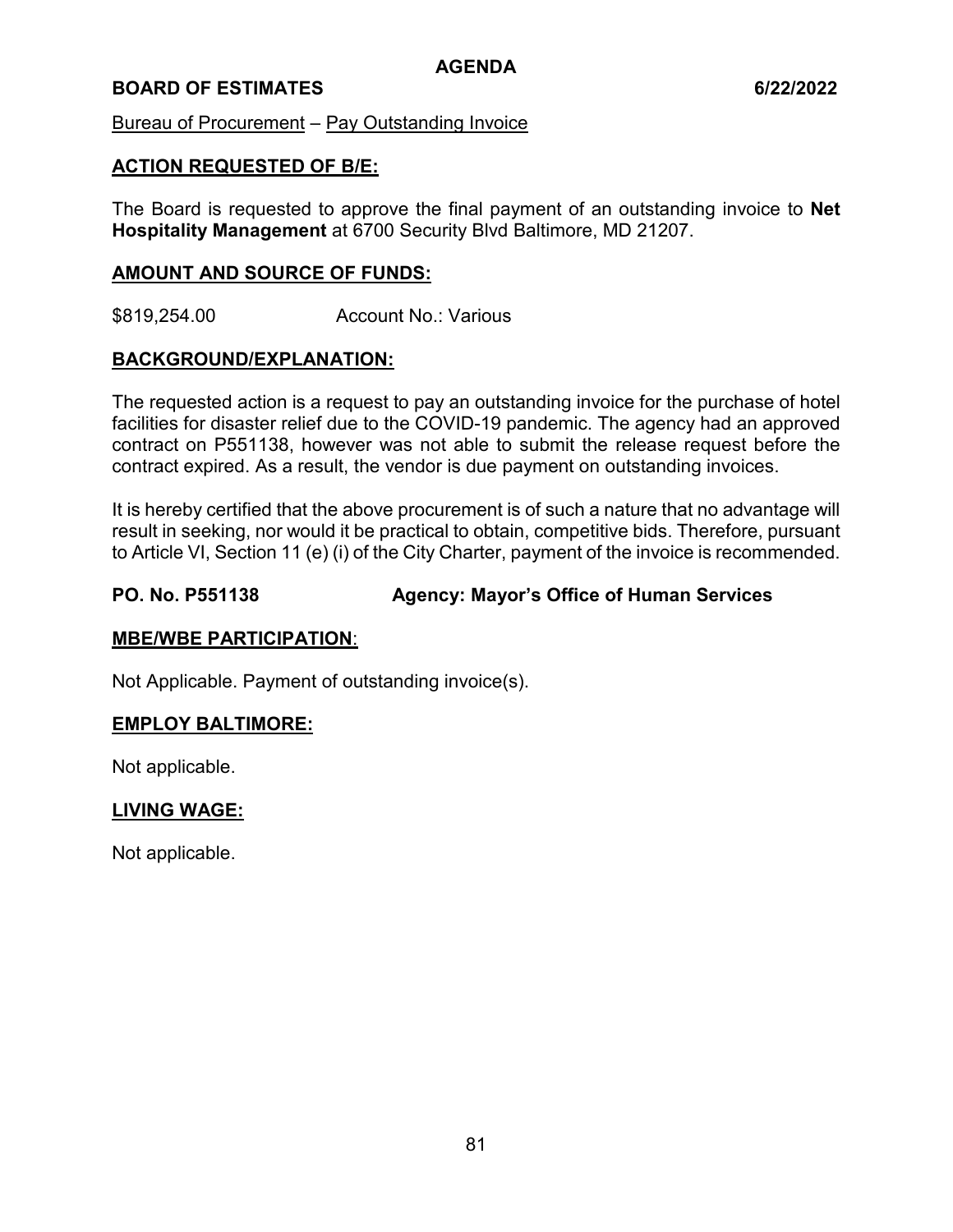### **BOARD OF ESTIMATES 6/22/2022**

Bureau of Procurement – Pay Outstanding Invoice

#### **ACTION REQUESTED OF B/E:**

The Board is requested to approve payment of outstanding invoice(s) to **Range Maintenance Inc.** located at 213 Providence Hill Rd, Coatesville, PA 19320.

#### **AMOUNT AND SOURCE OF FUNDS:**

\$205,173.50 Account No.:1001-000000-8070-819600-604011

### **BACKGROUND/EXPLANATION:**

The requested action is an approval to pay outstanding invoice(s) for services performed on various dates at firearms training facilities. The vendor performed these services outside a valid contract. BPD has implemented necessary administrative measures to prevent its future reoccurrence.

It is hereby certified that the above procurement is of such a nature that no advantage will result in seeking, nor would it be practical to obtain, competitive bids. Therefore, pursuant to Article VI, Section 11 (e) (i) of the City Charter, the payment of the invoice is recommended.

#### **Req. No.: R899206 Agency: Baltimore Police Department**

#### **MBE/WBE PARTICIPATION**:

Not Applicable. Payment of outstanding invoice(s).

#### **EMPLOY BALTIMORE:**

Not applicable.

#### **LIVING WAGE:**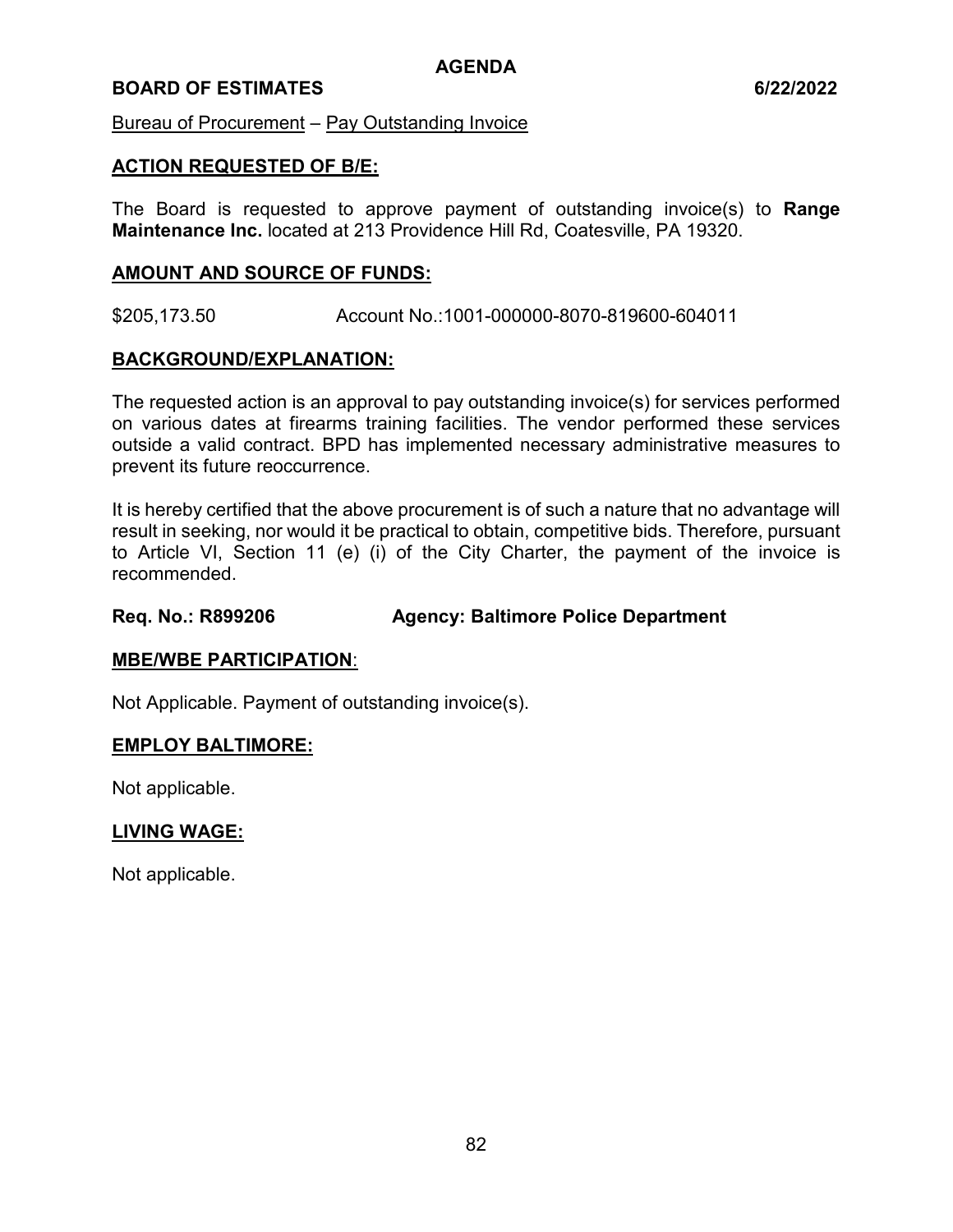## **BOARD OF ESTIMATES 6/22/2022**

## **RECOMMENDATIONS FOR CONTRACT AWARDS/REJECTIONS**

**\* \* \* \* \* \* \*** 

The Board is requested to

approve award of

the formally advertised contracts

listed on the following page:

84

to the low bidder meeting specifications,

or reject bids on those as indicated

for the reasons stated.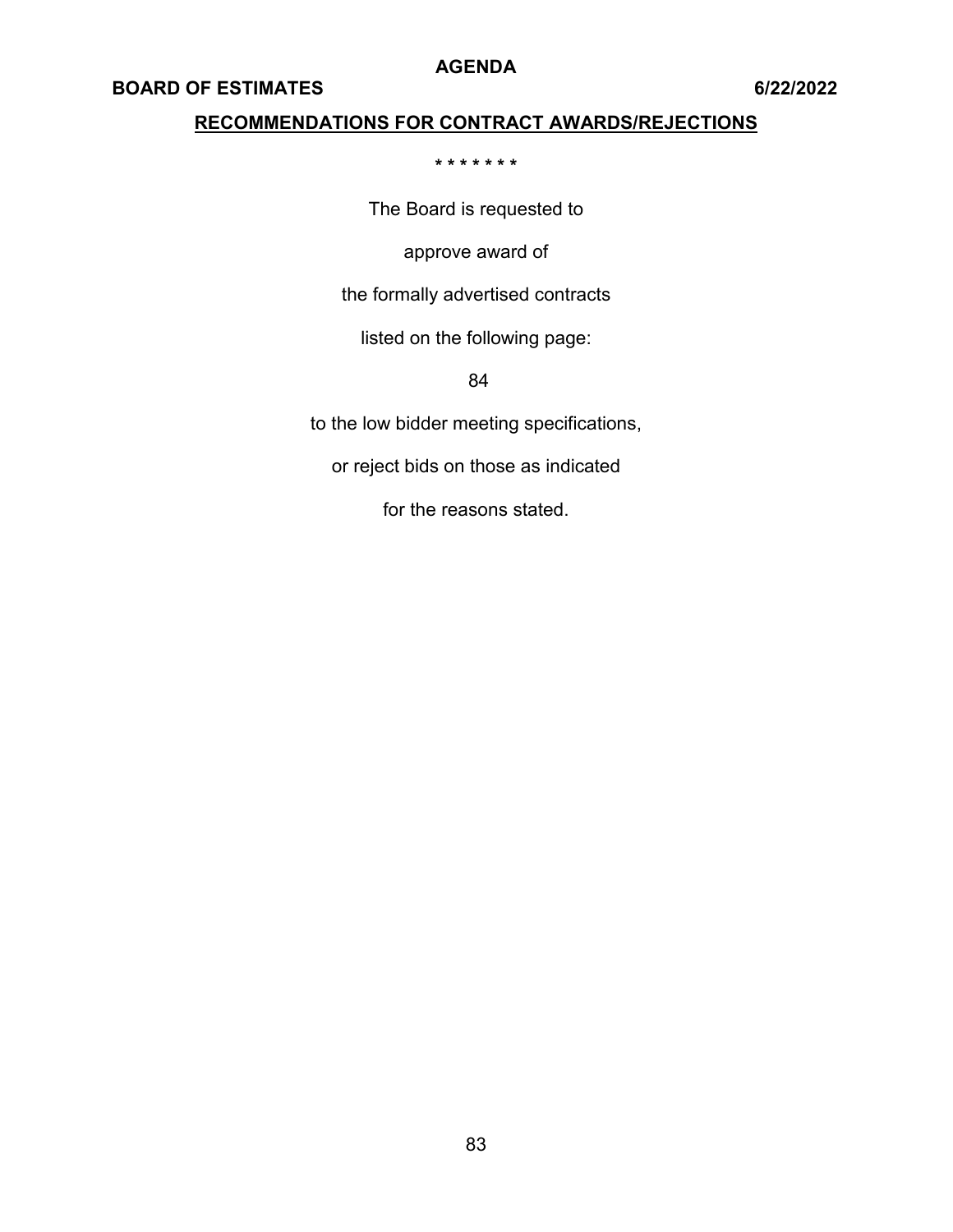#### **BOARD OF ESTIMATES** 6/22/2022

### **RECOMMENDATION FOR CONTRACT AWARDS/REJECTIONS**

#### Bureau of Procurement

1. B50006628, Four Wheel Pacifico Ford, Inc. \$134,220.00 Drive SUV

(Dept. of General Services – Fleet)

### **MBE/WBE PARTICIPATION**:

On June 22, 2021, MWBOO determined that no goals would be set because of no opportunity to segment the contract.

2. B50006506, Emergency **REJECTION –** Vendors were solicited by posting Vehicle Lighting and on CitiBuy, eMaryland Marketplace and in local Accessories **newspapers.** Three bids received were opened on March 22, 2022. Upon further review of (Department of General the solicitation's specifications and received bids, it is Services – Fleet recommended that the Board reject all bids which is Management) in the best interest of the City. A separate Board memo has been concurrently submitted to request an extension to the current contract B50004602, in order to allow time for revising detailed specifications to initiate the competitive bidding process again to get new contract awarded.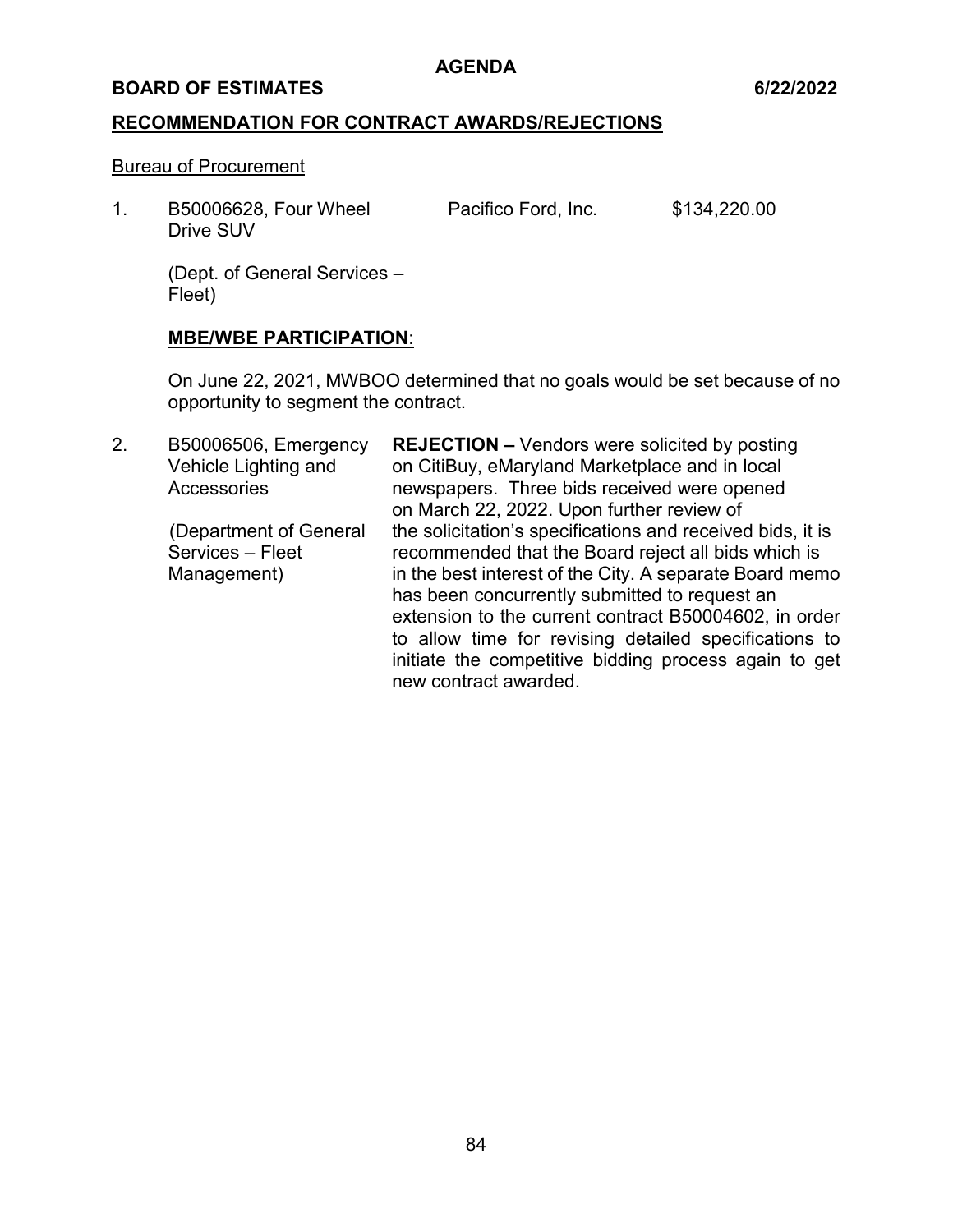## **BOARD OF ESTIMATES** 6/22/2022

### Office of the Comptroller – Amendments to Procurement Regulations/Final

## **ACTION REQUESTED OF B/E:**

The Board is requested to approve the final version of Amendments to certain provisions of the City Procurement Regulations relating to the receiving and opening of bids. The changes to the Regulations are effective upon Board approval.

### **AMOUNT AND SOURCE OF FUNDS:**

N/A

## **BACKGROUND/EXPLANATION:**

On February 2, 2022, the Board approved a Resolution that temporarily modified certain provisions of the 2019 Procurement Regulations to allow submission of bids and proposals electronically, except as otherwise required by law or by the terms of any currently issued solicitation. It also required the Comptroller's Office to record bidders' names and bid prices electronically and post that information on the Comptroller's' website. During the time the Resolution was in effect, the Comptroller's Office worked with the Law Department to develop amendments to the Procurement Regulations to codify permanently the changes made by the February Resolution and to change other obsolete provisions of the regulations related to receiving and opening bids.

On April 20, 2022 the Board approved the draft version of the amendments for which approval is now requested in final form. On April 25, 2022, the draft amendments were posted for public comment for 30 days as required under the Administrative Procedure Act. During the comment period, one comment was received which consisted of a series of questions regarding implementation of the amended regulations. The comment received was circulated for review to the Board members on June 3, 2022, with the recommendation that it did not warrant any change to the text of the amendments. Board approval is now requested for the amendments as presented on April 20, 2022 with no additional changes.

The amendments simplify and streamline the process for receiving and opening bids, and remove the requirement of "wet" signatures on bid documents by specifying that electronic signatures are valid and effective. They also make permanent the current practice of recording bid results electronically after they are announced live at Board meetings, and posting bid results on the Comptroller's website the same day bids are opened. They also allow the Board to make copies of bids available for inspection electronically, and clarify that any part of a bidder's submission not clearly designated as confidential is subject to disclosure under the Maryland Public Information Act.

## **COUNCIL DISTRICT:** Citywide